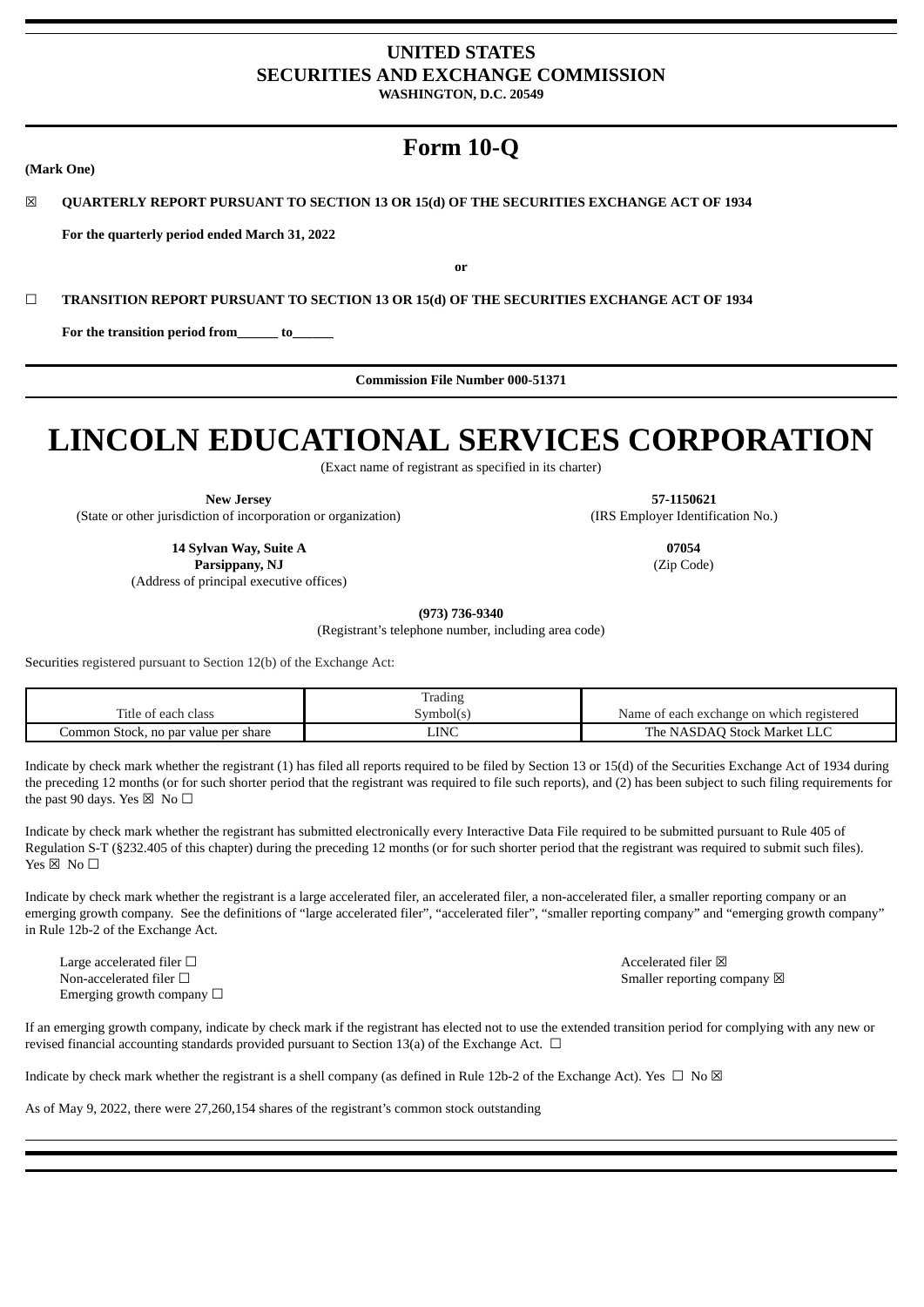# LINCOLN EDUCATIONAL SERVICES CORPORATION AND SUBSIDIARIES

# INDEX TO FORM 10-Q

# FOR THE QUARTERLY PERIOD ENDED MARCH 31, 2022

<span id="page-1-0"></span>

| PART I.  | <b>FINANCIAL INFORMATION</b>                                                                                                    |    |
|----------|---------------------------------------------------------------------------------------------------------------------------------|----|
| Item 1.  | <b>Financial Statements</b>                                                                                                     |    |
|          | Condensed Consolidated Balance Sheets at March 31, 2022 and December 31, 2021 (Unaudited)                                       |    |
|          | Condensed Consolidated Statements of Operations for the three months ended March 31, 2022 and 2021 (Unaudited)                  | 3  |
|          | Condensed Consolidated Statements of Comprehensive Income for the three months ended March 31, 2022 and 2021 (Unaudited)        | 4  |
|          | Condensed Consolidated Statements of Changes in Convertible Preferred Stock and Stockholders' Equity for the three months ended | 5  |
|          | March 31, 2022 and 2021 (Unaudited)                                                                                             |    |
|          | Condensed Consolidated Statements of Cash Flows for the three months ended March 31, 2022 and 2021 (Unaudited)                  | 6  |
|          | Notes to Unaudited Condensed Consolidated Financial Statements (Unaudited)                                                      | 8  |
| Item 2.  | Management's Discussion and Analysis of Financial Condition and Results of Operations                                           | 23 |
| Item 3.  | <b>Quantitative and Qualitative Disclosure About Market Risk</b>                                                                | 32 |
| Item 4.  | <b>Controls and Procedures</b>                                                                                                  | 32 |
| PART II. | <b>OTHER INFORMATION</b>                                                                                                        | 32 |
| Item 1.  | <b>Legal Proceedings</b>                                                                                                        | 32 |
| Item 1A. | <b>Risk Factors</b>                                                                                                             | 32 |
| Item 2.  | Unregistered Sales of Equity Securities and Use of Proceeds                                                                     | 32 |
| Item 3.  | <b>Defaults Upon Senior Securities</b>                                                                                          | 33 |
| Item 4.  | <b>Mine Safety Disclosure</b>                                                                                                   | 33 |
| Item 5.  | <b>Other Information</b>                                                                                                        | 33 |
| Item 6.  | <b>Exhibits</b>                                                                                                                 | 33 |
|          | <b>SIGNATURES</b>                                                                                                               | 34 |
|          |                                                                                                                                 |    |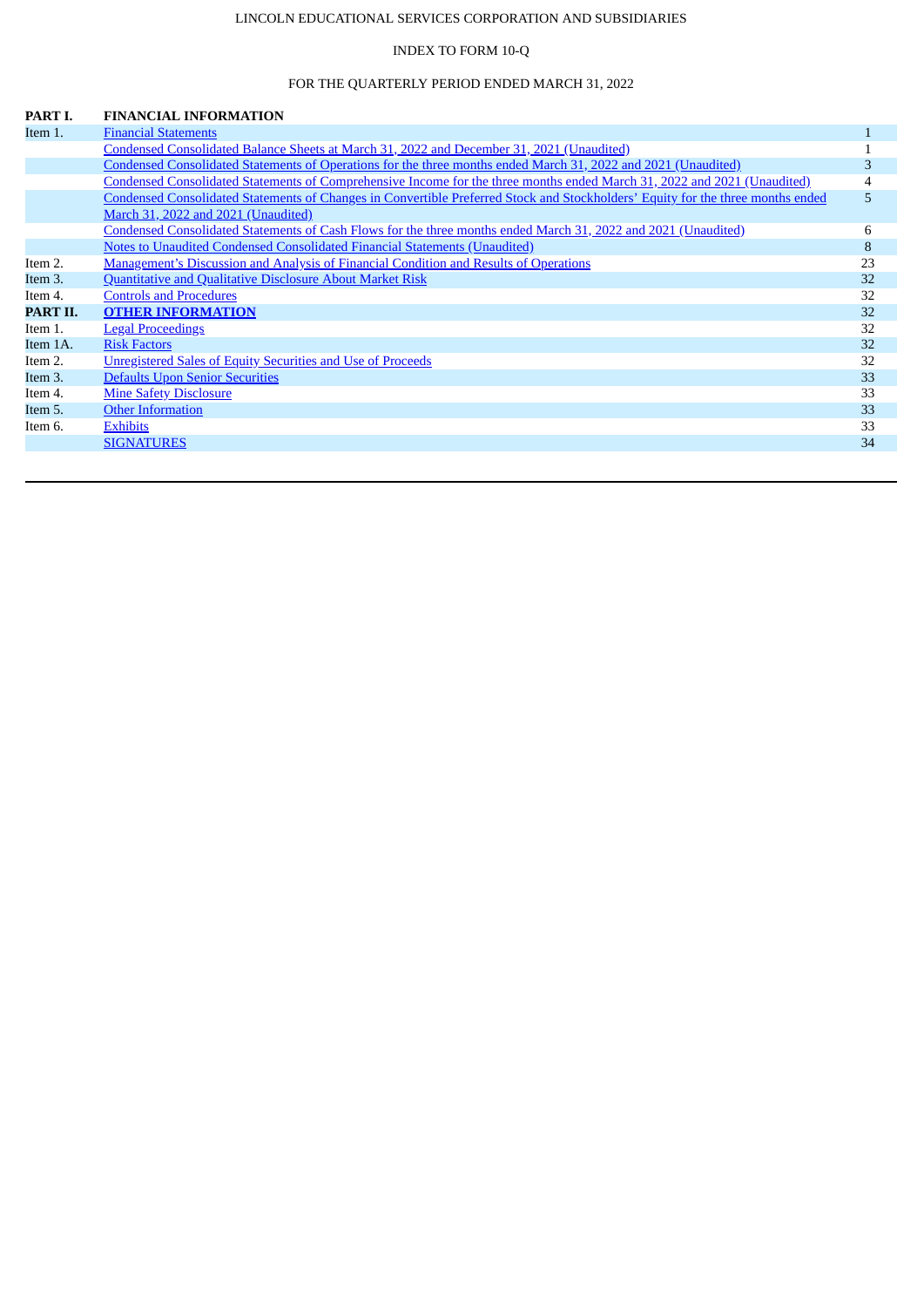# **PART I – FINANCIAL INFORMATION**

<span id="page-2-0"></span>Item 1. Financial Statements

# <span id="page-2-1"></span>**LINCOLN EDUCATIONAL SERVICES CORPORATION AND SUBSIDIARIES CONDENSED CONSOLIDATED BALANCE SHEETS (In thousands, except share amounts) (Unaudited)**

|                                                                                                                                                                                    | March 31,<br>2022 |         | December 31, |         |
|------------------------------------------------------------------------------------------------------------------------------------------------------------------------------------|-------------------|---------|--------------|---------|
| <b>ASSETS</b>                                                                                                                                                                      |                   |         |              |         |
| <b>CURRENT ASSETS:</b>                                                                                                                                                             |                   |         |              |         |
| Cash and cash equivalents                                                                                                                                                          | \$                | 65,599  | S.           | 83,307  |
| Accounts receivable, less allowance of \$27,545 and \$26,837 at March 31, 2022 and December 31, 2021, respectively                                                                 |                   | 34,866  |              | 26,159  |
| Inventories                                                                                                                                                                        |                   | 2,640   |              | 2,721   |
| Prepaid expenses and other current assets                                                                                                                                          |                   | 5,364   |              | 4,881   |
| Assets held for sale                                                                                                                                                               |                   | 4,559   |              | 4,559   |
| Total current assets                                                                                                                                                               |                   | 113,028 |              | 121,627 |
| PROPERTY, EQUIPMENT AND FACILITIES - At cost, net of accumulated depreciation and amortization of \$150,597<br>and \$153,335 at March 31, 2022 and December 31, 2021, respectively |                   | 23,447  |              | 23,119  |
| <b>OTHER ASSETS:</b>                                                                                                                                                               |                   |         |              |         |
| Noncurrent receivables, less allowance of \$4,513 and \$5,084 at March 31, 2022 and December 31, 2021, respectively                                                                |                   | 16,869  |              | 20,028  |
| Deferred income taxes, net                                                                                                                                                         |                   | 23,644  |              | 23,708  |
| Operating lease right-of-use assets                                                                                                                                                |                   | 95,377  |              | 91,487  |
| Goodwill                                                                                                                                                                           |                   | 14,536  |              | 14,536  |
| Other assets, net                                                                                                                                                                  |                   | 787     |              | 794     |
| Total other assets                                                                                                                                                                 |                   | 151,213 |              | 150,553 |
| <b>TOTAL ASSETS</b>                                                                                                                                                                |                   | 287,688 |              | 295,299 |

See notes to unaudited condensed consolidated financial statements.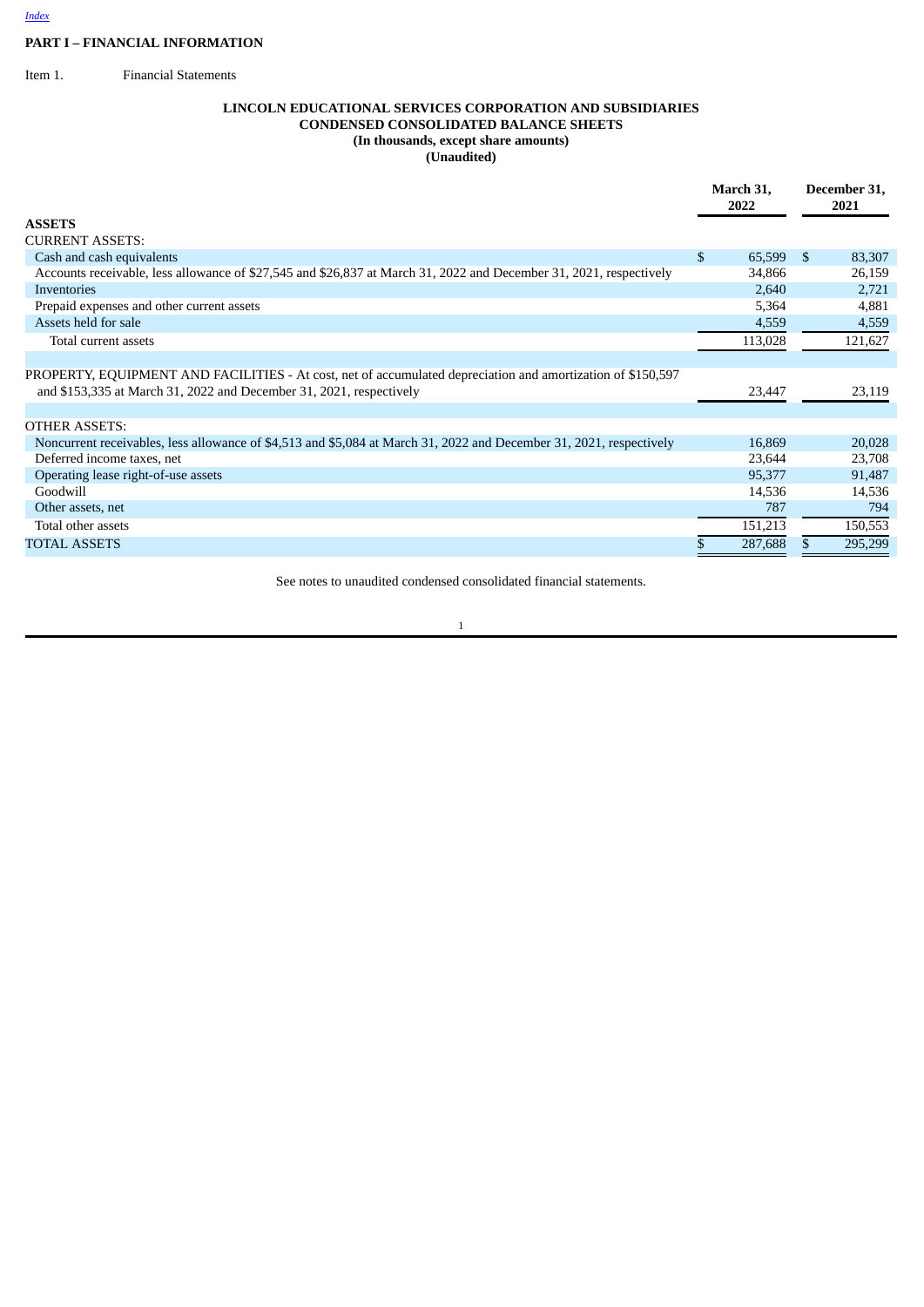# **LINCOLN EDUCATIONAL SERVICES CORPORATION AND SUBSIDIARIES CONDENSED CONSOLIDATED BALANCE SHEETS (In thousands, except share amounts) (Unaudited) (Continued)**

|                                                                                                                                                                                      |              | March 31,<br>2022 |              | December 31,<br>2021 |  |
|--------------------------------------------------------------------------------------------------------------------------------------------------------------------------------------|--------------|-------------------|--------------|----------------------|--|
| LIABILITIES, SERIES A CONVERTIBLE PREFERRED STOCK AND STOCKHOLDERS' EQUITY                                                                                                           |              |                   |              |                      |  |
| <b>CURRENT LIABILITIES:</b>                                                                                                                                                          |              |                   |              |                      |  |
| Unearned tuition                                                                                                                                                                     | $\mathbb{S}$ | 21,192            | $\mathbf{s}$ | 25,405               |  |
| Accounts payable                                                                                                                                                                     |              | 13.083            |              | 12,297               |  |
| Accrued expenses                                                                                                                                                                     |              | 9,291             |              | 15,669               |  |
| Income taxes payable                                                                                                                                                                 |              | 221               |              | 1,017                |  |
| Current portion of operating lease liabilities                                                                                                                                       |              | 11,228            |              | 11,479               |  |
| Other short-term liabilities                                                                                                                                                         |              | 32                |              | 15                   |  |
| Total current liabilities                                                                                                                                                            |              | 55,047            |              | 65,882               |  |
| <b>NONCURRENT LIABILITIES:</b>                                                                                                                                                       |              |                   |              |                      |  |
| Pension plan liabilities                                                                                                                                                             |              | 1,509             |              | 1,607                |  |
| Long-term portion of operating lease liabilities                                                                                                                                     |              | 90,547            |              | 86,410               |  |
| <b>Total liabilities</b>                                                                                                                                                             |              | 147,103           |              | 153,899              |  |
| <b>COMMITMENTS AND CONTINGENCIES</b>                                                                                                                                                 |              |                   |              |                      |  |
| SERIES A CONVERTIBLE PREFERRED STOCK                                                                                                                                                 |              |                   |              |                      |  |
| Preferred stock, no par value - 10,000,000 shares authorized, Series A convertible preferred shares, 12,700 shares<br>issued and outstanding at March 31, 2022 and December 31, 2021 |              | 11,982            |              | 11,982               |  |
| STOCKHOLDERS' EQUITY:                                                                                                                                                                |              |                   |              |                      |  |
| Common stock, no par value - authorized: 100,000,000 shares at March 31, 2022 and December 31, 2021; issued and                                                                      |              |                   |              |                      |  |
| outstanding: 27,260,154 shares at March 31, 2022 and 27,000,687 shares at December 31, 2021                                                                                          |              | 141,377           |              | 141,377              |  |
| Additional paid-in capital                                                                                                                                                           |              | 31,686            |              | 32,439               |  |
| Treasury stock at cost - 5,910,541 shares at March 31, 2022 and December 31, 2021                                                                                                    |              | (82, 860)         |              | (82, 860)            |  |
| Retained earnings                                                                                                                                                                    |              | 39,670            |              | 39,702               |  |
| Accumulated other comprehensive loss                                                                                                                                                 |              | (1,270)           |              | (1,240)              |  |
| Total stockholders' equity                                                                                                                                                           |              | 128,603           |              | 129,418              |  |
| TOTAL LIABILITIES, SERIES A CONVERTIBLE PREFERRED STOCK AND STOCKHOLDERS EQUITY                                                                                                      | S            | 287,688           | S.           | 295,299              |  |

See notes to unaudited condensed consolidated financial statements.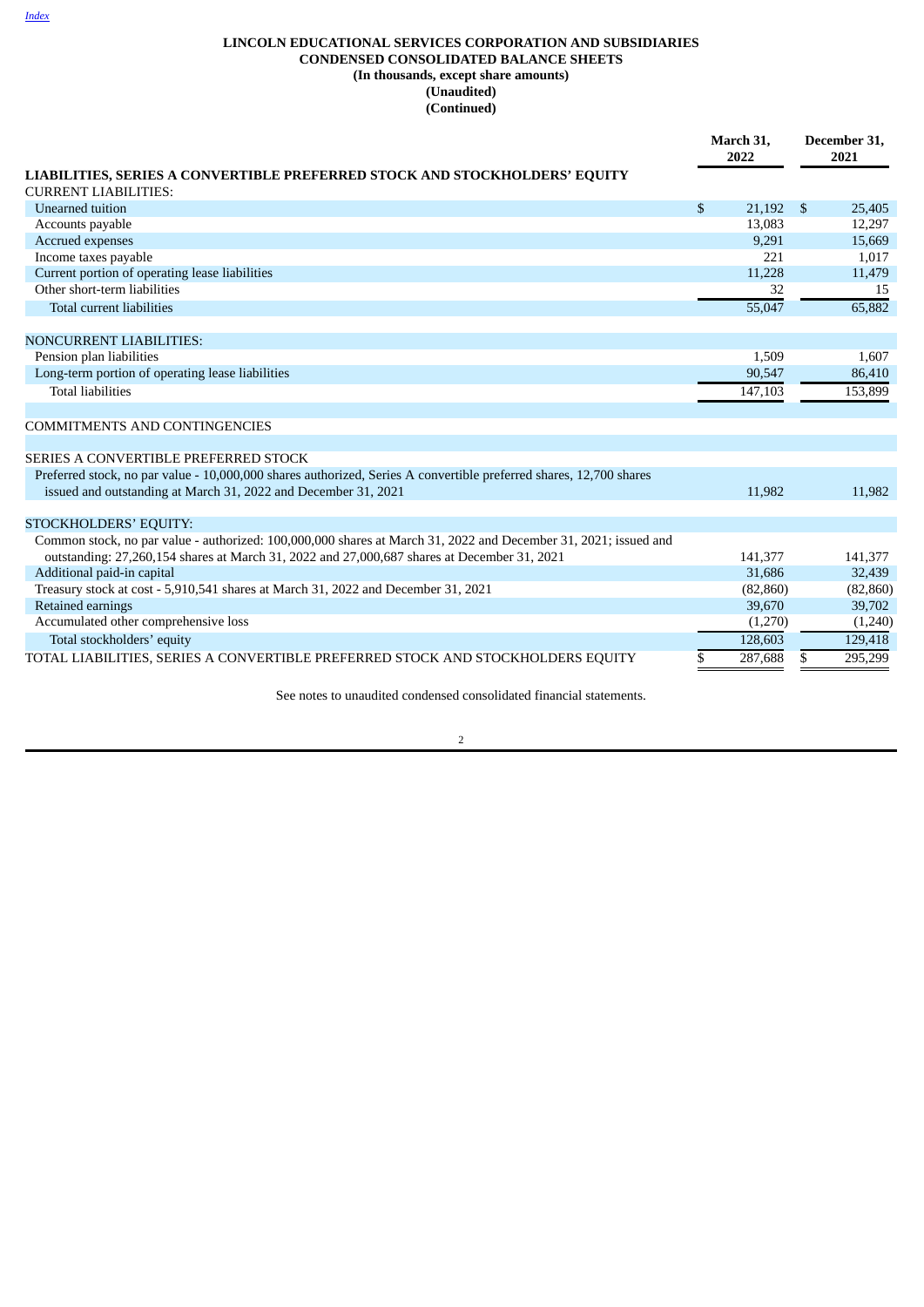# <span id="page-4-0"></span>**LINCOLN EDUCATIONAL SERVICES CORPORATION AND SUBSIDIARIES CONDENSED CONSOLIDATED STATEMENTS OF OPERATIONS (In thousands, except per share amounts) (Unaudited)**

|                                                       |   | <b>Three Months Ended</b><br>March 31, |              |        |  |
|-------------------------------------------------------|---|----------------------------------------|--------------|--------|--|
|                                                       |   | 2022                                   |              | 2021   |  |
| <b>REVENUE</b>                                        | S | 82,554                                 | <sup>S</sup> | 77,996 |  |
| <b>COSTS AND EXPENSES:</b>                            |   |                                        |              |        |  |
| <b>Educational services and facilities</b>            |   | 36,196                                 |              | 32,344 |  |
| Selling, general and administrative                   |   | 46,684                                 |              | 39,633 |  |
| Total costs & expenses                                |   | 82,880                                 |              | 71,977 |  |
| OPERATING (LOSS) INCOME                               |   | (326)                                  |              | 6,019  |  |
| OTHER:                                                |   |                                        |              |        |  |
| Interest expense                                      |   | (43)                                   |              | (285)  |  |
| (LOSS) INCOME BEFORE INCOME TAXES                     |   | (369)                                  |              | 5,734  |  |
| (BENEFIT) PROVISION FOR INCOME TAXES                  |   | (641)                                  |              | 1,245  |  |
| <b>NET INCOME</b>                                     |   | 272                                    | \$           | 4,489  |  |
| PREFERRED STOCK DIVIDENDS                             |   | 304                                    |              | 304    |  |
| (LOSS) INCOME AVAILABLE TO COMMON SHAREHOLDERS        |   | (32)                                   | ъ            | 4,185  |  |
| Basic and diluted                                     |   |                                        |              |        |  |
| Net (loss) income per common share                    | C | (0.00)                                 | -5           | 0.13   |  |
| Weighted average number of common shares outstanding: |   |                                        |              |        |  |
| Basic and diluted                                     |   | 25,721                                 |              | 24,889 |  |

See notes to unaudited condensed consolidated financial statements.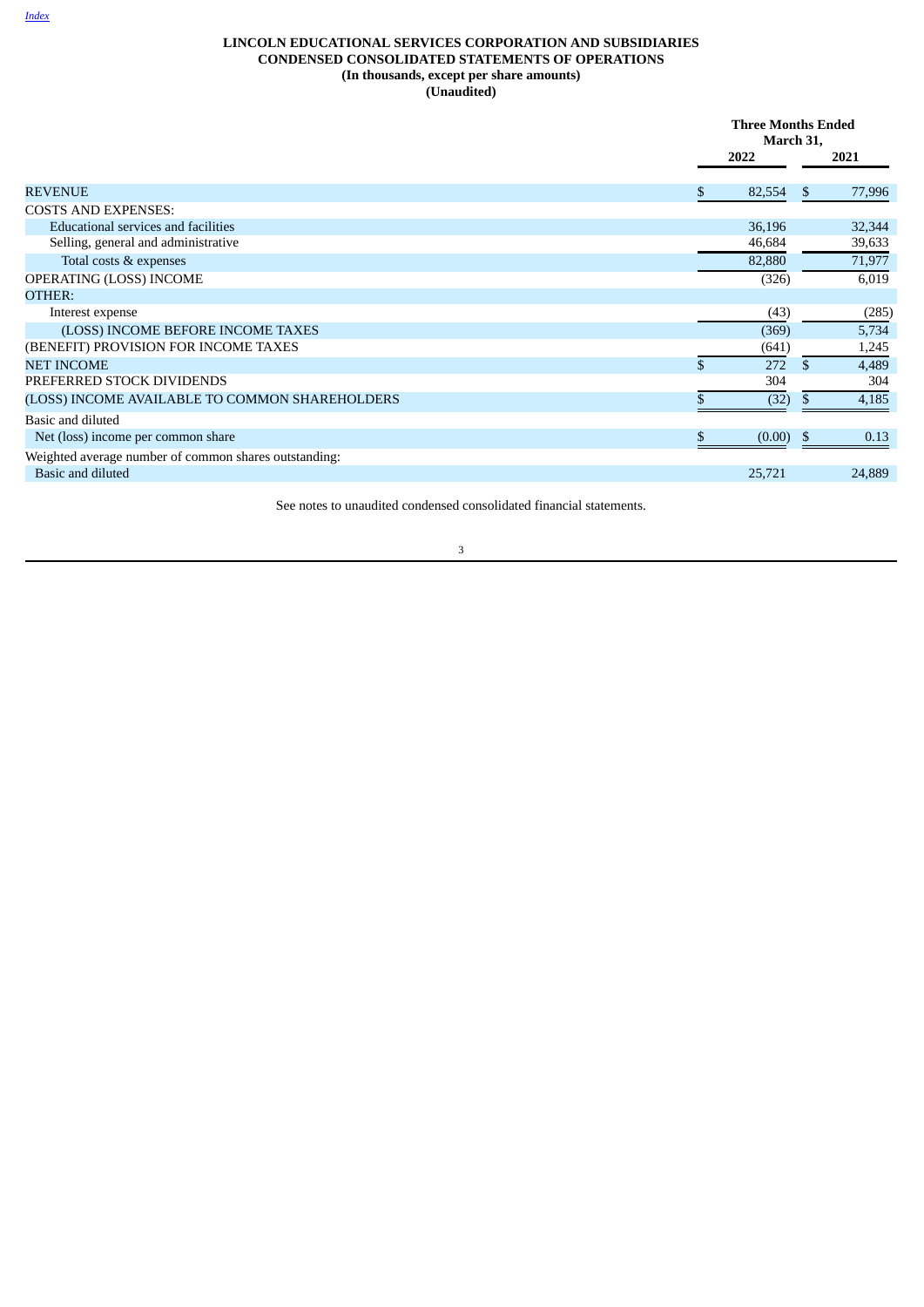# **LINCOLN EDUCATIONAL SERVICES CORPORATION AND SUBSIDIARIES CONDENSED CONSOLIDATED STATEMENTS OF COMPREHENSIVE INCOME (In thousands) (Unaudited)**

|                                                                | <b>Three Months Ended</b><br>March 31, |       |
|----------------------------------------------------------------|----------------------------------------|-------|
|                                                                | 2022                                   | 2021  |
| Net income                                                     | 272                                    | 4,489 |
| Other comprehensive income (loss)                              |                                        |       |
| Derivative qualifying as a cash flow hedge, net of taxes (nil) |                                        | 211   |
| Employee pension plan adjustments, net of taxes (nil)          | (30)                                   | (134) |
| Comprehensive income                                           | 242                                    | 4,566 |

<span id="page-5-0"></span>See notes to unaudited condensed consolidated financial statements.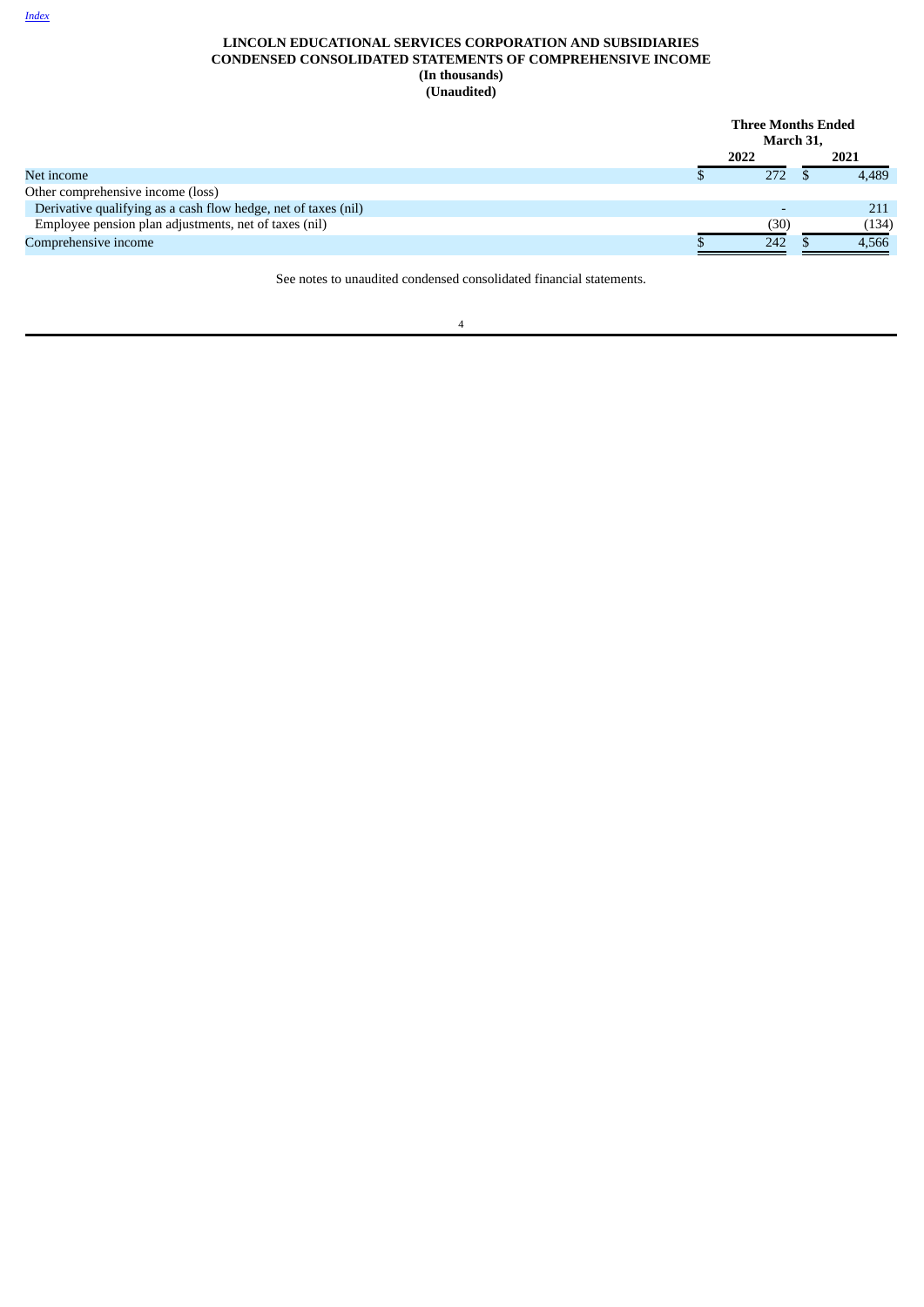# **LINCOLN EDUCATIONAL SERVICES CORPORATION AND SUBSIDIARIES**

# <span id="page-6-0"></span>**CONDENSED CONSOLIDATED STATEMENTS OF CHANGES IN CONVERTIBLE PREFERRED STOCK AND STOCKHOLDERS' EQUITY**

**(In thousands, except share amounts) (Unaudited)**

| <b>Stockholders' Equity</b>                        |                         |               |                   |                                 |          |                               |                     |                          |                                |
|----------------------------------------------------|-------------------------|---------------|-------------------|---------------------------------|----------|-------------------------------|---------------------|--------------------------|--------------------------------|
|                                                    |                         |               | <b>Additional</b> |                                 |          | <b>Accumulated</b><br>Other   |                     |                          | <b>Series A</b><br>Convertible |
|                                                    | <b>Common Stock</b>     |               | Paid-in           | Treasury                        |          | <b>Retained Comprehensive</b> |                     |                          | <b>Preferred Stock</b>         |
|                                                    | <b>Shares</b>           | <b>Amount</b> | Capital           | <b>Stock</b>                    | Earnings | Loss                          | Total               |                          | <b>Shares</b> Amount           |
| BALANCE - January 1, 2022                          | 27,000,687              | $$141,377$ \$ |                   | 32,439 \$ (82,860) \$ 39,702 \$ |          |                               | $(1,240)$ \$129,418 |                          | 12,700 \$ 11,982               |
| Net income                                         |                         |               |                   |                                 | 272      |                               | 272                 |                          |                                |
| Preferred stock dividend                           |                         |               |                   |                                 | (304)    | $\overline{\phantom{a}}$      | (304)               | $\overline{\phantom{0}}$ |                                |
| Employee pension plan adjustments                  |                         |               |                   |                                 |          | (30)                          | (30)                | $\overline{\phantom{a}}$ |                                |
| Derivative qualifying as cash flow hedge           |                         |               |                   |                                 |          |                               |                     |                          |                                |
| Stock-based compensation expense                   |                         |               |                   |                                 |          |                               |                     |                          |                                |
| Restricted stock                                   | 528.121                 |               | 1.239             |                                 |          | $\overline{\phantom{0}}$      | 1,239               |                          |                                |
| Net share settlement for equity-based compensation | (268, 654)              |               | (1,992)           |                                 |          | -                             | (1,992)             |                          |                                |
| BALANCE -March 31, 2022                            | 27.260.154 \$141.377 \$ |               | 31.686            | $$$ (82,860) \$ 39,670 \$       |          |                               | $(1,270)$ \$128,603 |                          | 12.700 \$ 11.982               |

|                                                    | <b>Stockholders' Equity</b> |                          |                   |                          |                 |                               |                    |                          |                        |
|----------------------------------------------------|-----------------------------|--------------------------|-------------------|--------------------------|-----------------|-------------------------------|--------------------|--------------------------|------------------------|
|                                                    |                             |                          |                   |                          |                 | Accumulated                   |                    |                          | <b>Series A</b>        |
|                                                    |                             |                          | <b>Additional</b> |                          |                 | Other                         |                    |                          | Convertible            |
|                                                    | <b>Common Stock</b>         |                          | Paid-in           | Treasurv                 |                 | <b>Retained Comprehensive</b> |                    |                          | <b>Preferred Stock</b> |
|                                                    | <b>Shares</b>               | Amount                   | <b>Capital</b>    | <b>Stock</b>             | <b>Earnings</b> | Loss                          | <b>Total</b>       |                          | <b>Shares</b> Amount   |
| BALANCE - January 1, 2021                          | 26,476,329 \$141,377 \$     |                          |                   | 30,512 \$ (82,860) \$    | 6,203 \$        |                               | $(4,165)$ \$91,067 |                          | 12,700 \$ 11,982       |
| Net income                                         |                             |                          |                   | $\overline{\phantom{a}}$ | 4,489           |                               | 4,489              |                          |                        |
| Preferred stock dividend                           |                             |                          |                   | $\sim$                   | (304)           | $\overline{\phantom{a}}$      | (304)              |                          |                        |
| Employee pension plan adjustments                  |                             |                          |                   | $\overline{\phantom{a}}$ |                 | (134)                         | (134)              |                          |                        |
| Derivative qualifying as cash flow hedge           |                             |                          |                   |                          |                 | 211                           | 211                | $\overline{\phantom{0}}$ |                        |
| Stock-based compensation expense                   |                             |                          |                   |                          |                 |                               |                    |                          |                        |
| <b>Restricted stock</b>                            | 574.614                     | $\overline{\phantom{a}}$ | 493               | $\overline{\phantom{a}}$ |                 |                               | 493                |                          |                        |
| Net share settlement for equity-based compensation | (154, 973)                  |                          | (962)             |                          |                 |                               | (962)              |                          |                        |
| BALANCE - March 31, 2021                           | 26.895.970 \$141.377 \$     |                          |                   | 30,043 \$ (82,860) \$    | 10.388 \$       |                               | $(4.088)$ \$94,860 |                          | 12,700 \$ 11,982       |

See notes to unaudited condensed consolidated financial statements.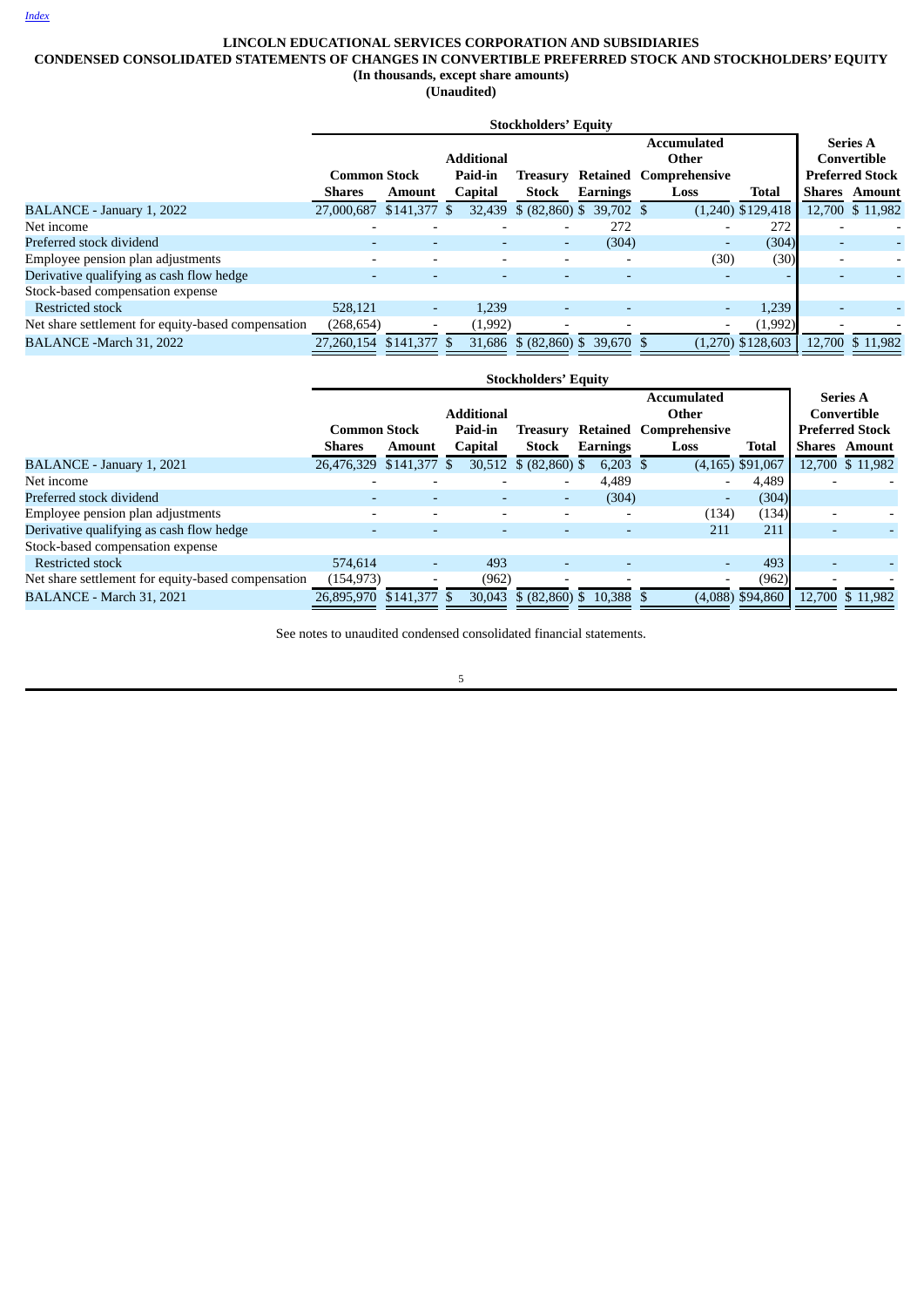# <span id="page-7-0"></span>**LINCOLN EDUCATIONAL SERVICES CORPORATION AND SUBSIDIARIES CONDENSED CONSOLIDATED STATEMENTS OF CASH FLOWS (In thousands) (Unaudited)**

|                                                                                   | <b>Three Months Ended</b><br>March 31, |              |           |
|-----------------------------------------------------------------------------------|----------------------------------------|--------------|-----------|
|                                                                                   | 2022                                   |              | 2021      |
| CASH FLOWS FROM OPERATING ACTIVITIES:                                             |                                        |              |           |
| Net income                                                                        | \$<br>272                              | \$           | 4,489     |
| Adjustments to reconcile net income to net cash provided by operating activities: |                                        |              |           |
| Depreciation and amortization                                                     | 1,528                                  |              | 1,901     |
| Amortization of deferred finance charges                                          |                                        |              | 45        |
| Deferred income taxes                                                             | 64                                     |              | 1,245     |
| <b>Fixed asset donations</b>                                                      | (119)                                  |              | (29)      |
| Provision for doubtful accounts                                                   | 7,831                                  |              | 4,181     |
| Stock-based compensation expense                                                  | 1,239                                  |              | 493       |
| (Increase) decrease in assets:                                                    |                                        |              |           |
| Accounts receivable                                                               | (13, 379)                              |              | (5, 371)  |
| <b>Inventories</b>                                                                | 81                                     |              | (272)     |
| Prepaid income taxes and income taxes payable                                     | (796)                                  |              | (55)      |
| Prepaid expenses and current assets                                               | (542)                                  |              | (7,059)   |
| Other assets, net                                                                 | (31)                                   |              | 429       |
| Increase (decrease) in liabilities:                                               |                                        |              |           |
| Accounts payable                                                                  | 186                                    |              | 782       |
| Accrued expenses                                                                  | (6,378)                                |              | (5,979)   |
| Unearned tuition                                                                  | (4,213)                                |              | (3,213)   |
| Other liabilities                                                                 | (110)                                  |              | 114       |
| Total adjustments                                                                 | (14, 639)                              |              | (12, 788) |
| Net cash used in operating activities                                             | (14, 367)                              |              | (8,299)   |
| CASH FLOWS FROM INVESTING ACTIVITIES:                                             |                                        |              |           |
| Capital expenditures                                                              | (1,054)                                |              | (1,219)   |
| Proceeds from sale of property and equipment                                      | 9                                      |              |           |
| Net cash used in investing activities                                             | (1,045)                                |              | (1,219)   |
| CASH FLOWS FROM FINANCING ACTIVITIES:                                             |                                        |              |           |
| Payments on borrowings                                                            |                                        |              | (500)     |
| Dividend payment for preferred stock                                              | (304)                                  |              | (304)     |
| Net share settlement for equity-based compensation                                | (1,992)                                |              | (962)     |
| Net cash used in financing activities                                             | (2,296)                                |              | (1,766)   |
| NET DECREASE IN CASH AND CASH EQUIVALENTS                                         | (17,708)                               |              | (11, 284) |
| CASH AND CASH EQUIVALENTS -Beginning of period                                    | 83,307                                 |              | 38,026    |
| CASH AND CASH EQUIVALENTS-End of period                                           | \$<br>65,599                           | $\mathbb{S}$ | 26,742    |

See notes to unaudited condensed consolidated financial statements.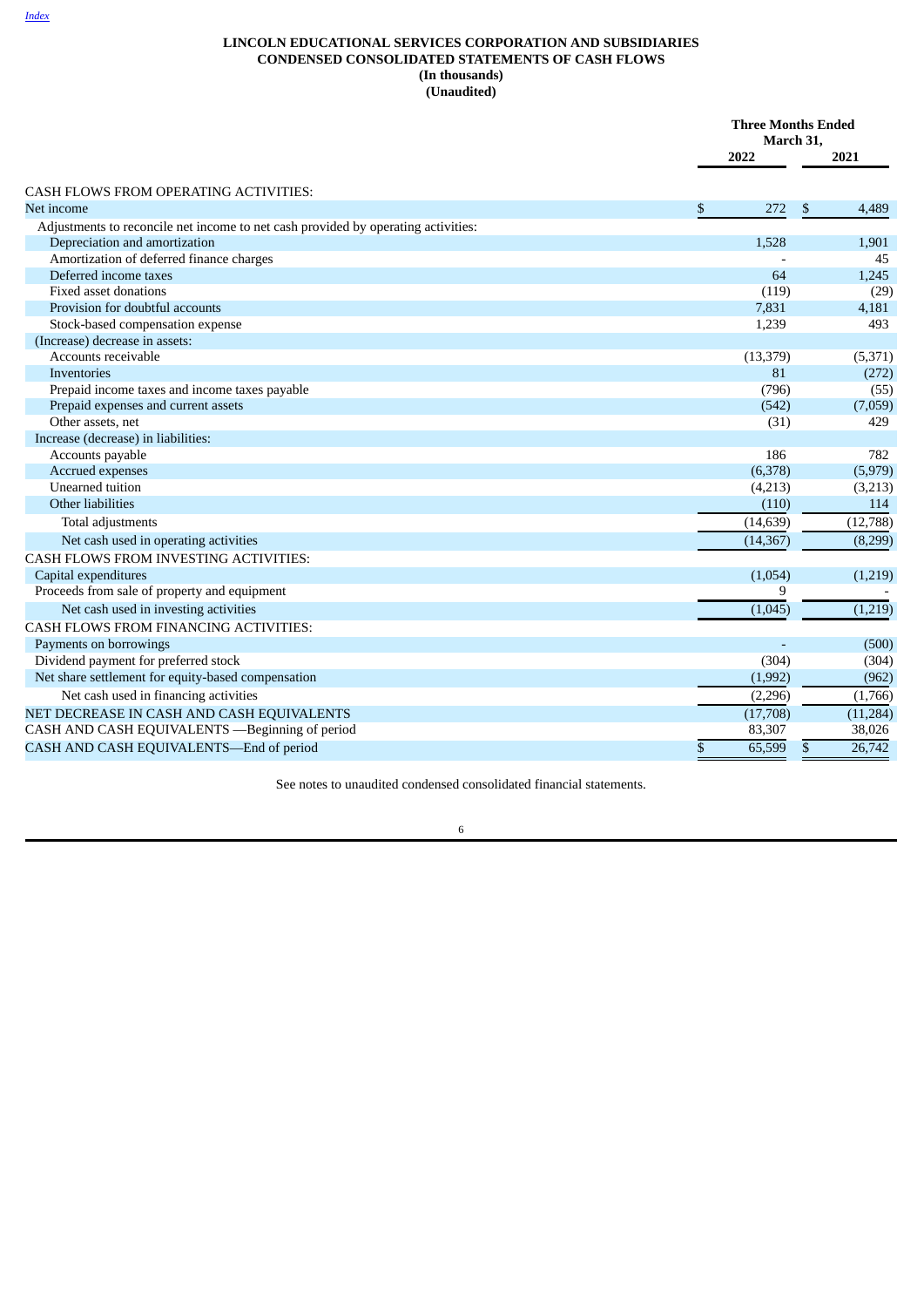|                                                                      | <b>Three Months Ended</b><br>March 31, |     |      |       |
|----------------------------------------------------------------------|----------------------------------------|-----|------|-------|
|                                                                      | 2022                                   |     | 2021 |       |
| SUPPLEMENTAL DISCLOSURES OF CASH FLOW INFORMATION:                   |                                        |     |      |       |
| Cash paid for:                                                       |                                        |     |      |       |
| Interest                                                             |                                        | 104 | -S   | 331   |
| Income taxes                                                         |                                        | 91  |      |       |
| SUPPLEMENTAL SCHEDULE OF NONCASH INVESTING AND FINANCING ACTIVITIES: |                                        |     |      |       |
| Liabilities accrued for or noncash additions of fixed assets         |                                        | 813 |      | 1,329 |
| See notes to unaudited condensed consolidated financial statements.  |                                        |     |      |       |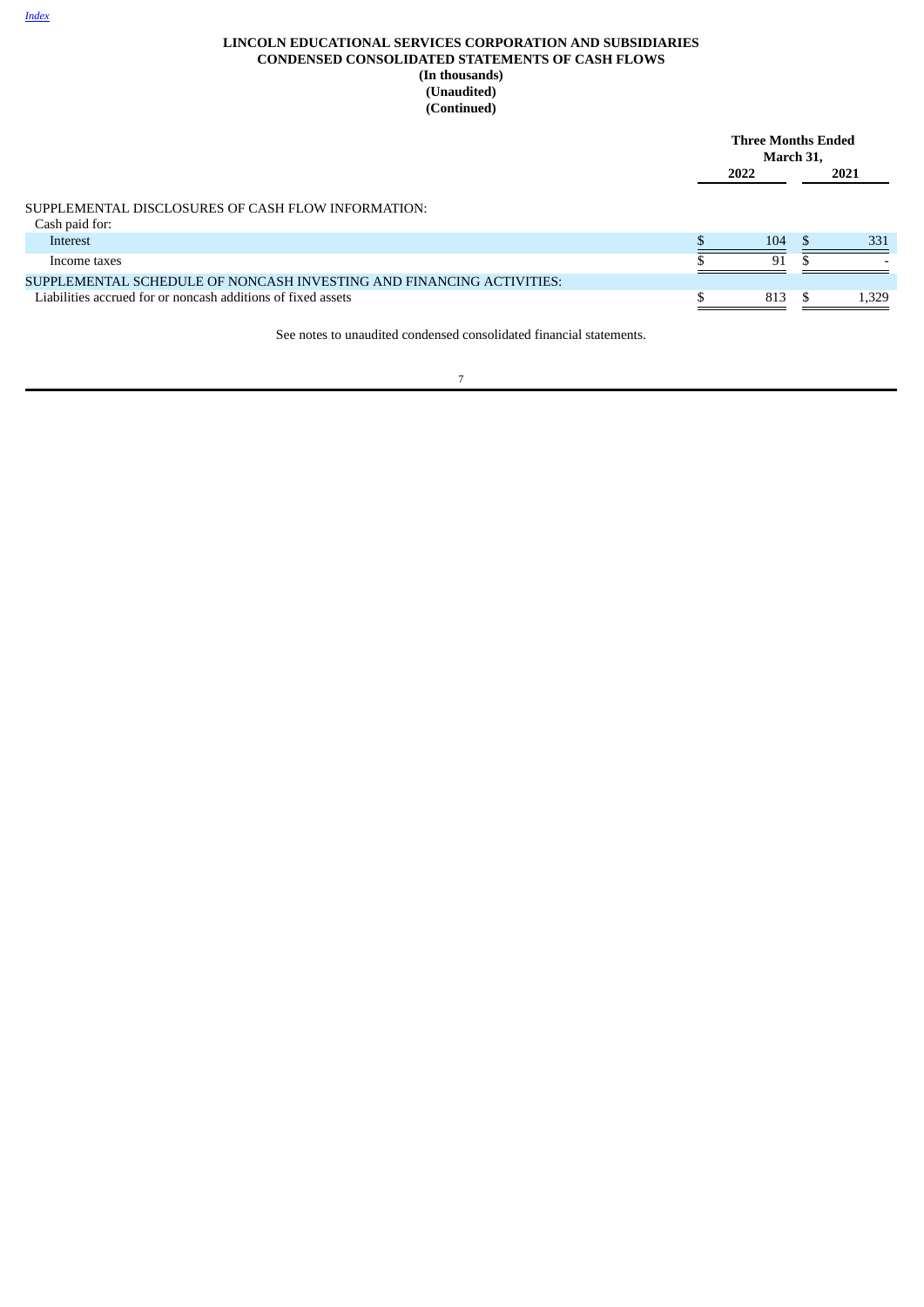#### **LINCOLN EDUCATIONAL SERVICES CORPORATION AND SUBSIDIARIES NOTES TO UNAUDITED CONDENSED CONSOLIDATED FINANCIAL STATEMENTS THREE MONTHS ENDED MARCH 31, 2022 AND 2021 (In thousands, except share and per share amounts and unless otherwise stated) (Unaudited)**

#### <span id="page-9-0"></span>**1. DESCRIPTION OF BUSINESS AND BASIS OF PRESENTATION**

*Business Activities*— Lincoln Educational Services Corporation and its subsidiaries (collectively, the "Company", "we", "our" and "us", as applicable) provide diversified career-oriented post-secondary education to recent high school graduates and working adults. The Company, which currently operates 22 schools in 14 states, offers programs in automotive technology, skilled trades (which include HVAC, welding and computerized numerical control and electronic systems technology, among other programs), healthcare services (which include nursing, dental assistant and medical administrative assistant, among other programs), hospitality services (which include culinary, therapeutic massage, cosmetology and aesthetics) and information technology. The schools operate under Lincoln Technical Institute, Lincoln College of Technology, Lincoln Culinary Institute, and Euphoria Institute of Beauty Arts and Sciences and associated brand names. Most of the campuses serve major metropolitan markets and each typically offers courses in multiple areas of study. Five of the campuses are destination schools, which attract students from across the United States and, in some cases, from abroad. The Company's other campuses primarily attract students from their local communities and surrounding areas. All of the campuses are nationally or regionally accredited and are eligible to participate in federal financial aid programs by the U.S. Department of Education (the "DOE" or the "Department") and applicable state education agencies and accrediting commissions which allow students to apply for and access federal student loans as well as other forms of financial aid.

The Company's business is organized into two reportable business segments: (a) Transportation and Skilled Trades, and (b) Healthcare and Other Professions ("HOPS").

*Liquidity*—As of March 31, 2022, the Company had cash and cash equivalents of \$65.6 million compared to \$83.3 million at December 31, 2021. The decrease in cash position from year end was the result of several factors including the seasonality of our business and a decrease in accrued expenses driven by the payment of incentive compensation.

*Basis of Presentation* – The accompanying unaudited condensed consolidated financial statements have been prepared by the Company pursuant to the rules and regulations of the Securities and Exchange Commission ("SEC") and in accordance with accounting principles generally accepted in the United States of America ("GAAP") for interim financial statements. Certain information and footnote disclosures normally included in annual financial statements have been omitted or condensed pursuant to such regulations. These financial statements, which should be read in conjunction with the December 31, 2021 audited consolidated financial statements and notes thereto and related disclosures of the Company included in the Company's Annual Report on Form 10-K for the fiscal year ended December 31, 2021 ("Form 10-K"), reflect all adjustments, consisting of normal recurring adjustments necessary to present fairly the consolidated financial position, results of operations and cash flows for such periods. The results of operations for the three months ended March 31, 2022 are not necessarily indicative of the results that may be expected for the full fiscal year ending December 31, 2022.

The unaudited condensed consolidated financial statements include the accounts of the Company and its subsidiaries. All significant intercompany accounts and transactions have been eliminated.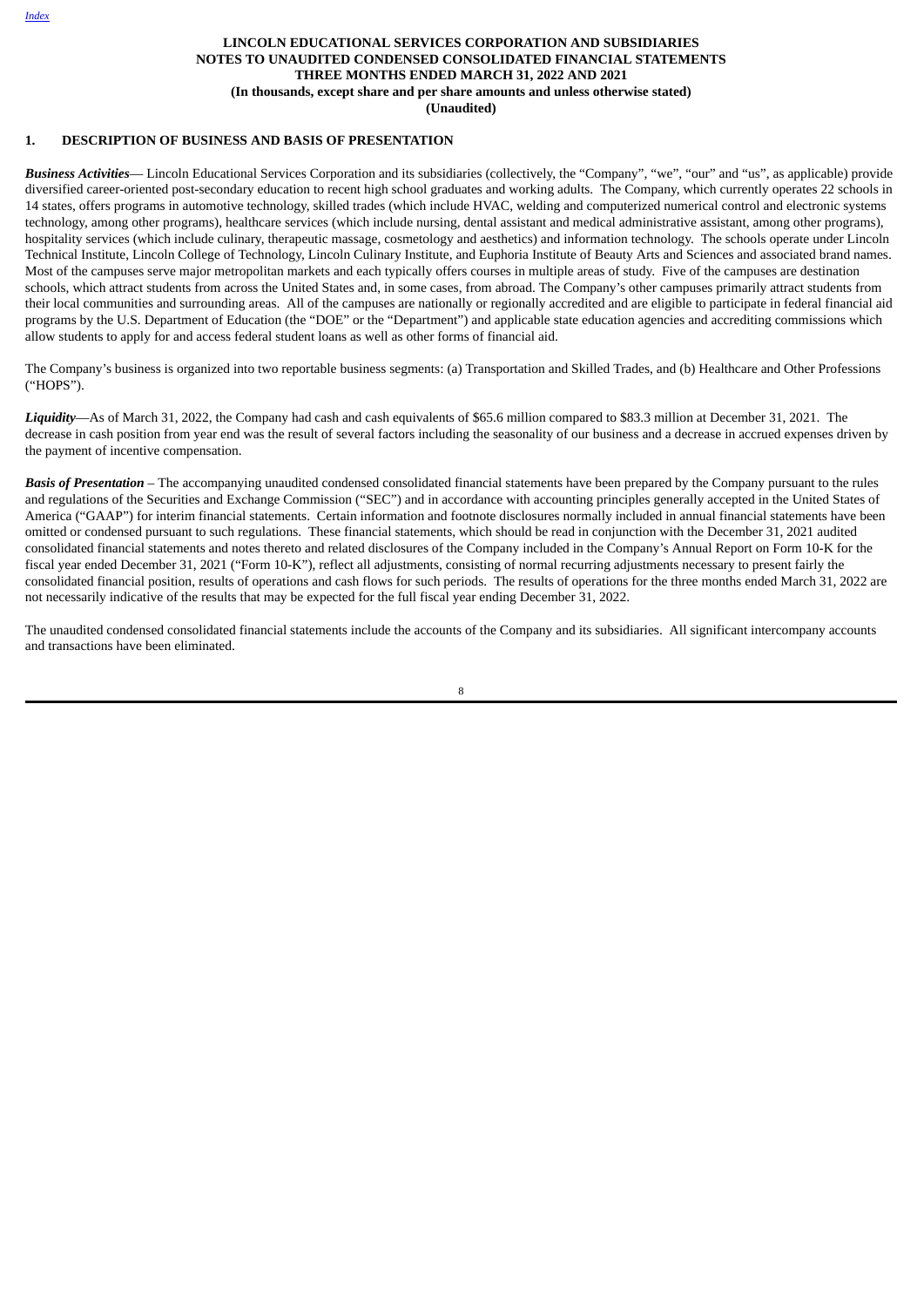*Use of Estimates in the Preparation of Financial Statements* – The preparation of financial statements in conformity with GAAP requires management to make estimates and assumptions that affect the reported amounts of assets and liabilities and disclosure of contingent assets and liabilities at the date of the consolidated financial statements and the reported amounts of revenues and expenses during the period. On an ongoing basis, the Company evaluates the estimates and assumptions, including those used to determine the incremental borrowing rate to calculate lease liabilities and right-of-use ("ROU") assets, lease term to calculate lease cost, revenue recognition, bad debts, impairments, useful lives of fixed assets, income taxes, benefit plans and certain accruals. Actual results could differ from those estimates.

*New Accounting Pronouncements* **–** In October 2021, the Financial Accounting Standards Board ("FASB") issued Accounting Standards Update ("ASU") 2021-08, "Business Combinations (Topic 805), Accounting for Contract Assets and Contract Liabilities from Contracts with Customers". This amendment introduces the requirement for an acquirer to recognize and measure contract assets and contract liabilities acquired in a business combination in accordance with the requirements of FASB Accounting Standards Codification ("ASC") "Topic 606, Revenue from Contracts with Customers", rather than at fair value. The Company is currently assessing the impact that this ASU will have on its condensed consolidated financial statements and related disclosures.

In March 2020, the FASB issued ASU No. 2020-04, "Reference Rate Reform (Topic 848): Facilitation of the Effects of Reference Rate Reform on Financial Reporting." These amendments provide temporary optional guidance to ease the potential burden in accounting for reference rate reform. The ASU provides optional expedients and exceptions for applying generally accepted accounting principles to contract modifications and hedging relationships, subject to meeting certain criteria, that reference LIBOR or another reference rate expected to be discontinued. It is intended to help stakeholders during the global market-wide reference rate transition period. In January 2021, the FASB issued ASU 2021-01, "Reference Rate Reform (Topic 848): Scope" which clarifies that certain optional expedients and exceptions in Topic 848 for contract modifications and hedge accounting apply to derivatives that are affected by the discounting transition. The guidance is effective for all entities as of March 12, 2020 through December 31, 2022. The Company has evaluated the ASU and has determined that there is no impact on its condensed consolidated financial statements and related disclosures.

In August 2020, the FASB issued ASU 2020-06, "Accounting for Convertible Instruments and Contracts in an Entity's Own Equity". This ASU simplifies the accounting for certain financial instruments with characteristics of liabilities and equity, including convertible instruments and contracts on an entity's own equity. The ASU removes separation models for (1) convertible debt with a cash conversion feature and (2) convertible instruments with a beneficial conversion feature and hence most of the instruments will be accounted for as a single model (either debt or equity). The ASU also states that entities must apply the ifconverted method to all convertible instruments for calculation of diluted EPS and the treasury stock method is no longer available. An entity can use either a full or modified retrospective approach to adopt the ASU's guidance. ASU No. 2020-06 is effective for the Company as a smaller reporting company for fiscal years beginning after December 15, 2023, and interim periods within those fiscal years. For convertible instruments that include a down-round feature, entities may early adopt the amendments that apply to the down-round features if they have not yet adopted the amendments in ASU 2017-11. The Company is currently assessing the impact that this ASU will have on its condensed consolidated financial statements and related disclosures.

In June 2016, the FASB issued ASU 2016-13, "Financial Instruments-Credit Losses (Topic 326): Measurement of Credit Losses on Financial Instruments" and subsequently issued additional guidance that modified ASU 2016-13. The ASU and the subsequent modifications are identified as ASC Topic 326. The standard requires an entity to change its accounting approach in determining impairment of certain financial instruments, including trade receivables, from an "incurred loss" to a "current expected credit loss" model. Further, the FASB issued ASU No. 2019-04, ASU No. 2019-05 and ASU 2019-11 to provide additional guidance on the credit losses standard. In November 2019, FASB issued ASU No. 2019-10, "*Financial Instruments – Credit Losses (Topic 326), Derivatives and Hedging (Topic 815), and Leases (Topic 842)*". This ASU defers the effective date of ASU 2016-13 for public companies that are considered smaller reporting companies as defined by the SEC to fiscal years beginning after December 15, 2022, including interim periods within those fiscal years. Additionally, in February and March 2020, the FASB issued ASU 2020-02, "F*inancial Instruments—Credit Losses (Topic 326) and Leases (Topic 842):* Amendments to SEC Paragraphs Pursuant to SEC Staff Accounting Bulletin No. 119 and Update to SEC Section on Effective Date Related to Accounting *Standards Update No. 2016-02, Leases (Topic 842)*" ASU 2020-02 adds a SEC paragraph pursuant to the issuance of SEC Staff Accounting Bulletin No. 119 on loan losses to FASB Codification Topic 326 and also updates the SEC section of the Codification for the change in the effective date of Topic 842. Early adoption is permitted. We are currently assessing the impact that these ASUs will have on our condensed consolidated financial statements and related disclosures.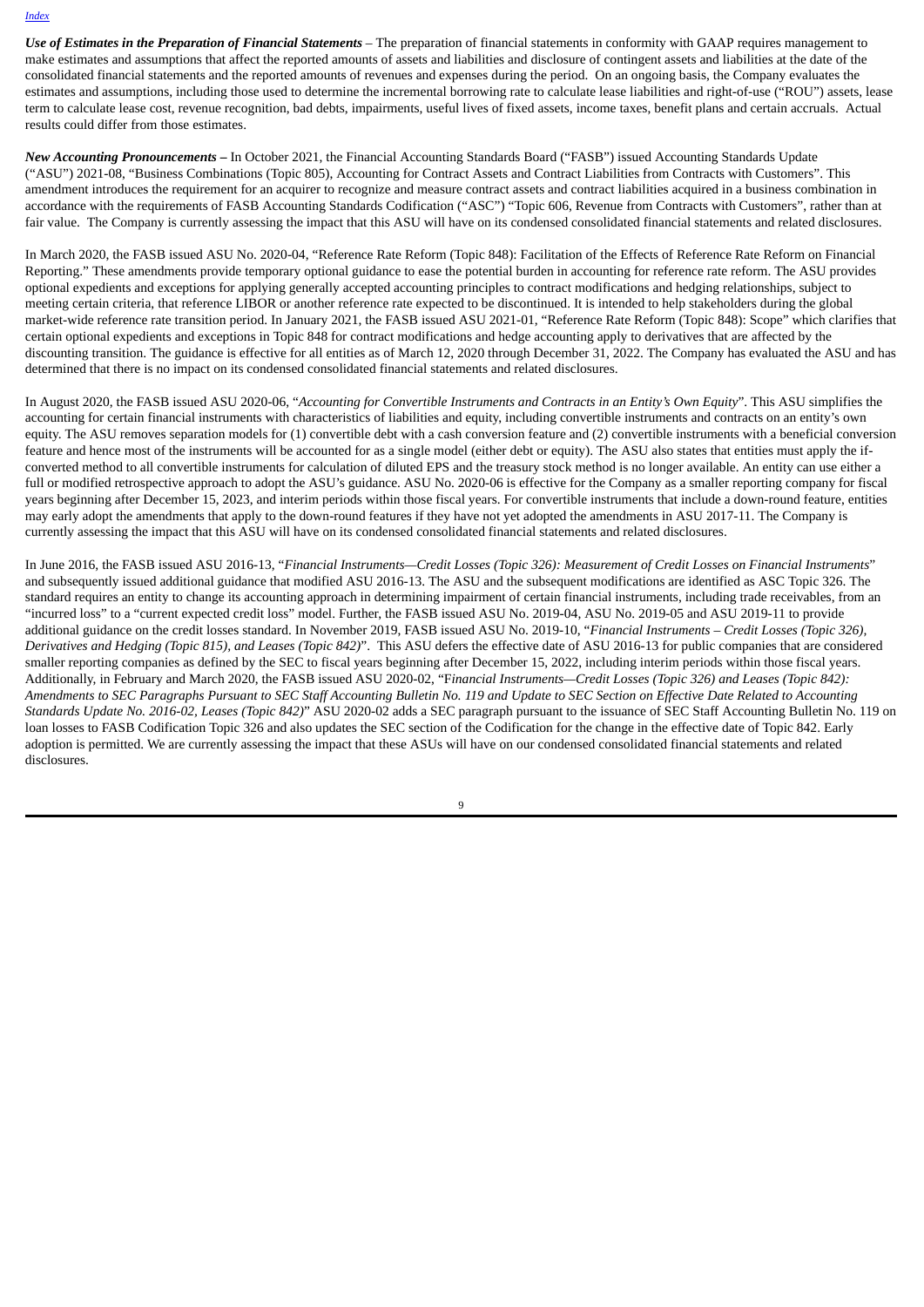*Income Taxes* – The Company accounts for income taxes in accordance with ASC Topic 740, "*Income Taxes*" ("ASC 740"). This statement requires an asset and a liability approach for measuring deferred taxes based on temporary differences between the financial statement and tax bases of assets and liabilities existing at each balance sheet date using enacted tax rates for years in which taxes are expected to be paid or recovered.

In accordance with ASC 740, the Company assesses our deferred tax asset to determine whether all or any portion of the asset is more likely than not unrealizable. A valuation allowance is required to be established or maintained when, based on currently available information, it is more likely than not that all or a portion of a deferred tax asset will not be realized. In accordance with ASC 740, our assessment considers whether there has been sufficient income in recent years and whether sufficient income is expected in future years in order to utilize the deferred tax asset. In evaluating the realizability of deferred income tax assets, the Company considers, among other things, historical levels of income, expected future income, the expected timing of the reversals of existing temporary reporting differences, and the expected impact of tax planning strategies that may be implemented to prevent the potential loss of future income tax benefits. Significant judgment is required in determining the future tax consequences of events that have been recognized in our consolidated financial statements and/or tax returns. Differences between anticipated and actual outcomes of these future tax consequences could have a material impact on the Company's consolidated financial position or results of operations. Changes in, among other things, income tax legislation, statutory income tax rates, or future income levels could materially impact the Company's valuation of income tax assets and liabilities and could cause our income tax provision to vary significantly among financial reporting periods.

During the three months ended March 31, 2022 and 2021, the Company did not recognize any interest and penalties expense associated with uncertain tax positions.

*Derivative Instruments*—The Company records the fair value of derivative instruments as either assets or liabilities on the condensed consolidated balance sheet. The accounting for gains and losses resulting from changes in fair value is dependent on the use of the derivative and whether it is designated and qualifies for hedge accounting.

All qualifying hedging activities are documented at the inception of the hedge and must meet the definition of highly effective in offsetting changes to future cash. The Company utilizes the change in variable cash flows method to evaluate hedge effectiveness quarterly. We record the fair value of the qualifying hedges in other long-term liabilities (for derivative liabilities) and other assets (for derivative assets). All unrealized gains and losses on derivatives that are designated and qualify for hedge accounting are reported in other comprehensive income (loss) and recognized when the underlying hedged transaction affects earnings. Changes in the fair value of these derivatives are recognized in other comprehensive income. The Company classifies the cash flows from a cash flow hedge within the same category as the cash flows from the items being hedged.

#### **2. NET (LOSS) INCOME PER COMMON SHARE**

The Company presents basic and diluted (loss) income per common share using the two-class method which requires all outstanding Series A Preferred Stock and unvested restricted stock that contain rights to non-forfeitable dividends and therefore participate in undistributed income with common shareholders to be included in computing (loss) income per common share. Under the two-class method, net (loss) income is reduced by the amount of dividends declared in the period for each class of common stock and participating security. The remaining undistributed (loss) income is then allocated to common stock and participating securities, based on their respective rights to receive dividends. Series A Preferred Stock and unvested restricted stock contain non-forfeitable rights to dividends on an if-converted basis and on the same basis as common shares, respectively, and are considered participating securities. The Series A Preferred Stock and unvested restricted stock are not included in the computation of basic (loss) income per common share in periods in which we have a net loss, as the Series A Preferred Stock and unvested restricted stock are not contractually obligated to share in our net losses. However, the cumulative dividends on Series A Preferred Stock for the period decreases the income or increases the net loss allocated to common shareholders unless the dividend is paid in the period. Basic (loss) income per common share has been computed by dividing net (loss) income allocated to common shareholders by the weighted-average number of common shares outstanding. The basic and diluted net income amounts are the same for the three months ended March 31, 2022 and 2021 as a result of the antidilutive impact of the potentially dilutive securities.

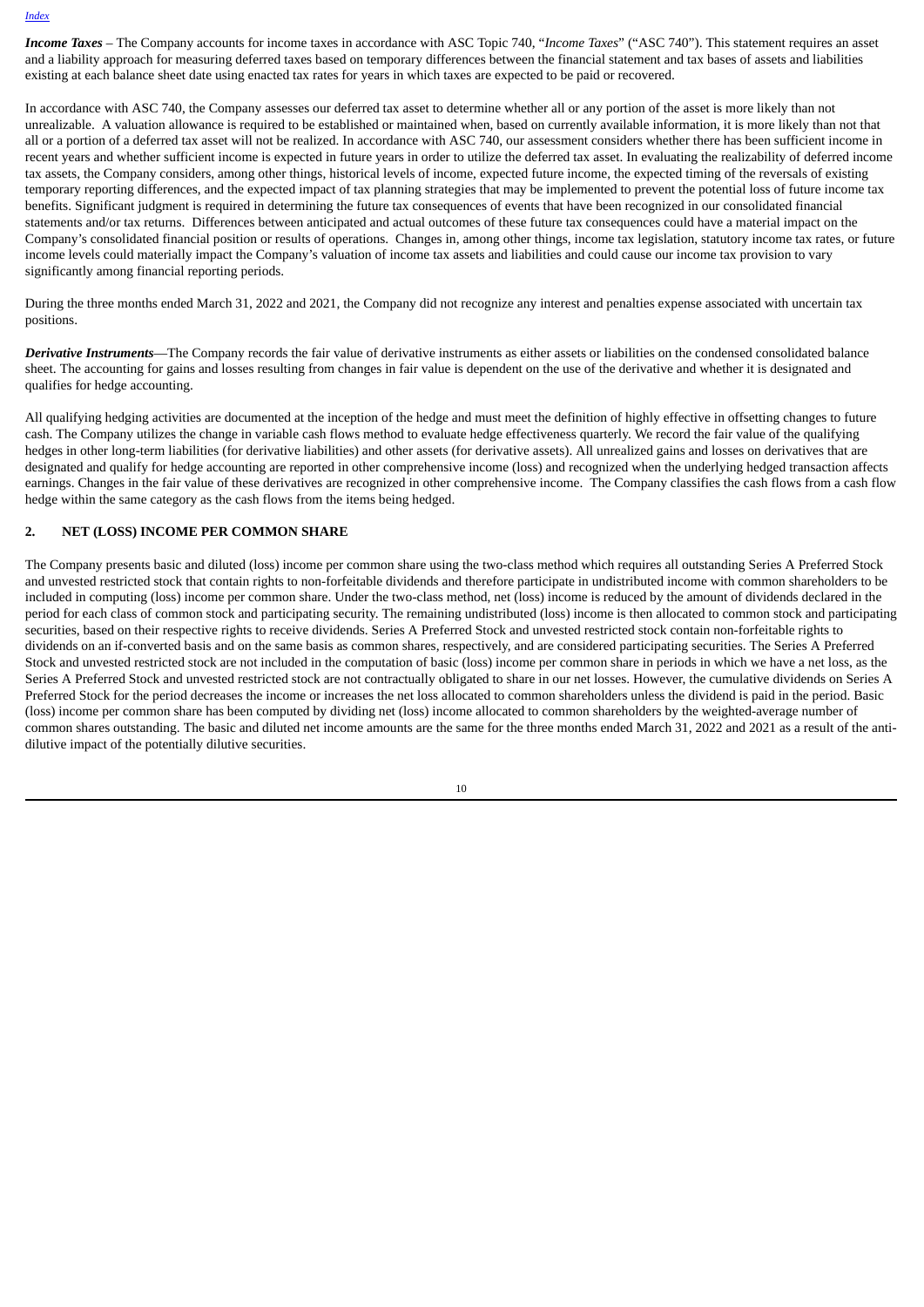The following is a reconciliation of the numerator and denominator of the diluted net (loss) income per share computations for the periods presented below:

|                                                    | <b>Three Months Ended</b> |             |  |  |
|----------------------------------------------------|---------------------------|-------------|--|--|
|                                                    |                           | March 31,   |  |  |
| (in thousands, except share data)                  | 2022                      | 2021        |  |  |
| Numerator:                                         |                           |             |  |  |
| Net income                                         | \$<br>272                 | -S<br>4,489 |  |  |
| Less: preferred stock dividend                     | (304)                     | (304)       |  |  |
| Less: allocation to preferred stockholders         | (5)                       | (699)       |  |  |
| Less: allocation to restricted stockholders        | (2)                       | (252)       |  |  |
| Net (loss) income allocated to common stockholders | (39)                      | 3,234<br>S. |  |  |
| Basic (loss) income per share:                     |                           |             |  |  |
| <b>Denominator:</b>                                |                           |             |  |  |
| Weighted average common shares outstanding         | 25,720,960                | 24,888,615  |  |  |
| Basic (loss) income per share                      | (0.00)                    | 0.13<br>S   |  |  |
| Diluted (loss) income per share:                   |                           |             |  |  |
| <b>Denominator:</b>                                |                           |             |  |  |
| Weighted average number of:                        |                           |             |  |  |
| Common shares outstanding                          | 25,720,960                | 24,888,615  |  |  |
| Dilutive potential common shares outstanding:      |                           |             |  |  |
| Series A Preferred Stock                           |                           |             |  |  |
| Unvested restricted stock                          |                           |             |  |  |
| Dilutive shares outstanding                        | 25,720,960                | 24,888,615  |  |  |
| Diluted (loss) income per share                    | (0.00)                    | 0.13<br>S   |  |  |

The following table summarizes the potential weighted average shares of common stock that were excluded from the determination of our diluted shares outstanding as they were anti-dilutive:

|                                   | <b>Three Months Ended</b><br>March 31. |           |  |  |
|-----------------------------------|----------------------------------------|-----------|--|--|
| (in thousands, except share data) | 2022                                   | 2021      |  |  |
| Series A Preferred Stock          | 5,381,356                              | 5,381,356 |  |  |
| Unvested restricted stock         | 439,208                                | 697,458   |  |  |
|                                   | 5,820,564                              | 6,078,814 |  |  |

### **3. REVENUE RECOGNITION**

Substantially all of our revenues are considered to be revenues from our contracts with students. The related accounts receivable balances are recorded in our condensed consolidated balance sheets as student accounts receivable. We do not have significant revenue recognized from performance obligations that were satisfied in prior periods, and we do not have any transaction price allocated to unsatisfied performance obligations other than in our unearned tuition. We record revenue for students who withdraw from our schools only to the extent that it is probable that a significant reversal in the amount of cumulative revenue recognized will not occur. Unearned tuition represents contract liabilities primarily related to our tuition revenue. We have elected not to provide disclosure about transaction prices allocated to unsatisfied performance obligations if original contract durations are less than one-year, or if we have the right to consideration from a student in an amount that corresponds directly with the value provided to the student for performance obligations completed to date in accordance with ASU No. 2014-09, "*Revenue from Contracts with Customers (Topic 606)"*. We have assessed the costs incurred to obtain a contract with a student and determined them to be immaterial.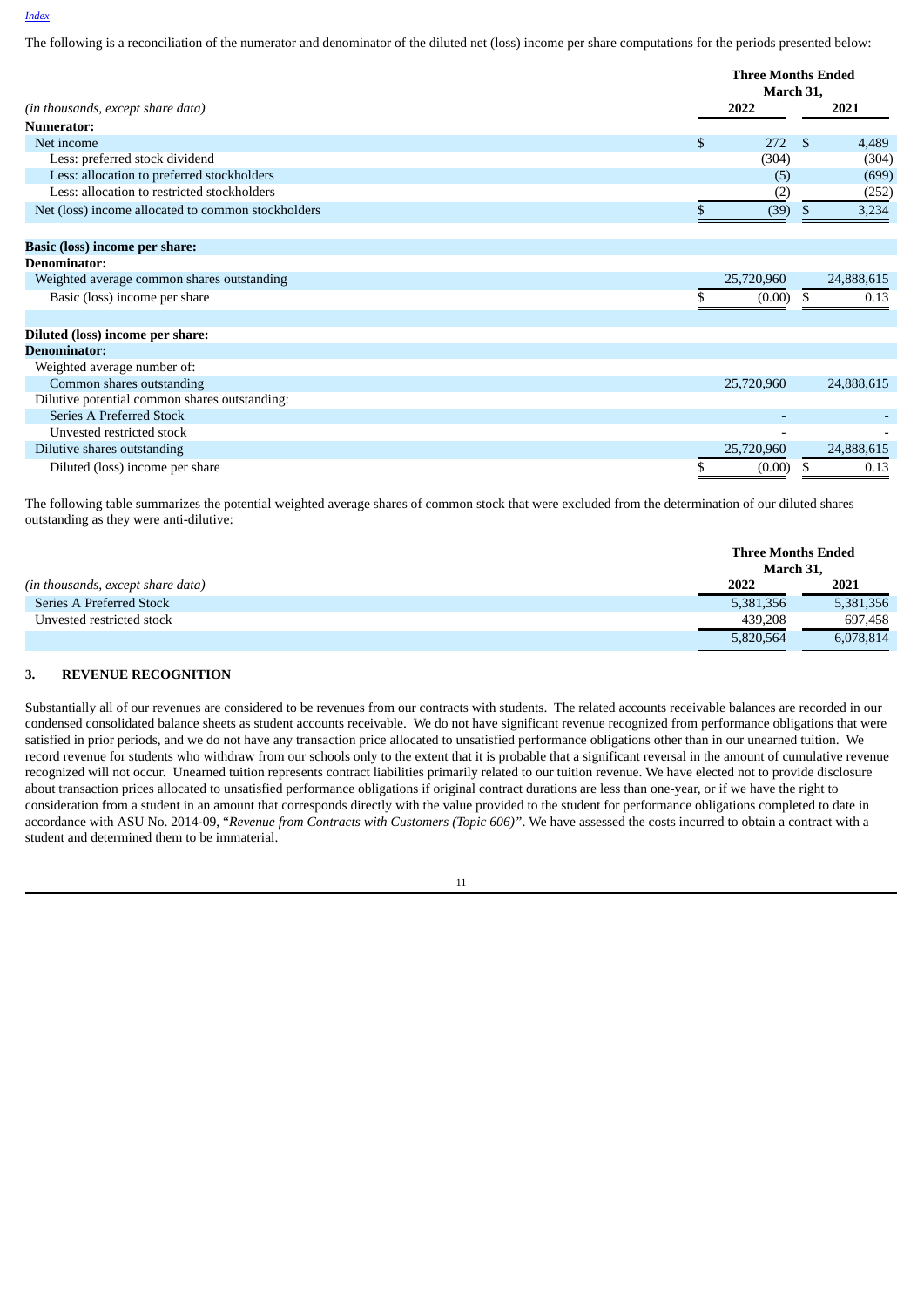Unearned tuition in the amount of \$21.2 million and \$25.4 million is recorded in the current liabilities section of the accompanying condensed consolidated balance sheets as of March 31, 2022 and December 31, 2021, respectively. The change in this contract liability balance during the three-month period ended March 31, 2022 is the result of payments received in advance of satisfying performance obligations, offset by revenue recognized during that period. Revenue recognized for the three-month period ended March 31, 2022 that was included in the contract liability balance at the beginning of the year was \$21.8 million. The following table depicts the timing of revenue recognition:

|                                         | <b>Transportation</b><br>and Skilled<br><b>Trades Segment</b> |     | Three months ended March 31, 2022<br>Healthcare<br>and Other<br><b>Professions</b><br>Segment |              | Consolidated |
|-----------------------------------------|---------------------------------------------------------------|-----|-----------------------------------------------------------------------------------------------|--------------|--------------|
| <b>Timing of Revenue Recognition</b>    |                                                               |     |                                                                                               |              |              |
| Services transferred at a point in time | 3,410                                                         | - S | 1.379                                                                                         | <sup>S</sup> | 4,789        |
| Services transferred over time          | 55,374                                                        |     | 22,391                                                                                        |              | 77,765       |
| <b>Total revenues</b>                   | 58,784                                                        |     | 23,770                                                                                        |              | 82,554       |

|                                         |    | <b>Transportation</b><br>and Skilled<br><b>Trades</b><br>Segment |      | Three months ended March 31, 2021<br><b>Healthcare</b><br>and Other<br><b>Professions</b><br><b>Segment</b> |     | Consolidated |
|-----------------------------------------|----|------------------------------------------------------------------|------|-------------------------------------------------------------------------------------------------------------|-----|--------------|
| <b>Timing of Revenue Recognition</b>    |    |                                                                  |      |                                                                                                             |     |              |
| Services transferred at a point in time | S. | 3,520                                                            | - \$ | 1,333                                                                                                       | -SS | 4,853        |
| Services transferred over time          |    | 52,150                                                           |      | 20,993                                                                                                      |     | 73,143       |
| Total revenues                          |    | 55,670                                                           |      | 22,326                                                                                                      |     | 77,996       |

### **4. LEASES**

The Company determines if an arrangement is a lease at inception. The Company considers any contract where there is an identified asset as to which the Company has the right to control its use in determining whether the contract contains a lease. An operating lease right-of-use ("ROU") asset represents the Company's right to use an underlying asset for the lease term and lease liabilities represent its obligation to make lease payments arising from the lease. Operating lease ROU assets and liabilities are to be recognized at the commencement date based on the present value of lease payments over the lease term. As all of the Company's operating leases do not provide an implicit rate, the Company uses an incremental borrowing rate based on the information available on the commencement date in determining the present value of lease payments. We estimate the incremental borrowing rate based on a yield curve analysis, utilizing the interest rate derived from the fair value analysis of our credit facility and adjusting it for factors that appropriately reflect the profile of secured borrowing over the expected term of the lease. The operating lease ROU assets include any lease payments made prior to the rent commencement date and exclude lease incentives. Our leases have remaining lease terms of one year to 20 years. Lease terms may include options to extend the lease term used in determining the lease obligation when it is reasonably certain that the Company will exercise that option. Lease expense for lease payments are recognized on a straight-line basis over the lease term for operating leases.

See Note 13 which discusses the sale leaseback transaction relating to the Company's Denver and Grand Prairie campuses which closed on October 29, 2021.

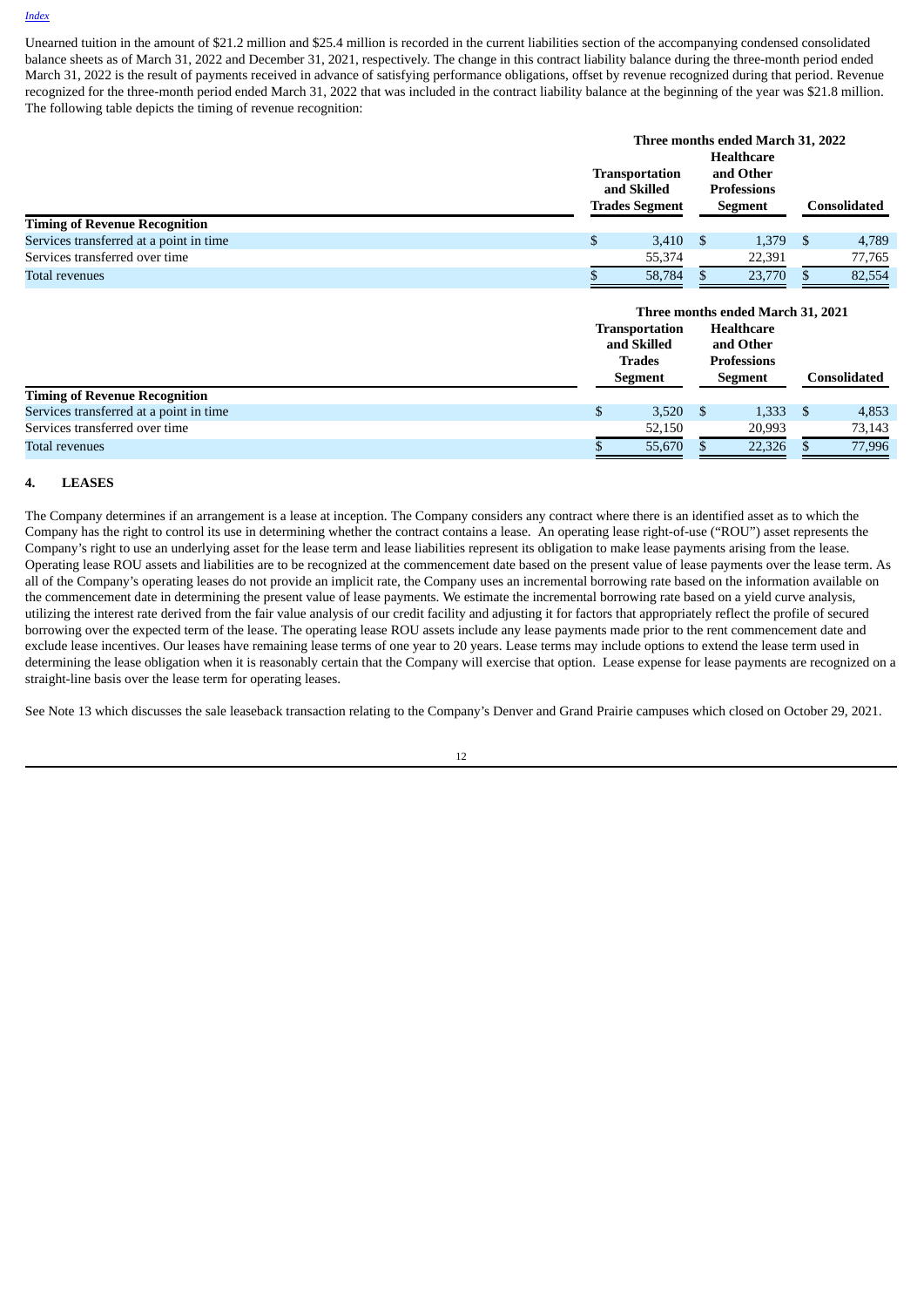Our operating lease cost for the three months ended March 31, 2022 and 2021 was \$4.7 million and \$3.7 million, respectively. Our variable lease cost for the three months ended March 31, 2022 and 2021 was less than \$0.1 million. The net change in ROU asset and operating lease liability is included in other assets in the condensed consolidated cash flows for the three months ended March 31, 2022 and 2021.

Supplemental cash flow information and non-cash activity related to our operating leases are as follows:

|                                                                                  | <b>Three Months Ended</b><br>March 31, |       |
|----------------------------------------------------------------------------------|----------------------------------------|-------|
|                                                                                  | 2022                                   | 2021  |
| <b>Operating cash flow information:</b>                                          |                                        |       |
| Cash paid for amounts included in the measurement of operating lease liabilities | 4.654                                  | 3.208 |
| Non-cash activity:                                                               |                                        |       |
| Lease liabilities arising from obtaining right-of-use assets                     | 6.644                                  | 50    |

As of March 31, 2022, there were no new leases and 1 lease modification that resulted in noncash re-measurement of the related ROU asset and operating lease liability of \$6.6 million relating to one of our campuses.

Weighted-average remaining lease term and discount rate for our operating leases is as follows:

|                                       | As of         |            |
|---------------------------------------|---------------|------------|
|                                       | March 31,     |            |
|                                       | 2022          | 2021       |
| Weighted-average remaining lease term | $11.43$ years | 5.96 years |
| Weighted-average discount rate        | 7.42%         | 11.27%     |

Maturities of lease liabilities by fiscal year for our operating leases as of March 31, 2022 are as follows:

| Year ending December 31,                               |           |
|--------------------------------------------------------|-----------|
| 2022 (excluding the three months ended March 31, 2022) | 13,764    |
| 2023                                                   | 18,199    |
| 2024                                                   | 15,855    |
| 2025                                                   | 13,901    |
| 2026                                                   | 11,448    |
| 2027                                                   | 8,535     |
| Thereafter                                             | 61,215    |
| Total lease payments                                   | 142.917   |
| Less: imputed interest                                 | (41, 142) |
| Present value of lease liabilities                     | 101,775   |

#### **5. GOODWILL AND LONG-LIVED ASSETS**

The Company reviews the carrying value of its long-lived assets and identifiable intangibles for possible impairment whenever events or changes in circumstances indicate that the carrying amounts may not be recoverable. For other long-lived assets, including right-of-use lease assets, the Company evaluates assets for recoverability when there is an indication of potential impairment. If the undiscounted cash flows from a group of assets being evaluated is less than the carrying value of that group of assets, the fair value of the asset group is determined and the carrying value of the asset group is written down to fair value.

When we perform the quantitative impairment test for long-lived assets, we examine estimated future cash flows using Level 3 inputs. These cash flows are evaluated by using weighted probability techniques as well as comparisons of past performance against projections. Assets may also be evaluated by identifying independent market values. If the Company determines that an asset's carrying value is impaired, it will record a write-down of the carrying value of the asset and charge the impairment as an operating expense in the period in which the determination is made. During the three months ended March 31, 2022 and 2021 there were no long-lived asset impairments.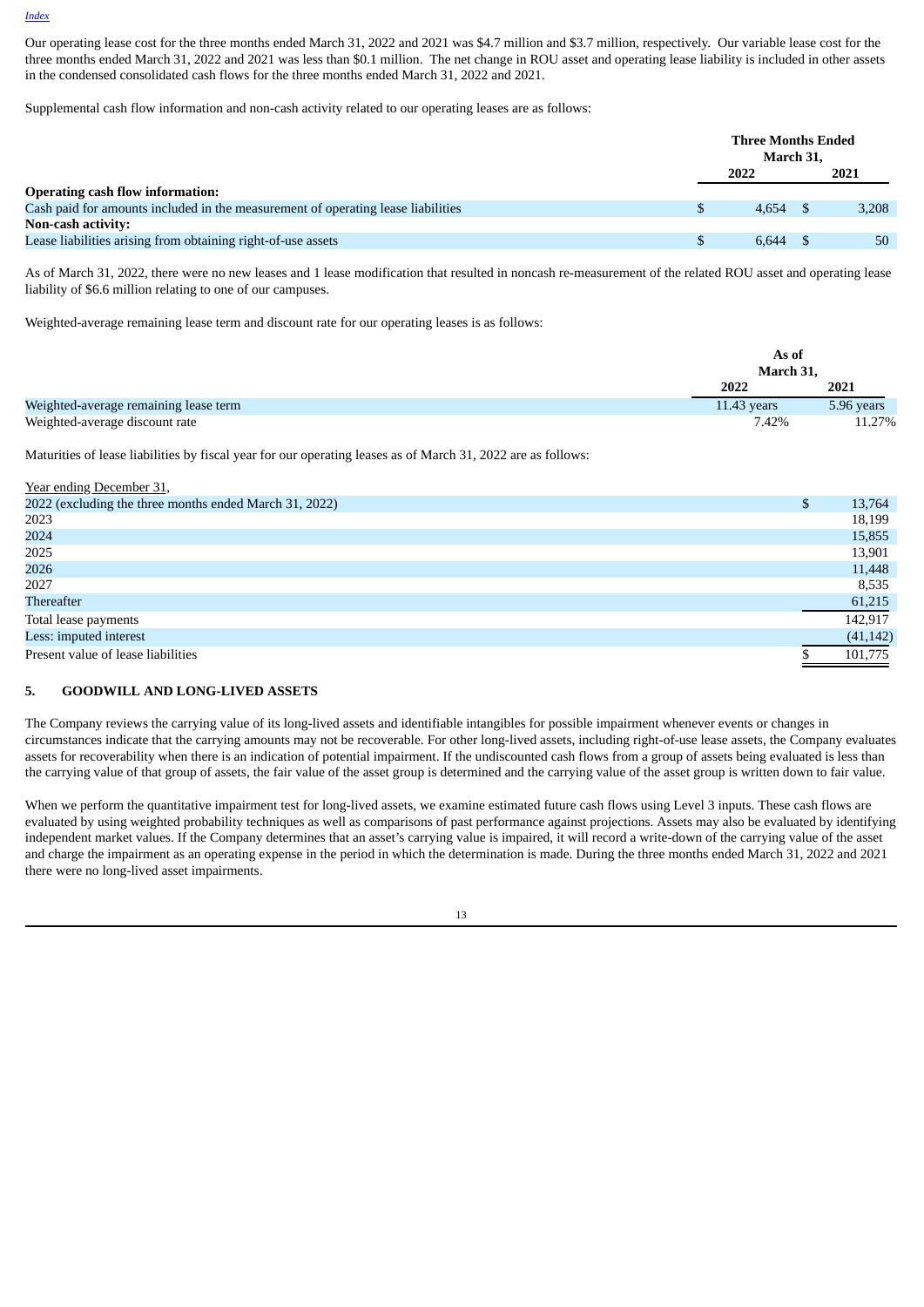On December 31, 2021, as a result of impairment testing it was determined that there was an impairment of our property in Suffield, Connecticut of \$0.7 million. The impairment was the result of an assessment of the current market value, obtained via 3rd party engagement, as compared to the current carrying value of the assets. The carrying value for the Suffield, Connecticut property of approximately \$2.9 million. The fair value estimate provided indicated that the current value of the property was approximately \$2.2 million. As such, the aforementioned \$0.7 million impairment was recorded and the assets carrying value reduced.

The carrying amount of goodwill at March 31, 2022 and 2021 is as follows:

|                               | Gross                               |     | Accumulated                         |   | Net                               |
|-------------------------------|-------------------------------------|-----|-------------------------------------|---|-----------------------------------|
|                               | Goodwill                            |     | Impairment                          |   | Goodwill                          |
|                               | <b>Balance</b>                      |     | Losses                              |   | <b>Balance</b>                    |
| Balance as of January 1, 2022 | 117,176                             | S.  | (102, 640)                          | S | 14,536                            |
| Adjustments                   |                                     |     |                                     |   |                                   |
| Balance as of March 31, 2022  | 117,176                             |     | (102, 640)                          |   | 14,536                            |
|                               | Gross<br>Goodwill<br><b>Balance</b> |     | Accumulated<br>Impairment<br>Losses |   | Net<br>Goodwill<br><b>Balance</b> |
| Balance as of January 1, 2021 | 117,176                             | \$. | (102, 640)                          | S | 14,536                            |
| Adjustments                   |                                     |     |                                     |   |                                   |
| Balance as of March 31, 2021  |                                     |     |                                     |   | 14,536                            |

As of each of March 31, 2022 and 2021, the goodwill balance of \$14.5 million is related to the Transportation and Skilled Trades segment.

### **6. LONG-TERM DEBT**

#### *Credit Facility*

On November 14, 2019, the Company entered into a senior secured credit agreement (the "Credit Agreement") with its lender, Sterling National Bank (the "Lender"), providing for borrowing in the aggregate principal amount of up to \$60 million (the "Credit Facility"). Initially, the Credit Facility was comprised of four facilities: (1) a \$20 million senior secured term loan maturing on December 1, 2024 (the "Term Loan"), with monthly interest and principal payments based on 120-month amortization with the outstanding balance due on the maturity date; (2) a \$10 million senior secured delayed draw term loan maturing on December 1, 2024 (the "Delayed Draw Term Loan"), with monthly interest payments for the first 18 months and thereafter monthly payments of interest and principal based on 120-month amortization and all balances due on the maturity date; (3) a \$15 million senior secured committed revolving line of credit providing a sublimit of up to \$10 million for standby letters of credit maturing on November 13, 2022 (the "Revolving Loan"), with monthly payments of interest only; and (4) a \$15 million senior secured non-restoring line of credit maturing on January 31, 2021 (the "Line of Credit Loan").

At the closing of the Credit Facility, the Company entered into a swap transaction with the Lender for 100% of the principal balance of the Term Loan maturing on the same date as the Term Loan. Under the terms of the Credit Facility accrued interest on each loan is payable monthly in arrears with the Term Loan and the Delayed Draw Term Loan bearing interest at a floating interest rate based on the then one-month London Interbank Offered Rate ("LIBOR") plus 3.50% and subject to a LIBOR interest rate floor of 0.25% if there is no swap agreement. Revolving Loans bear interest at a floating interest rate based on the then LIBOR plus an indicative spread determined by the Company's leverage as defined in the Credit Agreement or, if the borrowing of a Revolving Loan is to be repaid within 30 days of such borrowing, the Revolving Loan will accrue interest at the Lender's prime rate plus 0.50% with a floor of 4.0%. Line of Credit Loans will bear interest at a floating interest rate based on the Lender's prime rate of interest. Letters of credit issued under the Revolving Loan reduce, on a dollar-for-dollar basis, the availability of borrowings under the Revolving Loan. Letters of credit are charged an annual fee equal to (i) an applicable margin determined by the leverage ratio of the Company less (ii) 0.25%, paid quarterly in arrears, in addition to the Lender's customary fees for issuance, amendment and other standard fees. Borrowings under the Line of Credit Loan are secured by cash collateral. The Lender receives an unused facility fee of 0.50% per annum payable quarterly in arrears on the unused portions of the Revolving Loan and the Line of Credit Loan.

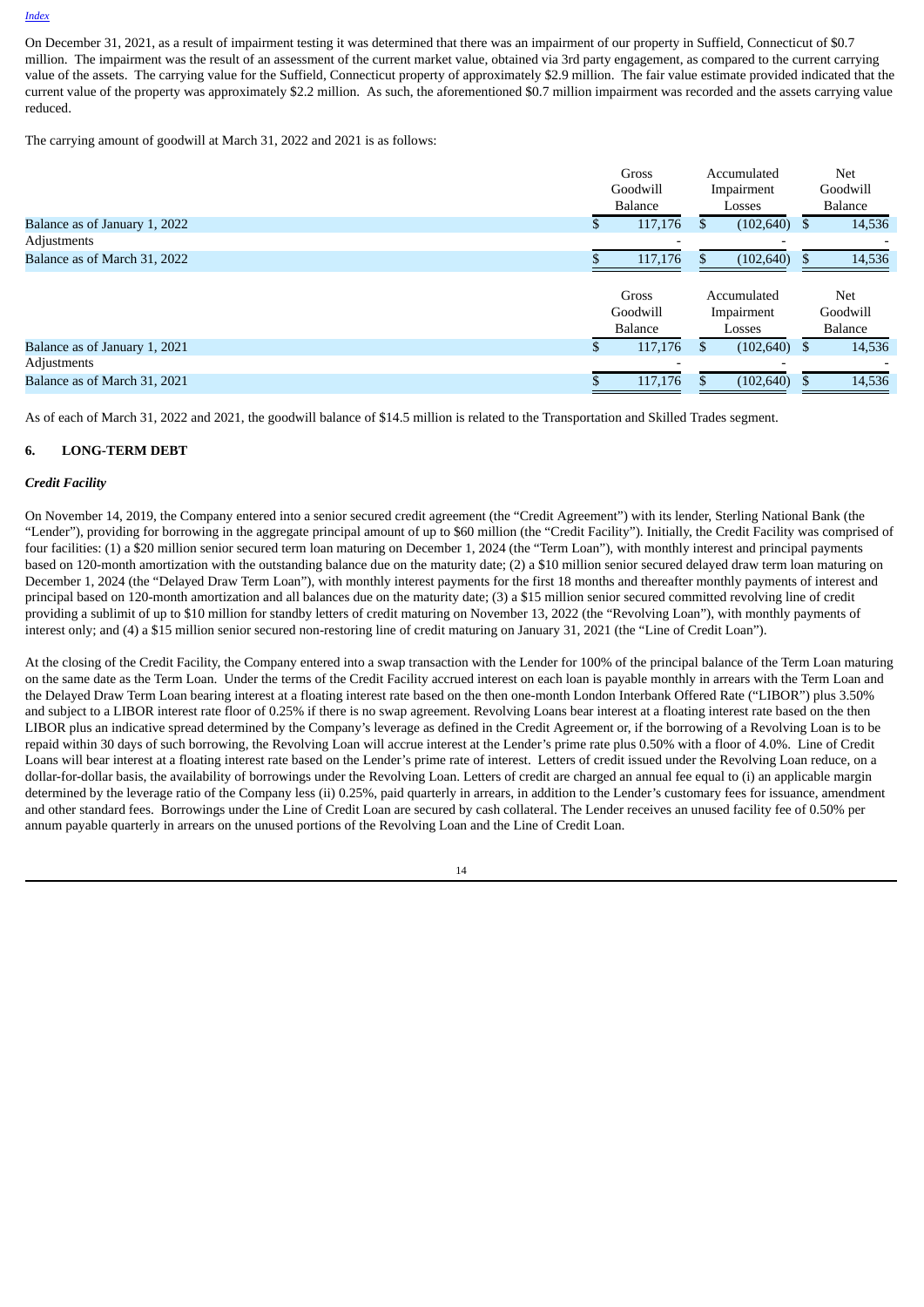In addition to the foregoing, the Credit Agreement contains customary representations, warranties and affirmative and negative covenants (including financial covenants that (i) restrict capital expenditures, (ii) restrict leverage, (iii) require maintaining minimum tangible net worth, (iv) require maintaining a minimum fixed charge coverage ratio and (v) require the maintenance of a minimum of \$5 million in quarterly average aggregate balances on deposit with the Lender, which, if not maintained, will result in the assessment of a quarterly fee of \$12,500), as well as events of default customary for facilities of this type. The Credit Agreement also limited the payment of cash dividends during the first twenty-four months of the agreement to \$1.7 million but an amendment to the Credit Agreement entered into on November 10, 2020 raised the cash dividend limit to \$2.3 million in such twenty-four-month period to increase the amount of permitted cash dividends that the Company can pay on its Series A Preferred Stock.

As further discussed below, the Credit Facility was secured by a first priority lien in favor of the Lender on substantially all of the personal property owned by the Company, as well as a pledge of the stock and other equity in the Company's subsidiaries and mortgages on parcels of real property owned by the Company in Colorado, Tennessee and Texas, at which three of the Company's schools are located, as well as a former school property owned by the Company located in Connecticut.

On September 23, 2021, in connection with entering into the agreements relating to the sale leaseback transaction for the Company's Denver, Grand Prairie and Nashville campuses (collectively, the "Property Transactions"), the Company and certain of its subsidiaries entered into a Consent and Waiver Letter Agreement (the "Consent Agreement") to the Company's Credit Agreement with its lender. The Consent Agreement provides the Lender's consent to the Property Transactions and waives certain covenants in the Credit Agreement, subject to certain specified conditions. In addition, in connection with the consummation of the Property Transactions, the Lender released its mortgages and other liens on the subject-properties upon the Company's payment in full of the outstanding principal and accrued interest on the Term Loan and any swap obligations arising from any swap transaction. Upon the consummation of the Property Transaction on October 29, 2021 the Company paid the Lender approximately \$16.7 million in repayment of the Term Loan and the swap termination fee and no further borrowings may be made under the Term Loan or the Delayed Draw Term Loan.

As of March 31, 2022, and December 31, 2021, the Company had zero debt outstanding under the Credit Facility for both periods and was in compliance with all debt covenants. As of March 31, 2022, and December 31, 2021, letters of credit in the aggregate outstanding principal amount of \$4.0 million and \$4.0 million, respectively, were outstanding under the Credit Facility.

#### **7. STOCKHOLDERS' EQUITY**

#### *Common Stock*

Holders of our common stock are entitled to receive dividends when and as declared by our Board of Directors and have the right to one vote per share on all matters requiring shareholder approval. The Company has not declared or paid any cash dividends on our common stock since the Company's Board of Directors discontinued our quarterly cash dividend program in February 2015. The Company has no current intentions to resume the payment of cash dividends to holders of common stock in the foreseeable future.

#### *Preferred Stock*

On November 14, 2019, the Company raised gross proceeds of \$12.7 million from the sale of 12,700 shares of its newly designated Series A Convertible Preferred Stock, no par value per share (the "Series A Preferred Stock"). The Series A Preferred Stock was designated by the Company's Board of Directors pursuant to a certificate of amendment to the Company's amended and restated certificate of incorporation (the "Charter Amendment"). The liquidation preference associated with the Series A Preferred Stock was \$1,000 per share at December 31, 2021. Upon issuance each share of Series A Preferred Stock was convertible at \$2.36 per share of common stock (as may be adjusted pursuant to the Charter Amendment, the "Conversion Price") into 423,729 shares of common stock (the number of shares into which the Series A Preferred Stock is convertible at any time, the "Conversion Shares"). The Company incurred issuance costs of \$0.7 million as part of this transaction.

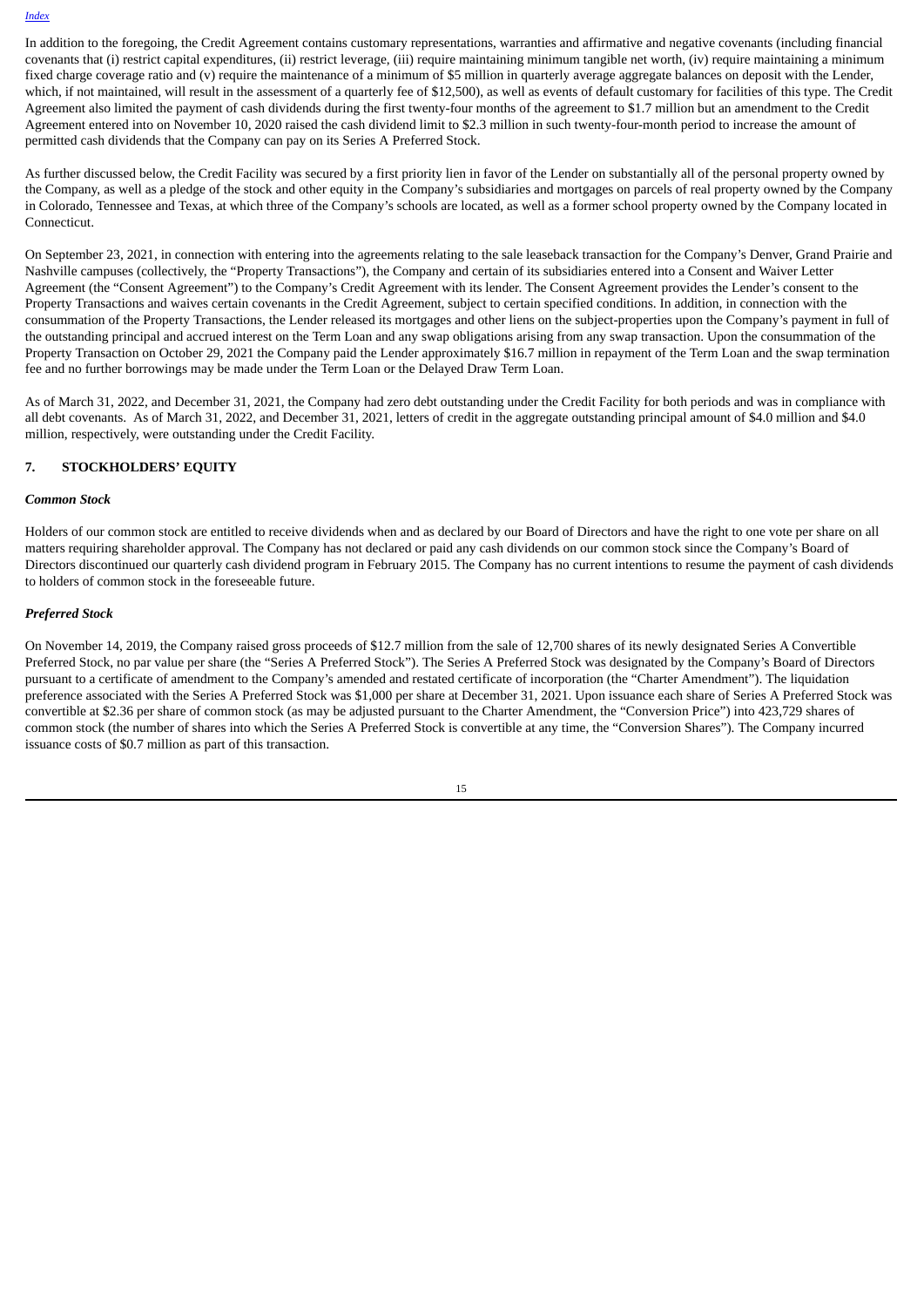The description below provides a summary of certain material terms of the Series A Preferred Stock:

#### *Stock Securities Purchase Agreement.*

The Series A Preferred Stock was sold by the Company pursuant to a Securities Purchase Agreement dated as of November 14, 2019 (the "SPA") among the Company, Juniper Targeted Opportunity Fund, L.P. and Juniper Targeted Opportunities, L.P. (together, the "Juniper Purchasers") and Talanta Investment, Inc. ("Talanta," together with the Juniper Purchasers, the "Investors"). Among other things, the SPA includes covenants relating to the appointment of a director to the Company's Board of Directors to be selected solely by the holders of the Series A Preferred Stock.

*Dividends.* Dividends on the Series A Preferred Stock ("Series A Dividends"), at the initial annual rate of 9.6% is to be paid, in arrears, from the date of issuance quarterly on each December 31, March 31, June 30 and September 30 with September 30, 2020 being the first dividend payment date. The Company, at its option, may pay dividends either (a) in cash or (b) by increasing the number of Conversion Shares by the dollar amount of the dividend divided by the Conversion Price. The dividend rate is subject to increase (a) 2.4% per annum on the fifth anniversary of the issuance of the Series A Preferred Stock and (b) by 2% per annum but in no event above 14% per annum should the Company fail to perform certain obligations under the Charter Amendment. The Series A Preferred Stock is not currently redeemable and may not become redeemable in the future. As a result, the Company is not required to re-measure the Series A Preferred Stock and does not accrete changes in the redemption value. For the three months ended March 31, 2022, and the year ended December 31, 2021, we paid \$0.3 million and \$1.2 million, respectively, in cash dividends on the outstanding shares of Series A Preferred Stock rather than increasing the number of Conversion Shares. Dividends are included in the condensed consolidated balance sheets within additional paid-in-capital when the Company maintains an accumulated deficit.

Holders of Series A Preferred Stock Right to Convert into Common Stock. Each share of Series A Preferred Stock, at any time, is convertible into a number of shares of common stock equal to (i) the sum of (A) \$1,000 (subject to adjustment as provided in the Charter Amendment) plus (B) the dollar amount of any declared Series A Dividends not paid in cash divided by (ii) the Conversion Price (\$2.36 per share subject to anti-dilution adjustments) as of the applicable Conversion Date (as defined in the Charter Amendment). At all times, however, the number of Conversion Shares that can be issued to any holder of Series A Preferred Stock may not result in such holder and its affiliates owning more than 19.99% of the total number of shares of common stock outstanding after giving effect to the conversion (the "Hard Cap"), unless prior shareholder approval is obtained or no longer required by the rules of the principal stock exchange on which the Company's common stock trades.

*Mandatory Conversion.* If, at any time following November 14, 2022, the volume weighted average price of the Company's common stock equals or exceeds 2.25 times the Conversion Price (currently \$5.31 per share) for a period of 20 consecutive trading days and during this period the average trading volume exceeds 20,000 shares of common stock, the Company may, at its option and subject to the Hard Cap, require that any or all of the then outstanding shares of Series A Preferred Stock be automatically converted into Conversion Shares.

*Redemption.* Beginning November 14, 2024, the Company may redeem all or any of the Series A Preferred Stock for a cash price equal to the greater of ("Liquidation Preference") (i) the sum of \$1,000 (subject to adjustment as provided in the Charter Amendment) plus the dollar amount of any declared Series A Dividends not paid in cash and (ii) the value of the Conversion Shares were such Series A Preferred Stock converted (as determined in the Charter Amendment) without regard to the Hard Cap.

*Change of Control.* In the event of certain changes of control, some of which are not in the Company's control, as defined in the Charter Amendment as a "Fundamental Change" or a "Liquidation" (as defined in the Charter Amendment), the holders of Series A Preferred Stock shall be entitled to receive the Liquidation Preference, unless such Fundamental Change is a stock merger in which certain value and volume requirements are met, in which case the Series A Preferred Stock will be converted into common stock in connection with such stock merger. The Company has classified the Series A Preferred Stock as mezzanine equity on the condensed consolidated balance sheet based upon the terms of a change of control which could be outside the Company's control.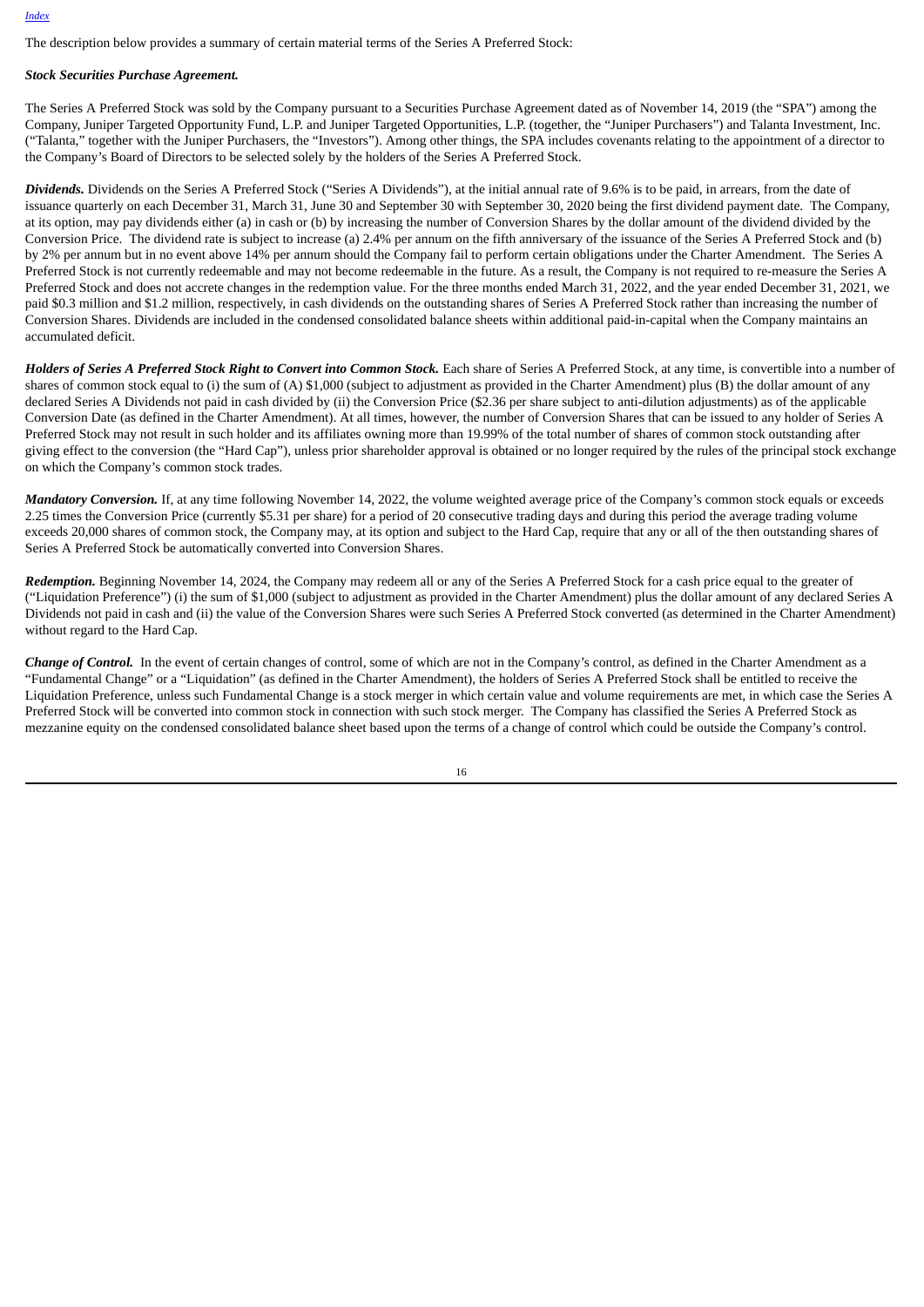Voting. Holders of shares of Series A Preferred Stock are entitled to vote with the holders of shares of common stock and not as a separate class, at any annual or special meeting of shareholders of the Company, on an as-converted basis, in all cases subject to the Hard Cap. In addition, a majority of the voting power of the Series A Preferred Stock must approve certain significant actions of the Company, including (i) declaring a dividend or otherwise redeeming or repurchasing any shares of common stock and other junior securities, if any, subject to certain exceptions, (ii) incurring indebtedness, except for certain permitted indebtedness and (iii) creating a subsidiary other than a wholly-owned subsidiary.

*Additional Provisions.* The Series A Preferred Stock is perpetual and, therefore, does not have a maturity date. The conversion price of the Series A Preferred Stock is subject to anti-dilution protections if the Company affects a stock split, stock dividend, subdivision, reclassification or combination of its common stock and certain other economically dilutive events.

*Registration Rights Agreement.* The Company also is a party to a Registration Rights Agreement ("RRA") with the holders of the Series A Preferred Stock. The RRA provides for unlimited demand registration rights, of which there can be two underwritten offerings each for at least \$5 million in gross proceeds, and piggyback registration rights, with respect to the Conversion Shares. In addition, the RRA obligated the Company to register "for the shelf" the resale of the Conversion Shares through the filing of a registration statement to such effect (the "Resale Shelf Registration Statement") and have such Resale Shelf Registration Statement declared effective by the Securities and Exchange Commission (the "SEC"). The SEC declared the Resale Shelf Registration Statement effective on October 16, 2020.

#### *Restricted Stock*

The Company currently has three stock incentive plans: a Long-Term Incentive Plan (the "LTIP"), a Non-Employee Directors Restricted Stock Plan (the "Non-Employee Directors Plan") and the Lincoln Educational Services Corporation 2020 Incentive Compensation Plan (the "2020 Plan").

#### 2020 Plan

On March 26, 2020, the Board adopted the 2020 Plan to provide an incentive to certain directors, officers, employees and consultants of the Company to align their interests in the Company's success with those of its shareholders through the grant of equity-based awards. On June 16, 2020, the shareholders of the Company approved the 2020 Plan. The 2020 Plan is administered by the Compensation Committee of the Board, or such other qualified committee appointed by the Board, who will, among other duties, have full power and authority to take all actions and to make all determinations required or provided for under the 2020 Plan. Pursuant to the 2020 Plan, the Company may grant options, share appreciation rights, restricted shares, restricted share units, incentive stock options and nonqualified stock options. The Plan has a duration of 10 years.

Subject to adjustment as described in the 2020 Plan, the aggregate number of common shares available for issuance under the 2020 Plan was 2,000,000 shares.

#### LTIP

Under the LTIP, certain employees have received awards of restricted shares of common stock based on service and performance. The number of shares granted to each employee is based on the amount of the award and the fair market value of a share of common stock on the date of grant. The 2020 Plan makes it clear that there will be no new grants under the LTIP effective as of the date of shareholder approval, June 16, 2020. The 2020 Plan also states that the shares available under the 2020 Plan will be two million shares plus the number of shares remaining available under the LTIP. As no shares remain available under the LTIP there can be no additional grants under the LTIP. Grants under the LTIP remain in effect according to their terms. Therefore, those grants are subject to the particular award agreement relating thereto and to the LTIP to the extent that the prior plan provides rules relating to those grants. The LTIP remains in effect only to that extent.

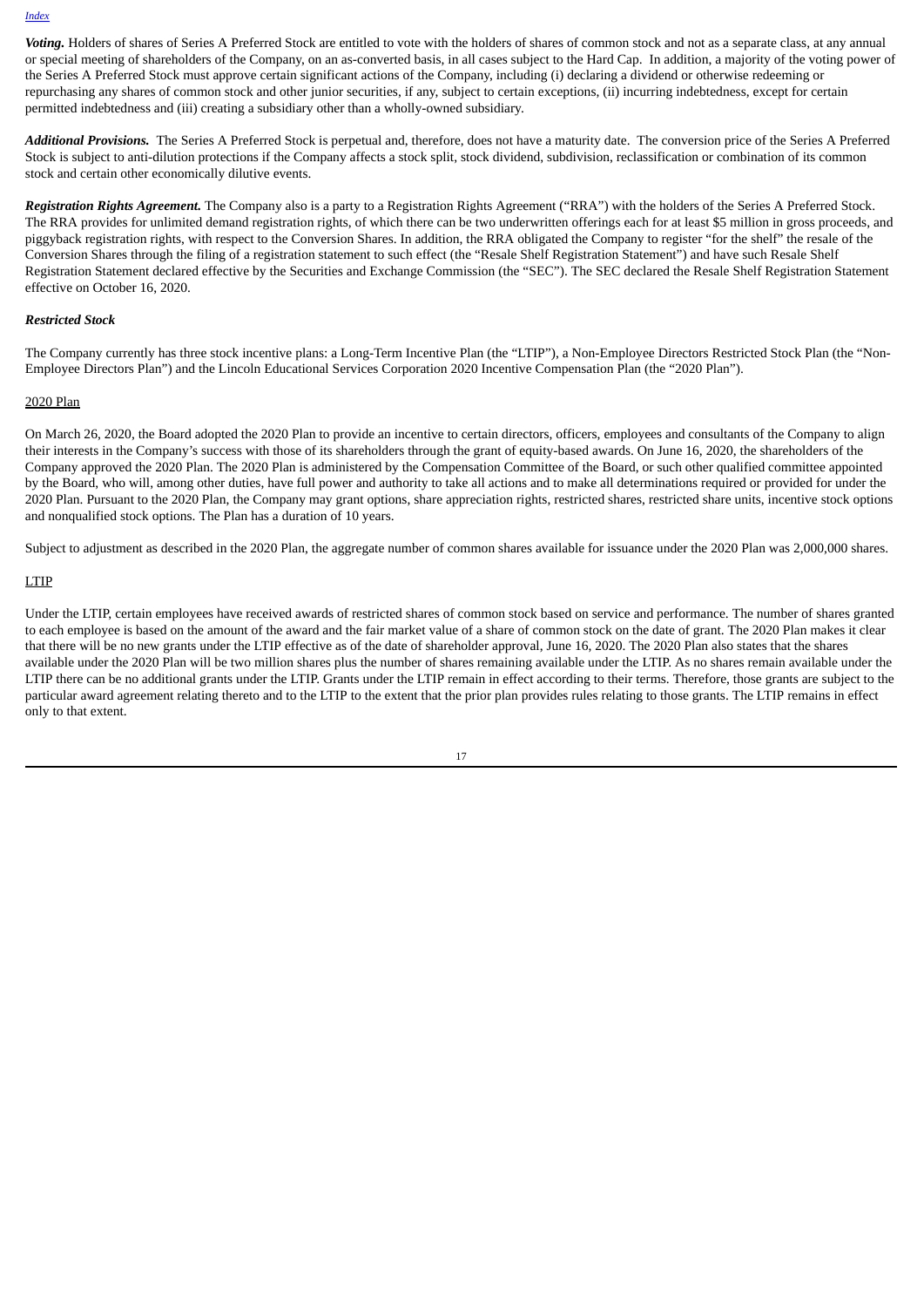# Non-Employee Directors Plan

Pursuant to the Non-Employee Directors Plan, each non-employee director of the Company receives an annual award of restricted shares of common stock on the date of the Company's annual meeting of shareholders. The number of shares granted to each non-employee director is based on the fair market value of a share of common stock on that date. The restricted shares vest on the first anniversary of the grant date. There is no restriction on the right to vote or the right to receive dividends with respect to any of such restricted shares.

For the three months ended March 31, 2022 and 2021, the Company completed a net share settlement for 268,654 and 154,973 restricted shares, respectively, on behalf of certain employees that participate in the LTIP upon the vesting of the restricted shares pursuant to the terms of the LTIP. The net share settlement was in connection with income taxes incurred on restricted shares that vested and were transferred to the employees during 2021 and/or 2020, creating taxable income for the employees. At the employees' request, the Company has paid these taxes on behalf of the employees in exchange for the employees returning an equivalent value of restricted shares to the Company. These transactions resulted in a decrease of \$2.0 million and less than \$1.0 million for each of the three months ended March 31, 2022 and 2021, respectively, to equity on the condensed consolidated balance sheets as the cash payment of the taxes effectively was a repurchase of the restricted shares granted in previous years.

The following is a summary of transactions pertaining to restricted stock:

|                                                             |               | Weighted<br><b>Average Grant</b>    |
|-------------------------------------------------------------|---------------|-------------------------------------|
|                                                             | <b>Shares</b> | <b>Date Fair Value</b><br>Per Share |
| Nonvested restricted stock outstanding at December 31, 2021 | 1,743,846     | 3.89<br>- \$                        |
| Granted                                                     | 528,121       | 7.29                                |
| Canceled                                                    |               |                                     |
| Vested                                                      | (728, 776)    | 3.91                                |
|                                                             |               |                                     |
| Nonvested restricted stock outstanding at March 31, 2022    | 1,543,191     | 5.19                                |

The restricted stock expense for the three months ended March 31, 2022 and 2021 was \$1.2 million and \$0.5 million, respectively. The unrecognized restricted stock expense as of March 31, 2022 and December 31, 2021 was \$8.0 million and \$4.4 million, respectively. As of March 31, 2022, outstanding restricted shares under the Prior Plan had aggregate intrinsic value of \$11.0 million.

#### *Stock Options*

The fair value of the stock options used to compute stock-based compensation is the estimated present value at the date of grant using the Black-Scholes option pricing model. The following is a summary of transactions pertaining to stock options:

|                                  | <b>Shares</b>            | Weighted<br>Average<br><b>Exercise Price</b><br><b>Per Share</b> | Weighted<br>Average<br><b>Remaining</b><br>Contractual<br><b>Term</b> | Aggregate<br><b>Intrinsic Value</b><br>(in thousands) |
|----------------------------------|--------------------------|------------------------------------------------------------------|-----------------------------------------------------------------------|-------------------------------------------------------|
| Outstanding at December 31, 2021 | 81,000                   | 7.79<br>S                                                        | 0.17                                                                  | \$                                                    |
| Granted/Vested                   | $\overline{\phantom{0}}$ |                                                                  | $\overline{\phantom{0}}$                                              | $\overline{\phantom{a}}$                              |
| Canceled                         | (81,000)                 | 7.79                                                             | ٠                                                                     | -                                                     |
|                                  |                          |                                                                  |                                                                       |                                                       |
| Outstanding at March 31, 2022    |                          | $\overline{a}$                                                   | $\overline{\phantom{0}}$                                              |                                                       |
|                                  |                          |                                                                  |                                                                       |                                                       |
| Vested as of March 31, 2022      |                          | $\overline{a}$                                                   | $\overline{\phantom{0}}$                                              | -                                                     |
|                                  |                          |                                                                  |                                                                       |                                                       |
| Exercisable as of March 31, 2022 | $\overline{\phantom{0}}$ |                                                                  | $\overline{\phantom{0}}$                                              |                                                       |
|                                  |                          |                                                                  |                                                                       |                                                       |

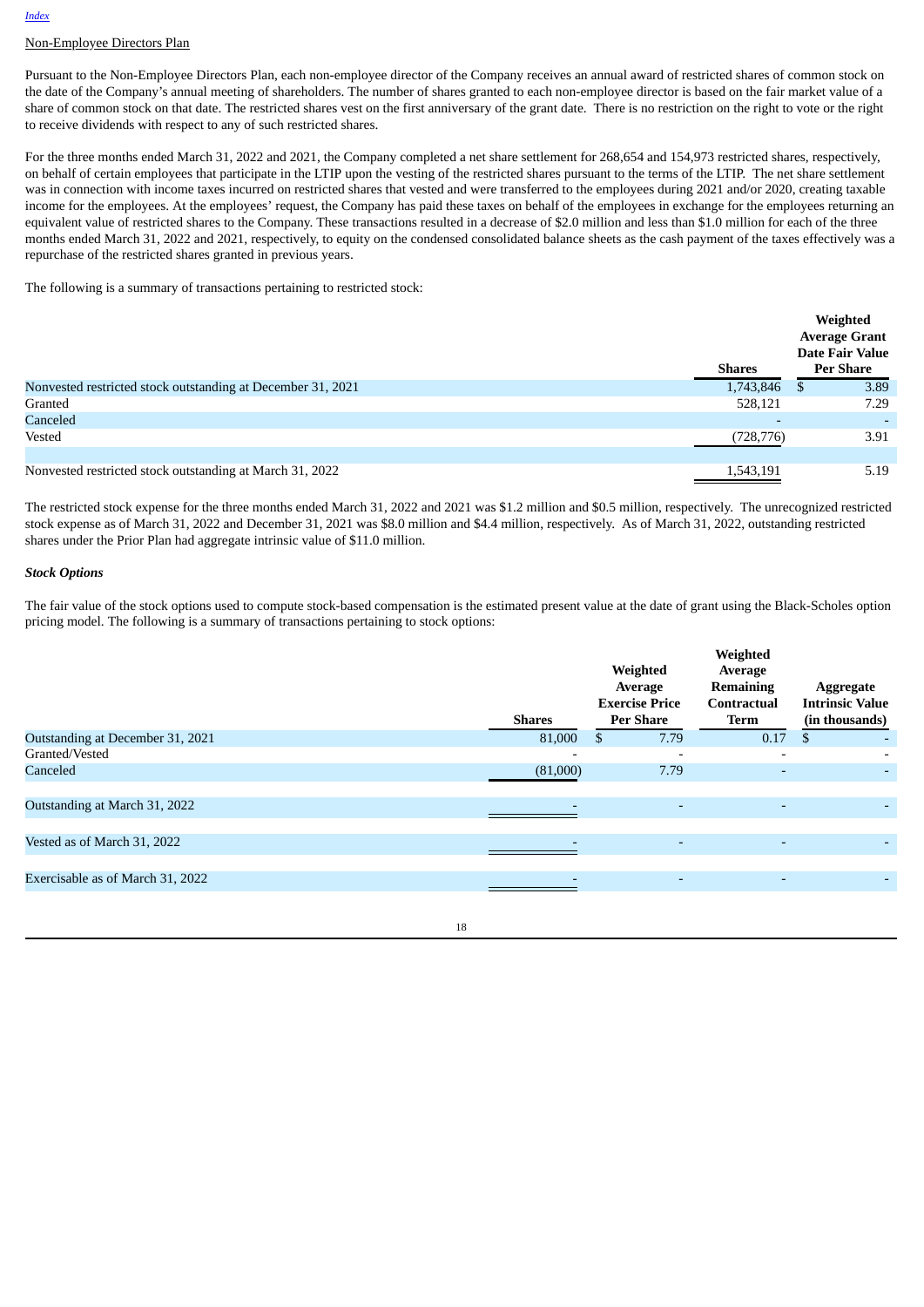As of March 31, 2022, there was no unrecognized pre-tax compensation expense.

#### **8. INCOME TAXES**

The benefit for income taxes for the three months ended March 31, 2022 was \$0.6 million, or 173.7% of pretax loss compared to a provision for income taxes for the three months ended March 31, 2021 of \$1.2 million, or 21.7% of pretax income. The benefit for the three months ended March 31, 2022 was due primarily to a pre-tax book loss and a discrete item relating to restricted stock vesting, while the provision in the prior year was due to the release of the valuation allowance as of December 31, 2020. The effective tax rate for the three months ending March 31, 2022 was 28.2%.

#### **9. COMMITMENTS AND CONTINGENCIES**

In the ordinary conduct of its business, the Company is subject to certain lawsuits, investigations and claims, including, but not limited to, claims involving students or graduates and routine employment matters. Although the Company cannot predict with certainty the ultimate resolution of lawsuits, investigations and claims asserted against it, the Company does not believe that any currently pending legal proceedings to which it is a party will have a material adverse effect on the Company's business, financial condition, and results of operations or cash flows.

In December 2021, we received a letter from the Consumer Financial Protection Bureau ("CFPB") stating that the CFPB is assessing whether we are subject to CFPB's supervisory authority based on our activities related to certain extensions of credit to our students and requesting certain information. The letter states that the CFPB has the authority to supervise certain entities in the private education loan market and certain other consumer financial products and services. We have provided the requested information to the CFPB and are waiting for the CFPB to respond.

#### **10. SEGMENTS**

We operate our business in two reportable segments: (a) the Transportation and Skilled Trades segment; and (b) the Healthcare and Other Professions segment. Our reportable segments have been determined based on a method by which we now evaluate performance and allocate resources. Each reportable segment represents a group of post-secondary education providers that offer a variety of degree and non-degree academic programs. These segments are organized by key market segments to enhance operational alignment within each segment to more effectively execute our strategic plan. Each of the Company's schools is a reporting unit and an operating segment. Our operating segments are described below.

*Transportation and Skilled Trades –* The Transportation and Skilled Trades segment offers academic programs mainly in the career-oriented disciplines of transportation and skilled trades (e.g. automotive, diesel, HVAC, welding and manufacturing).

*Healthcare and Other Professions –* The Healthcare and Other Professions segment offers academic programs in the career-oriented disciplines of health sciences, hospitality and business and information technology (e.g. dental assistant, medical assistant, practical nursing, culinary arts and cosmetology).

The Company also utilizes the Transitional segment on a limited basis solely when and if it closes a school.

We evaluate segment performance based on operating results. Adjustments to reconcile segment results to consolidated results are included under the caption "Corporate," which primarily includes unallocated corporate activity.

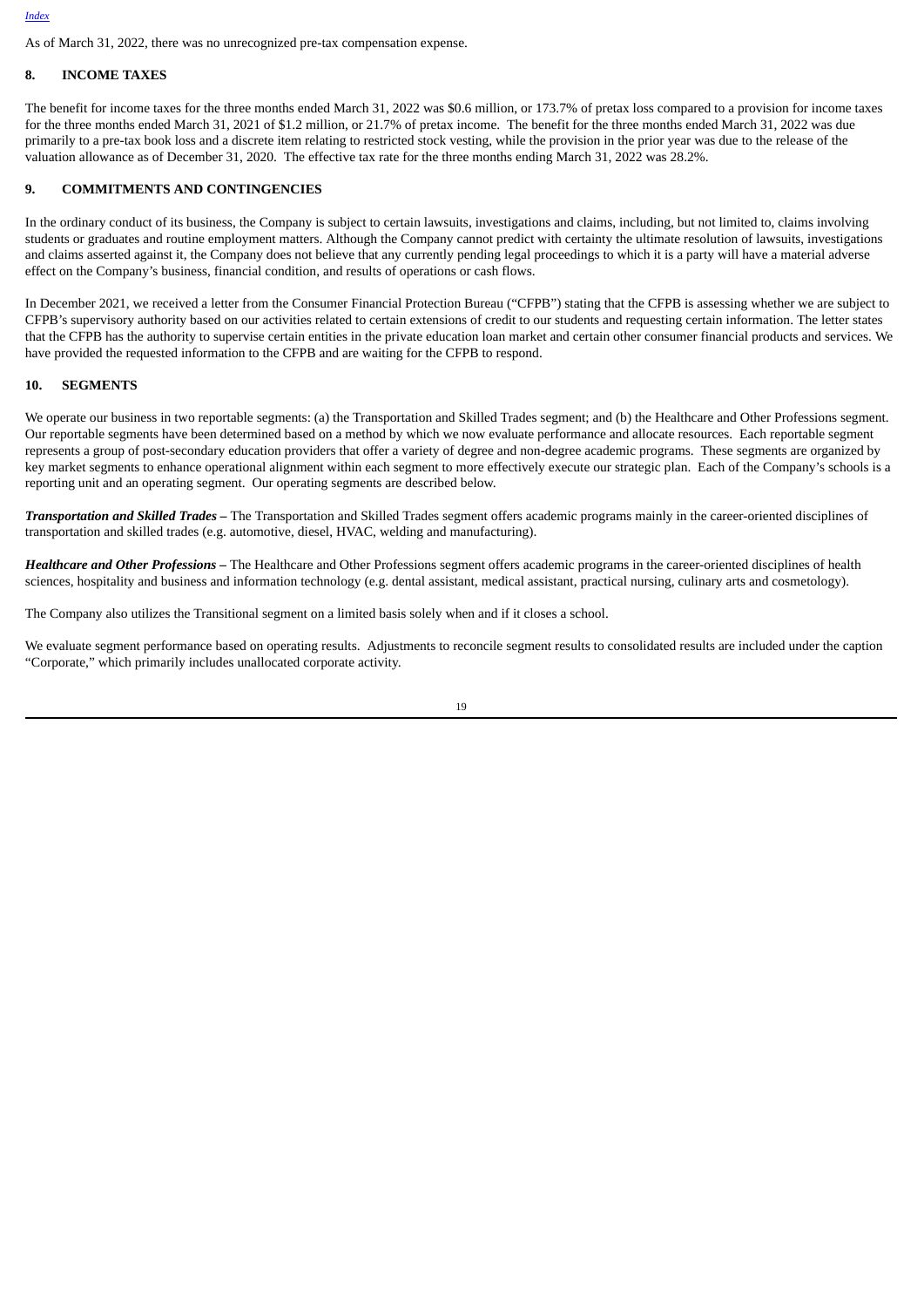Summary financial information by reporting segment is as follows:

|                                          |    |         |              |        | For the Three Months Ended March 31, |                       |                                |                          |
|------------------------------------------|----|---------|--------------|--------|--------------------------------------|-----------------------|--------------------------------|--------------------------|
|                                          |    | Revenue |              |        |                                      |                       | <b>Operating (loss) income</b> |                          |
|                                          |    |         | $%$ of       |        | $%$ of                               |                       |                                |                          |
|                                          |    | 2022    | <b>Total</b> | 2021   | <b>Total</b>                         | 2022                  |                                | 2021                     |
| <b>Transportation and Skilled Trades</b> | S. | 58,784  | 71.2% \$     | 55,670 | 71.4% \$                             | 7,245                 | S                              | 12,324                   |
| Healthcare and Other Professions         |    | 23,770  | 28.8%        | 22,326 | 28.6%                                | 1,307                 |                                | 2,949                    |
| Corporate                                |    |         |              |        |                                      | (8,878)               |                                | (9,254)                  |
| Total                                    |    | 82,554  | 100.0%       | 77,996 | 100.0%                               |                       | (326)                          | 6,019                    |
|                                          |    |         |              |        |                                      |                       | <b>Total Assets</b>            |                          |
|                                          |    |         |              |        |                                      | <b>March 31, 2022</b> |                                | <b>December 31, 2021</b> |
| <b>Transportation and Skilled Trades</b> |    |         |              |        | \$                                   | 153.616               | S                              | 156,531                  |
| Healthcare and Other Professions         |    |         |              |        |                                      | 36.981                |                                | 33,959                   |
| Corporate                                |    |         |              |        |                                      | 97,091                |                                | 104,809                  |
| Total                                    |    |         |              |        |                                      | 287,688               |                                | 295,299                  |

#### **11. FAIR VALUE**

The accounting framework for determining fair value includes a hierarchy for ranking the quality and reliability of the information used to measure fair value, which enables the reader of the financial statements to assess the inputs used to develop those measurements. The fair value hierarchy consists of three tiers:

*Level 1:* Defined as quoted market prices in active markets for identical assets or liabilities.

*Level 2:* Defined as inputs other than Level 1 that are observable, either directly or indirectly, such as quoted prices for similar assets or liabilities, quoted prices in markets that are not active, model-based valuation techniques for which all significant assumptions are observable in the market or other inputs that are observable or can be corroborated by observable market data for substantially the full term of the assets or liabilities.

*Level 3:* Defined as unobservable inputs that are not corroborated by market data.

The carrying amounts reported on the condensed consolidated balance sheet for Cash and cash equivalents approximate fair value because they are highly liquid.

The carrying amounts reported on the condensed consolidated balance sheet for Prepaid expenses and other current assets, Accrued expenses and Other shortterm liabilities approximate fair value due to the short-term nature of these items.

### *Qualifying Hedge Derivative*

On November 14, 2019, in connection with its Credit Facility, the Company entered into an interest rate swap for the Term Loan with a notional amount of \$20 million which expires on December 1, 2024. On October 29, 2021 the Term Loan was repaid and the interest rate swap was paid in full.

The loan had a 10-year straight line amortization. A principal amount of \$0.2 million was paid monthly. This interest rate swap converted the floating interest rate Term Loan to a fixed rate, plus a borrowing spread. The interest rate was variable based on LIBOR plus 3.50% and the Company's fixed rate is 5.36%. The Company designated this interest rate swap as a cash flow hedge to hedge exposure resulting from the interest rate risk. The purpose of the hedge was to reduce the variability of the interest rate based on LIBOR. The Company managed this exposure within specified guidelines through the use of derivatives. All of our derivative instruments are utilized for risk management purposes, and the Company does not use derivatives for speculative trading purposes.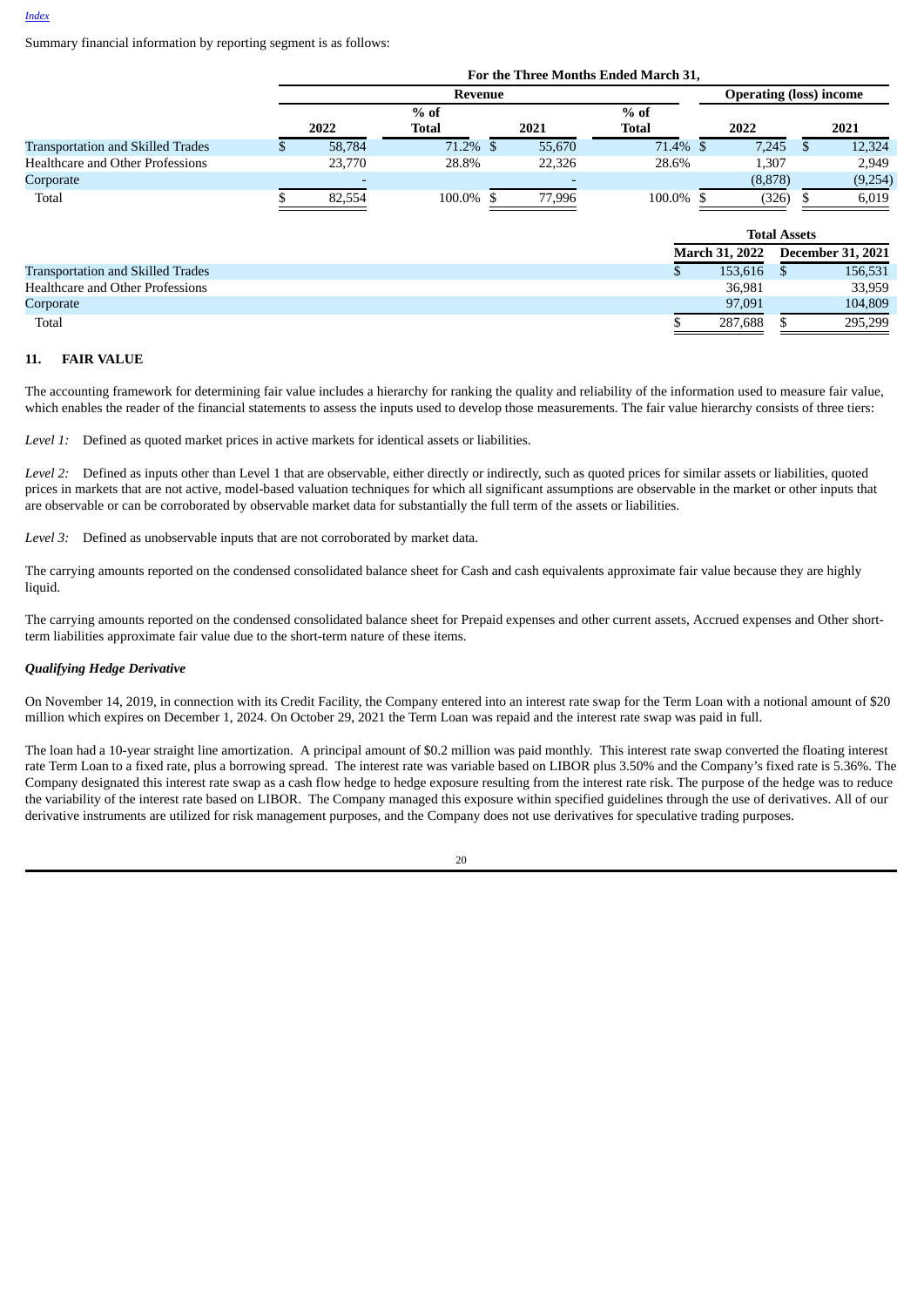The following summarizes the financial statement classification and amount of interest expense recognized on hedging instruments:

|                           | <b>Three Months Ended</b><br>March 31, |      |
|---------------------------|----------------------------------------|------|
|                           | 2022                                   | 2021 |
| Interest Expense          |                                        |      |
| <b>Interest Rate Swap</b> | <b>Section</b>                         | 100  |
|                           |                                        |      |

The following summarizes the effect of derivative instruments designated as hedging instruments in Other Comprehensive Income:

|                                          | <b>Three Months Ended</b><br>March 31, |      |
|------------------------------------------|----------------------------------------|------|
|                                          | 2022                                   | 2021 |
| Derivative qualifying as cash flow hedge |                                        |      |
| Interest rate swap income                | <b>Section</b>                         | 211  |
|                                          |                                        |      |

#### **12. COVID-19 PANDEMIC AND CARES ACT**

The Company began seeing the impact of the global COVID-19 pandemic on its business in early March 2020 and some effects of the pandemic have continued. The spread of COVID-19 has had an unprecedented impact on higher educational institutions across the country, including our schools, and has led to the closure of campuses and the transition of academic programs from in-person instruction to online, remote learning and back. The impact for the Company primarily related to transitioning classes from in-person, hands-on learning to online, remote learning which resulted in, among other things, additional expenses. Further, related to this transition, some students were placed on leave of absence as they could not complete their externships and some students chose not to participate in online learning. As a result, certain programs were extended due to restricted access to externship sites and classroom labs which did not have a material impact on our consolidated financial statements. In accordance with phased re-opening as applied on a state-by-state basis, all of our schools have now re-opened and the majority of the students who were on leave of absence or had deferred their programs returned to school to finish their programs.

In response to the COVID-19 pandemic, in 2020 the Coronavirus Aid, Relief, and Economic Security Act (the "CARES Act") was signed into law providing a \$2 trillion federal economic relief package of financial assistance and other relief to individuals and businesses impacted by the pandemic. Among other things, the CARES Act includes a \$14 billion higher education emergency relief fund ("HEERF") for the DOE to distribute directly to institutions of higher education. The DOE has allocated funds to each institution of higher education based on a formula contained in the CARES Act. The formula is heavily weighted toward institutions with large numbers of Pell Grant recipients. The DOE allocated \$27.4 million to our schools distributed in two equal installments and required them to be utilized by April 30, 2021 and May 14, 2021, respectively. As of September 30, 2021, the Company had distributed the full \$13.7 million of its first installment as emergency grants to students and has utilized the full \$13.7 million of its second installment. Proceeds from the second installment for permitted expenses were primarily utilized to either offset original expenses incurred or to reduce student accounts receivable driving a decrease in bad debt expense, both uses resulted in a decrease in our selling, general and administrative expenses. Institutions are required to use at least half of the HEERF funds for emergency grants to students for expenses related to disruptions in campus operations (e.g., food, housing, etc.). The law requires institutions receiving funds to continue to the greatest extent practicable to pay its employees and contractors during the period of any disruptions or closures related to the COVID-19 emergency which the Company has done. The Company was also permitted to defer payment of FICA payroll taxes through January 1, 2021 and did so but, pursuant to requirements of the deferment, repaid 50% of the deferred payments by January 3, 2022, and will need to repay the remaining 50% by January 3, 2023. As of March 31, 2022, the Company had deferred payments of \$2.3 million included in accrued expenses in the condensed consolidated balance sheet.

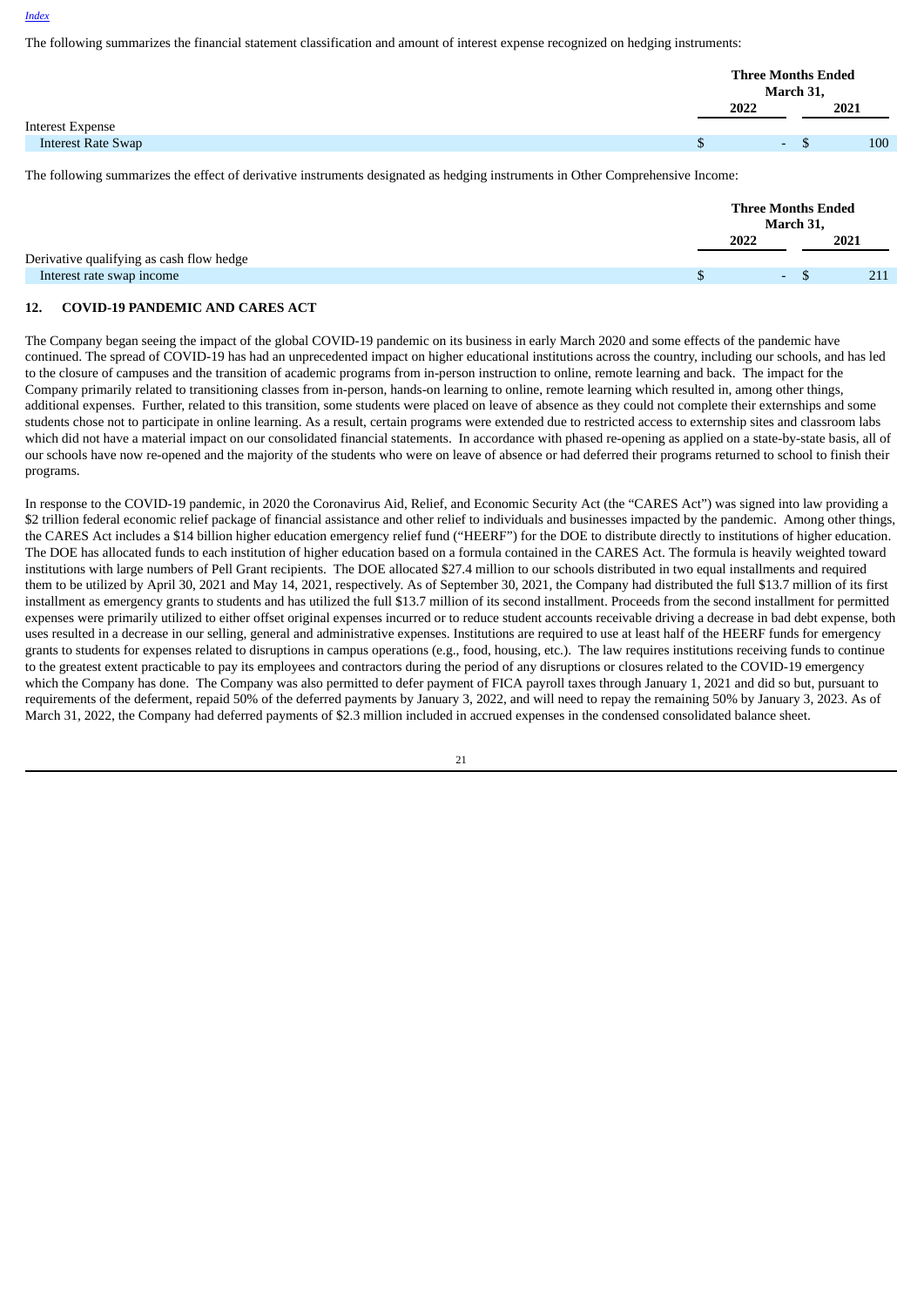In December 2020, the Consolidated Appropriations Act, 2021 was enacted which included the Coronavirus Response and Relief Supplemental Appropriations Act, 2021 ("CRRSAA"). CRRSAA provided an additional \$81.9 billion to the Education Stabilization Fund including \$22.7 billion for the HEERF, which were originally created by the CARES Act in March 2020. The higher education provisions of the CRRSAA are intended in part to provide additional financial assistance benefitting students and their postsecondary institutions in the wake of the spread of COVID-19 across the country and its impact on higher educational institutions. In March 2021, the \$1.9 trillion American Rescue Plan Act of 2021 ("ARPA") was signed into law. Among other things, the ARPA provides \$40 billion in relief funds that will go directly to colleges and universities with \$395.8 million going to for-profit institutions. The DOE has allocated a total of \$24.4 million to our schools from the funds made available under CRRSAA and ARPA. As of March 31, 2022, the Company has drawn down and distributed to our students \$14.8 million of these allocated funds. The remainder of the funds are on hold by the DOE and will be distributed to the students upon release. Failure to comply with requirements for the usage and reporting of these funds could result in requirements to repay some or all of the allocated funds and in other sanctions.

#### **13. Property Sale Agreements**

#### *Property Sale Agreement - Nashville, Tennessee Campus*

On September 24, 2021, Nashville Acquisition, LLC, a subsidiary of the Company ("Nashville Acquisition"), entered into a Contract for the Purchase of Real Estate (the "Nashville Contract") to sell the property located at 524 Gallatin Road, Nashville, Tennessee, at which the Company operates its Nashville campus, to SLC Development, LLC, a subsidiary of Southern Land Company ("SLC"), for an aggregate sale price of \$34.5 million, subject to customary adjustments at closing. The Company intends to relocate its Nashville campus to a more efficient and technologically advanced facility in the Nashville metropolitan area but has not yet determined a location.

During the due diligence period, SLC has the right to terminate the Nashville Contract for any reason at its discretion; therefore, there can be no assurance that the sale will be consummated on a timely basis or at all. Upon closing, Nashville Acquisition would be permitted to occupy the property and continue to operate the Nashville campus on a rent-free basis for a leaseback period of 12 months, and, thereafter, will have the option to extend the leaseback period for one 90 day term and three additional 30-day terms pursuant to a lease agreement currently being negotiated by the parties. The parties have since agreed to an extension of the date of the due diligence period through July 2022 and the closing of the transaction is expected to occur in the third quarter of 2022. The Nashville property is included in assets held for sale in the condensed consolidated balance sheet as of March 31, 2022.

#### *Sale Leaseback Transaction - Denver, Colorado and Grand Prairie, Texas Campuses*

On September 24, 2021, Lincoln Technical Institute, Inc. and LTI Holdings, LLC, each a wholly-owned subsidiary of the Company (collectively, "Lincoln"), entered into an Agreement for Purchase and Sale of Property for the sale of the properties located at 11194 E. 45th Avenue, Denver, Colorado 80239 and 2915 Alouette Drive, Grand Prairie, Texas 75052, at which the Company operates its Denver and Grand Prairie campuses, respectively, to LNT Denver (Multi) LLC, a subsidiary of LCN Capital Partners ("LNT"), for an aggregate sale price of \$46.5 million, subject to customary adjustments at closing. Closing of the sale occurred on October 29, 2021. Concurrently with consummation of the sale, the parties entered into a triple-net lease agreement for each of the properties pursuant to which the properties are being leased back to Lincoln Technical Institute, Inc. for a twenty-year term at an initial annual base rent, payable quarterly in advance, of approximately \$2.6 million for the first year with annual 2.00% increases thereafter and includes four subsequent five-year renewal options in which the base rent is reset at the commencement of each renewal term at then current fair market rent for the first year of each renewal term with annual 2.00% increases thereafter in each such renewal term. The lease, in each case, provides Lincoln with a right of first offer should LNT wish to sell the property. The Company has provided a guaranty of the financial and other obligations of Lincoln Technical Institute, Inc. under each lease. The Company evaluated factors in ASC Topic 606, *Revenue Recognition*, to conclude that the transaction qualified as a sale. This included analyzing the right of first offer clause to determine whether it represents a repurchase agreement that would preclude the transaction from being accounted for as a successful sale. At the consummation of the sale, the Company recognized a gain on sale of assets of \$22.5 million. Additionally, the Company evaluated factors in ASC Topic 842, *Leases*, and concluded that the newly created leases met the definition an operating lease. The Company also recorded ROU Asset and lease liabilities of \$40.1 million. The sale leaseback transaction provided the Company with net proceeds of approximately \$45.4 million with the proceeds partially used for the repayment of the Company's outstanding term loan of \$16.2 million and swap termination fee of \$0.5 million.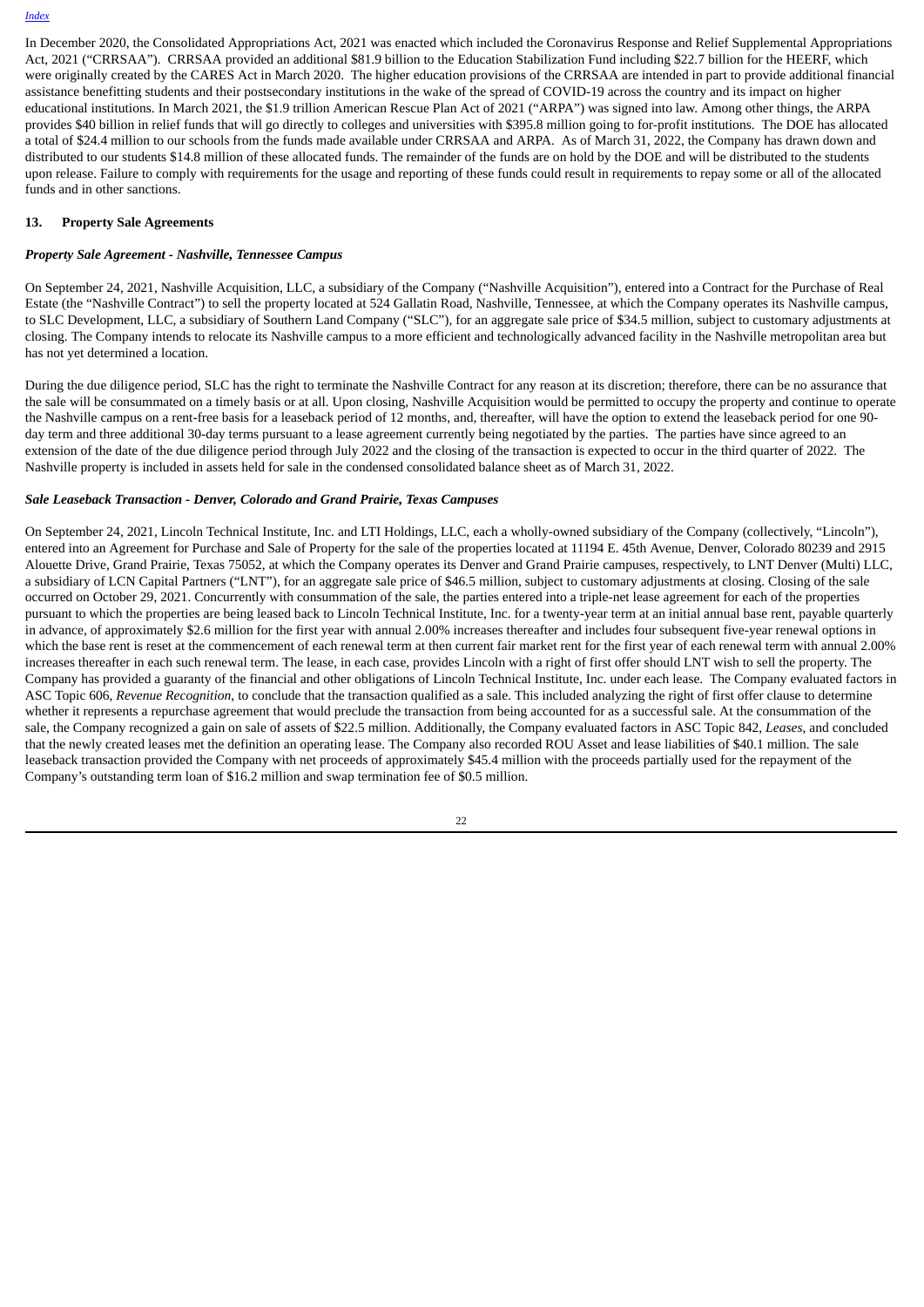#### <span id="page-24-0"></span>**Item 2. MANAGEMENT'S DISCUSSION AND ANALYSIS OF FINANCIAL CONDITION AND RESULTS OF OPERATIONS**

All references in this Quarterly Report on Form 10-Q ("Form 10Q) to "we," "our," "us" and the "Company," refer to Lincoln Educational Services Corporation and its subsidiaries unless the context indicates otherwise.

The following discussion may contain forward-looking statements regarding the Company, our business, prospects and our results of operations that are subject to certain risks and uncertainties posed by many factors and events that could cause our actual business, prospects and results of operations to differ materially from those that may be anticipated by such forward-looking statements. Such statements may be identified by the use of words such as "expect," "estimate," "assume," "believe," "anticipate," "may," "will," "forecast," "outlook," "plan," "project," or similar words, and include, without limitation, statements relating to future enrollment, revenues, revenues per student, earnings growth, operating expenses, capital expenditures and effect of pandemics such as the COVID-19 pandemic and its ultimate effect on the Company's business and results. These statements are based on the Company's current expectations and are subject to a number of assumptions, risks and uncertainties. Additional factors that could cause or contribute to differences between our actual results and those anticipated include, but are not limited to, those described in the "Risk Factors" section of our Form 10-K and in our other filings with the SEC. Readers are cautioned not to place undue reliance on these forward-looking statements, which speak only as of the date of this report. We undertake no obligation to revise any forwardlooking statements in order to reflect events or circumstances that may subsequently arise. Readers are urged to carefully review and consider the various disclosures made by us in this Quarterly Report and in our other reports filed with the SEC that advise interested parties of the risks and factors that may affect our business.

The interim financial statements and related notes thereto appearing elsewhere in this Form 10-Q and the discussions contained herein should be read in conjunction with the annual financial statements and notes thereto included in our Form 10-K which includes audited consolidated financial statements for our two fiscal years ended December 31, 2021.

#### **General**

The Company provides diversified career-oriented post-secondary education to recent high school graduates and working adults. The Company offers programs in automotive technology, skilled trades (which include HVAC, welding and computerized numerical control and electrical and electronic systems technology, among other programs), healthcare services (which include nursing, dental assistant and medical administrative assistant, among other programs), hospitality services (which include culinary, therapeutic massage, cosmetology and aesthetics) and information technology programs. The schools, currently consisting of 22 schools in 14 states, operate under Lincoln Technical Institute, Lincoln College of Technology, Lincoln Culinary Institute, and Euphoria Institute of Beauty Arts and Sciences and associated brand names. Most of the campuses serve major metropolitan markets and each typically offers courses in multiple areas of study. Five of the campuses are destination schools, which attract students from across the United States and, in some cases, from abroad. The Company's other campuses primarily attract students from their local communities and surrounding areas. All of the campuses are nationally or regionally accredited and are eligible to participate in federal financial aid programs by the DOE and applicable state education agencies and accrediting commissions, which allow students to apply for and access federal student loans as well as other forms of financial aid.

Our business is organized into two reportable business segments: (a) Transportation and Skilled Trades, and (b) Healthcare and Other Professions or "HOPS".

#### **Critical Accounting Policies and Estimates**

For a description of our critical accounting policies and estimates, refer to "Management's Discussion and Analysis of Financial Condition and Results of Operations – Critical Accounting Policies and Estimates" and Note 1 to the Condensed Consolidated Financial Statements included in our Form 10-K and Note 1 to the Condensed Consolidated Financial Statements included in this Form 10-Q for the quarter ended March 31, 2022.

In addition, due to the impact of the COVID-19 pandemic, we have reassessed those of our accounting policies whose application places the most significant demands on management's judgment, for instance, revenue recognition, allowance for doubtful accounts, goodwill, and long-lived assets, stock-based compensation, derivative instruments and hedging activity, borrowings, assumptions related to ROU assets, lease cost, income taxes and assets and obligations related to employee benefit plans. Such reassessments did not have a significant impact on our results of operations and cash flows for the periods presented.

#### **Effect of Inflation**

Inflation has not had a material effect on our operations except for some inflationary pressures on certain instructional expenses.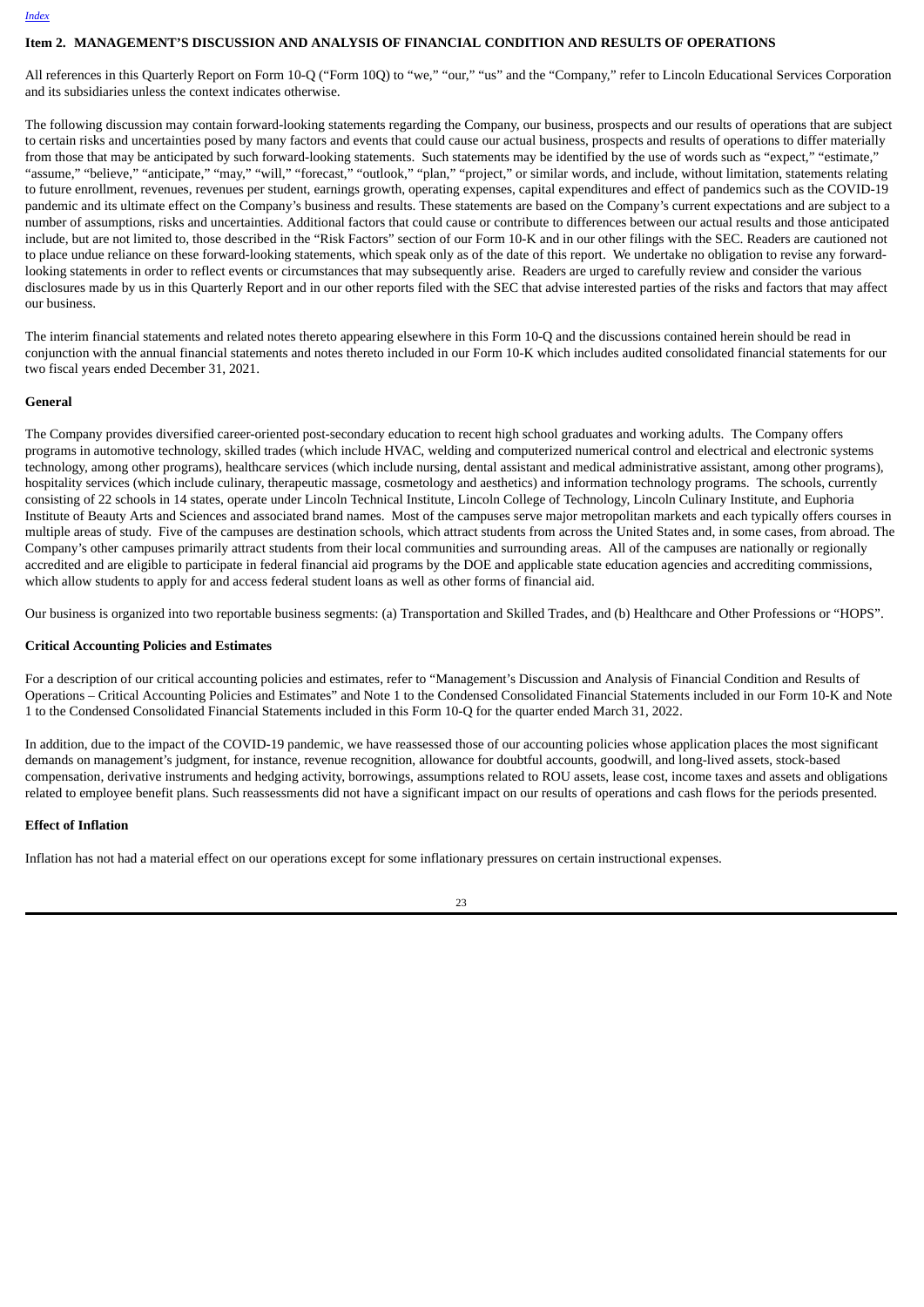#### **Results of Continuing Operations for the Three Months Ended March 31, 2022**

The following table sets forth selected condensed consolidated statements of operations data as a percentage of revenues for each of the periods indicated:

|                                                   | <b>Three Months Ended</b><br>March 31, |         |
|---------------------------------------------------|----------------------------------------|---------|
|                                                   | 2022                                   | 2021    |
| Revenue                                           | 100.0%                                 | 100.0%  |
| Costs and expenses:                               |                                        |         |
| <b>Educational services and facilities</b>        | 43.8%                                  | 41.5%   |
| Selling, general and administrative               | 56.5%                                  | 50.8%   |
| Total costs and expenses                          | 100.4%                                 | 92.3%   |
| Operating (loss) income                           | $-0.4\%$                               | 7.7%    |
| Interest expense, net                             | $-0.1\%$                               | $-0.3%$ |
| (Loss) income from operations before income taxes | $-0.4%$                                | 7.4%    |
| (Benefit) provision for income taxes              | $-0.8%$                                | 1.6%    |
| Net income                                        | 0.3%                                   | 5.8%    |

### **Three Months Ended March 31, 2022 Compared to Three Months Ended March 31, 2021**

#### **Consolidated Results of Operations**

*Revenue.* Revenue increased \$4.6 million, or 5.8% to \$82.6 million for the three months ended March 31, 2022 from \$78.0 million in the prior year comparable period. The increase in revenue was mainly due to a 4.4% increase in average student population, driven by the higher beginning population of approximately 740 more students at the start of 2022 than in 2021. In addition, average revenue per student rose 1.3% over the prior year comparable period also contributing to the growth.

For a general discussion of trends in our student enrollment, see "Seasonality and Outlook" below.

*Educational services and facilities expense.* Our educational services and facilities expense increased \$3.9 million, or 11.9% to \$36.2 million for the three months ended March 31, 2022 from \$32.3 million in the prior year comparable period. Increased costs were primarily concentrated in instructional expense and facilities expense.

Instructional salaries increased mainly due to market adjustments and larger staffing levels, as a result of population growth, program expansion and the return to normalized levels of in-person instruction post COVID-19 restrictions. In addition, consumables prices rose sharply driven by the on-going inflation spike impacted and supply-chain shortages.

Facility expenses increased as a result of approximately \$0.8 million of additional rent expense from the sale leaseback transaction relating to our Denver and Grand Prairie campuses consummated in the fourth quarter of 2021 and higher maintenance costs.

Educational services and facilities expense, as a percentage of revenue, increased to 43.8% from 41.5% for the three months ended March 31, 2022 and 2021, respectively.

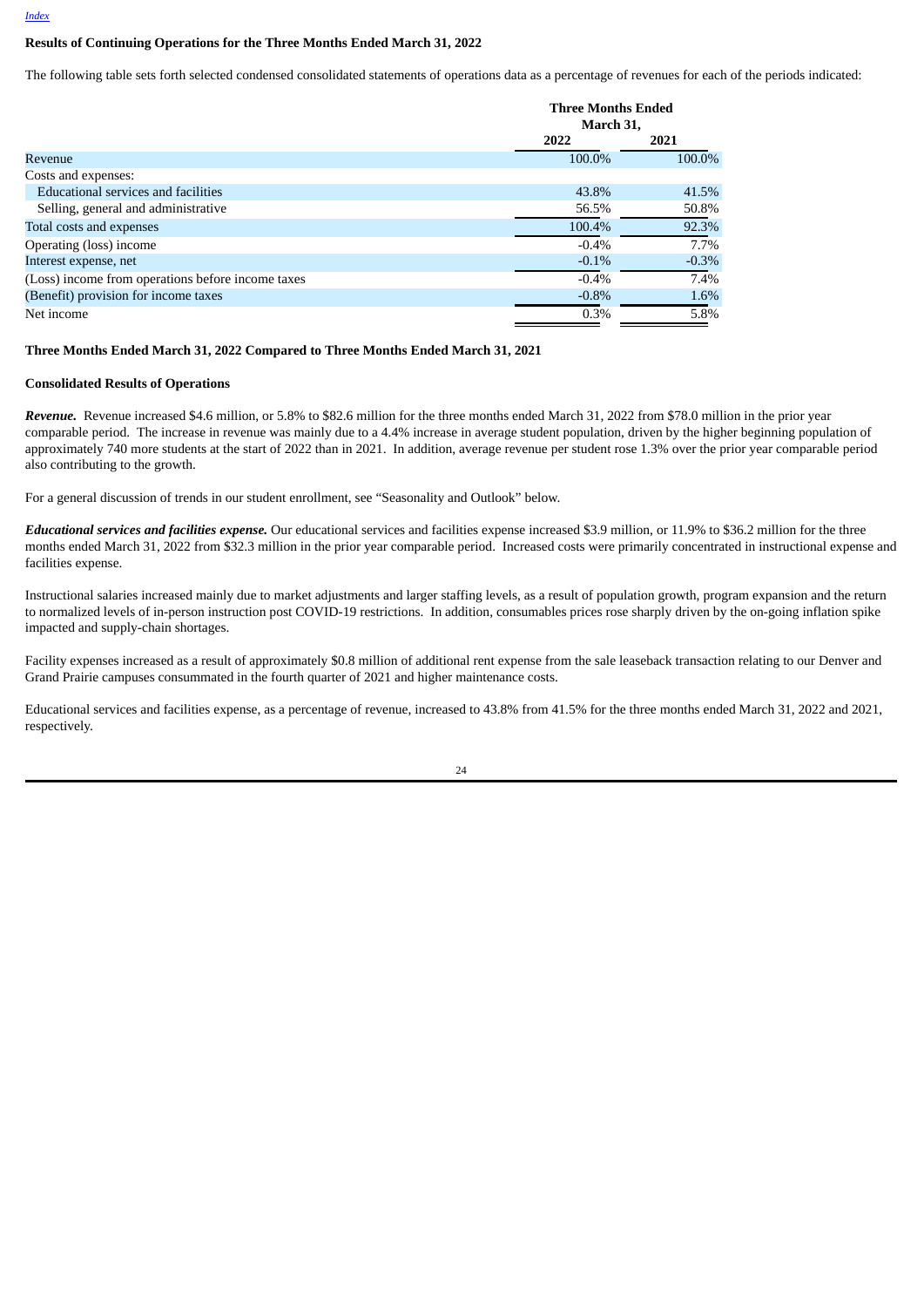*Selling, general and administrative expense.* Our selling, general and administrative expense increased \$7.1 million, or 17.8% to \$46.7 million for the three months ended March 31, 2022 from \$39.6 million in the prior year comparable period. The increase was primarily driven by additional expense relating to bad debt, investments in marketing, \$0.9 million of additional stock compensation expense and severance in addition to one-time expenses in connection with initiatives to streamline operations of approximately \$0.8 million.

Bad debt expense for the first quarter of 2021 was lower than historical amounts due to an adjustment made to qualifying student accounts receivables as permitted by the Higher Education Emergency Relieve Funds ("HEERF"). In accordance with the applicable guidance, the Company combined HEERF funding with Company funds to provide financial relief to students who dropped from school due to COVID-19 related circumstances with unpaid accounts receivable balances during the period from March 15, 2020 to March 31, 2021. The relief resulted in a net benefit to bad debt expense of approximately \$3.0 million. Without this adjustment bad debt expense for the first quarter of 2022 as a percentage of total revenue, would have been comparable to that reported in the prior year comparable period.

Marketing investments increased \$1.2 million quarter over quarter as a result of additional expenditures primarily in paid social media channels utilizing video and display advertising to reach a younger audience demographic. Increased investments in marketing are intended to yield positive returns during second half of the year.

Selling, general and administrative expense, as a percentage of revenue, increased to 56.5% from 50.8% for the three months ended March 31, 2022 and 2021, respectively.

*Net interest expense.* Net interest expense decreased by approximately \$0.2 million, or 84.9% to less than \$0.1 million for the three months ended March 31, 2022 from \$0.3 million in the prior year comparable period. The decrease in expense was due to the payoff of all outstanding debt during the fourth quarter of last year in connection with the sale leaseback transaction.

*Income taxes.* Our benefit for income taxes was \$0.6 million for the three months ended March 31, 2022 compared to a provision for income taxes of \$1.2 million in the prior year comparable period. The benefit for the three months ended March 31, 2022 was due primarily to a pre-tax book loss and a discrete item relating to restricted stock vesting, while the provision in the prior year was due to the release of the valuation allowance as of December 31, 2020. The effective tax rate for the three months ending March 31, 2022 was 28.2%.

#### **Segment Results of Operations**

We operate our business in two reportable segments: (a) the Transportation and Skilled Trades segment; and (b) the Healthcare and Other Professions ("HOPS") segment. The Company also utilizes the Transitional segment solely when and if it closes a school. Our reportable segments have been determined based on a method by which we now evaluate performance and allocate resources. Each reportable segment represents a group of post-secondary education providers that offer a variety of degree and non-degree academic programs. These segments are organized by key market segments to enhance operational alignment within each segment to more effectively execute our strategic plan. Each of the Company's schools is a reporting unit and an operating segment. Our operating segments are described below.

*Transportation and Skilled Trades –* The Transportation and Skilled Trades segment offers academic programs mainly in the career-oriented disciplines of transportation and skilled trades (e.g. automotive, diesel, HVAC, welding and manufacturing).

*Healthcare and Other Professions –* The Healthcare and Other Professions segment offers academic programs in the career-oriented disciplines of health sciences, hospitality and business and information technology (e.g. dental assistant, medical assistant, practical nursing, culinary arts and cosmetology).

We evaluate segment performance based on operating results. Adjustments to reconcile segment results to consolidated results are included under the caption "Corporate," which primarily includes unallocated corporate activity.

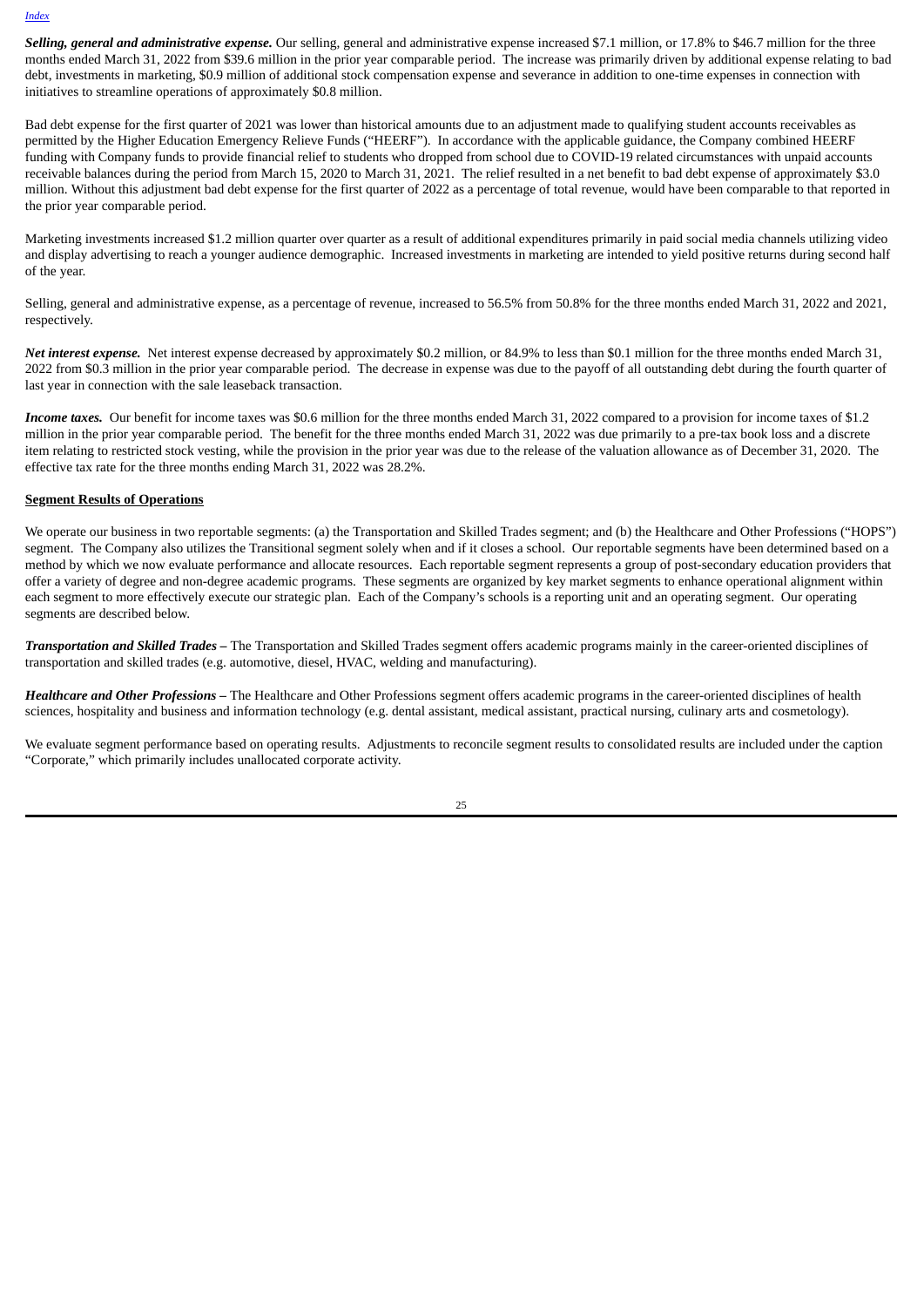The following table presents results for our two reportable segments for the three months ended March 31, 2022 and 2021:

|                                                                         |               | <b>Three Months Ended March 31,</b> |              |         |           |
|-------------------------------------------------------------------------|---------------|-------------------------------------|--------------|---------|-----------|
|                                                                         |               | 2022                                |              | 2021    | % Change  |
| <u>Revenue:</u>                                                         |               |                                     |              |         |           |
| <b>Transportation and Skilled Trades</b>                                | \$            | 58,784                              | \$           | 55,670  | 5.6%      |
| <b>Healthcare and Other Professions</b>                                 |               | 23,770                              |              | 22,326  | 6.5%      |
| <b>Total</b>                                                            | ${\mathbb S}$ | 82,554                              | $\$$         | 77,996  | 5.8%      |
| <b>Operating (Loss) Income:</b>                                         |               |                                     |              |         |           |
| <b>Transportation and Skilled Trades</b>                                | \$            | 7,245                               | \$           | 12,324  | $-41.2%$  |
| <b>Healthcare and Other Professions</b>                                 |               | 1,307                               |              | 2,949   | $-55.7%$  |
| Corporate                                                               |               | (8, 878)                            |              | (9,254) | 4.1%      |
| <b>Total</b>                                                            | $\mathbb{S}$  | (326)                               | $\mathbb{S}$ | 6,019   | $-105.4%$ |
| Starts:                                                                 |               |                                     |              |         |           |
| <b>Transportation and Skilled Trades</b>                                |               | 2,178                               |              | 2,339   | $-6.9%$   |
| <b>Healthcare and Other Professions</b>                                 |               | 1,175                               |              | 1,209   | $-2.8%$   |
| Total                                                                   |               | 3,353                               |              | 3,548   | $-5.5%$   |
| <b>Average Population:</b>                                              |               |                                     |              |         |           |
| <b>Transportation and Skilled Trades</b>                                |               | 8.519                               |              | 8,032   | 6.1%      |
| Leave of Absence - COVID-19                                             |               |                                     |              | (15)    | 100.0%    |
| Transportation and Skilled Trades Excluding Leave of Absence - COVID-19 |               | 8,519                               |              | 8,017   | 6.3%      |
| <b>Healthcare and Other Professions</b>                                 |               | 4,365                               |              | 4,409   | $-1.0%$   |
| Leave of Absence - COVID-19                                             |               |                                     |              | (90)    | 100.0%    |
| Healthcare and Other Professions Excluding Leave of Absence - COVID-19  |               | 4,365                               |              | 4,319   | 1.1%      |
| <b>Total</b>                                                            |               | 12,884                              |              | 12,441  | 3.6%      |
| Total Excluding Leave of Absence - COVID-19                             |               | 12,884                              |              | 12,336  | 4.4%      |
|                                                                         |               |                                     |              |         |           |
| <b>End of Period Population:</b>                                        |               |                                     |              |         |           |
| <b>Transportation and Skilled Trades</b>                                |               | 8,570                               |              | 8,212   | 4.4%      |
| Leave of Absence - COVID-19                                             |               |                                     |              | (19)    | 100.0%    |
| Transportation and Skilled Trades Excluding Leave of Absence - COVID-19 |               | 8,570                               |              | 8,193   | 4.6%      |
| <b>Healthcare and Other Professions</b>                                 |               | 4,404                               |              | 4,532   | $-2.8%$   |
| Leave of Absence - COVID-19                                             |               |                                     |              | (79)    | 100.0%    |
| Healthcare and Other Professions Excluding Leave of Absence - COVID-19  |               | 4,404                               |              | 4,453   | $-1.1%$   |
| <b>Total</b>                                                            |               | 12,974                              |              | 12,744  | 1.8%      |
| Total Excluding Leave of Absence - COVID-19                             |               | 12,974                              |              | 12,646  | 2.6%      |
|                                                                         |               |                                     |              |         |           |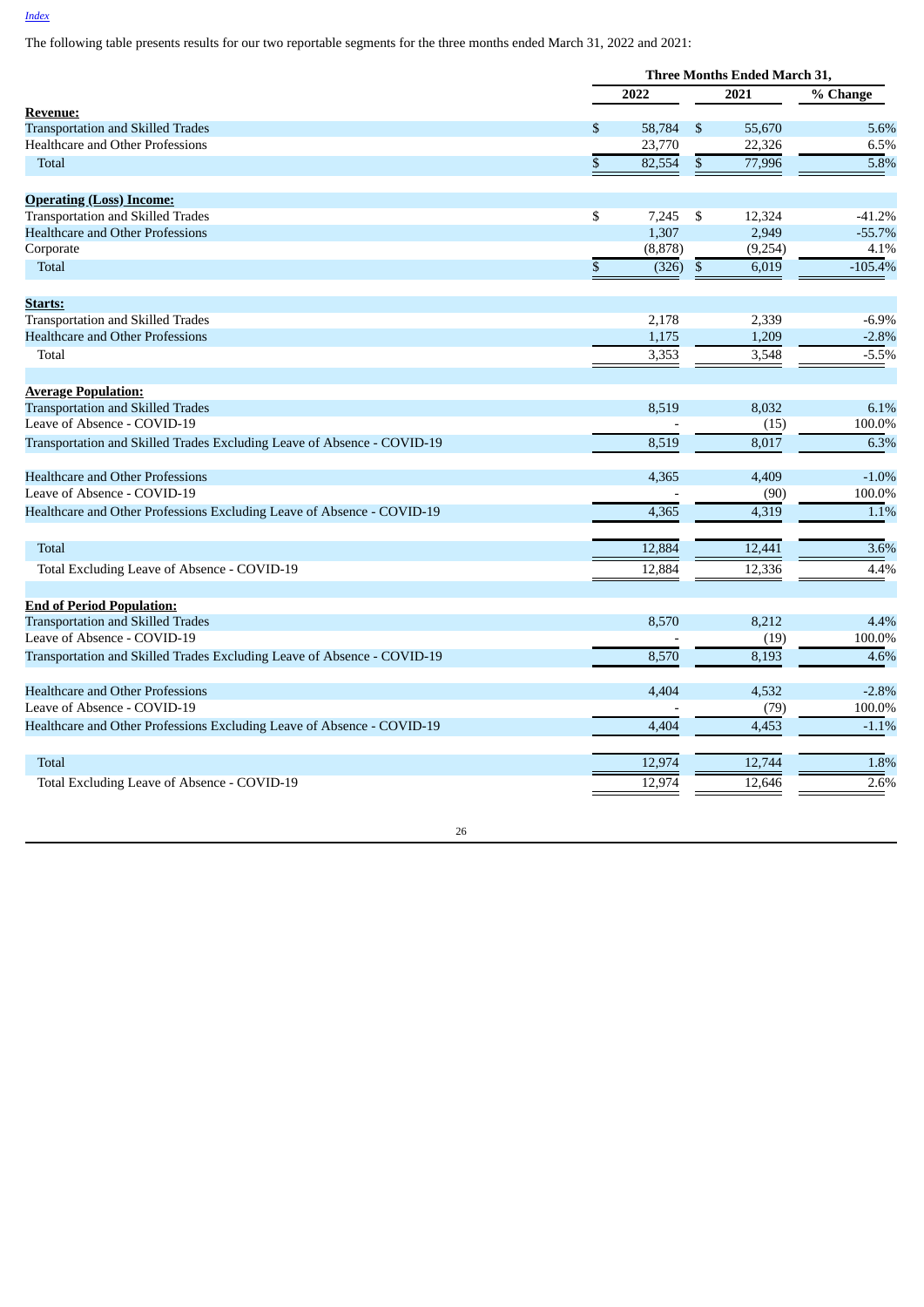# **Three Months Ended March 31, 2022 Compared to the Three Months Ended March 31, 2021**

# *Transportation and Skilled Trades*

Operating income was \$7.2 million for the three months ended March 31, 2022 compared to \$12.3 million in the prior year comparable period. The change quarter over quarter was driven by the following factors:

- Revenue increased \$3.1 million, or 5.6% to \$58.8 million for the three months ended March 31, 2022 from \$55.7 million in the prior year comparable period. The increase in revenue was driven by a 6.3% increase in average student population mainly driven by a higher beginning of period population in the current year of approximately 730 students.
- Educational services and facilities expense increased \$2.6 million, or 12.0% to \$24.5 million for the three months ended March 31, 2022 from \$21.9 million in the prior year comparable period. Increased costs were primarily concentrated in instructional expense and facilities expense. Instructional salaries increased mainly due to market adjustments and larger staffing levels, as a result of population growth, program expansion and the return to normalized levels of in-person instruction post COVID-19 restrictions. In addition, consumables prices rose sharply driven by the on-going inflation spike impacted and supply-chain shortages. Facility expenses increased as a result of approximately \$0.8 million of additional rent expense from the sale leaseback transaction relating to our Denver and Grand Prairie campuses consummated in the fourth quarter of 2021 and higher maintenance costs.
- Selling, general and administrative expense increased \$5.6 million, or 25.9% to \$27.0 million for the three months ended March 31, 2022 from \$21.4 million in the prior year comparable period. The increase was primarily driven by additional bad debt expense and marketing investments, which are all discussed in more detail above in the consolidated results of operations.

# *Healthcare and Other Professions*

Operating income was \$1.3 million for the three months ended March 31, 2022 compared to \$2.9 million in the prior year comparable period. The change quarter over quarter was driven by the following factors:

- Revenue increased \$1.5 million, or 6.5% to \$23.8 million for the three months ended March 31, 2022 from \$22.3 million in the prior year comparable period. The increase in revenue was primarily the result of a 5.3% increase in average revenue per student.
- Educational services and facilities expense increased \$1.2 million, or 11.8% to \$11.6 million for the three months ended March 31, 2022 from \$10.4 million in the prior year comparable period. Increased costs were primarily concentrated in instructional expense and facilities expense. Instructional salaries increased mainly due to market adjustments and larger staffing levels, as a result of population growth, program expansion and the return to normalized levels of in-person instruction post COVID-19 restrictions. Increased facilities expense was the result of additional spending for common area maintenance quarter over quarter.
- Selling, general and administrative expenses increased \$1.9 million, or 20.7% to \$10.8 million for the three months ended March 31, 2022 from \$8.9 million in the prior year comparable period. The increase was primarily driven by additional bad debt expense and marketing investments, which are all discussed in more detail above in the consolidated results of operations.

# *Corporate and Other*

This category includes unallocated expenses incurred on behalf of the entire Company. Corporate and other expenses were \$8.9 million and \$9.3 million for the three months ended March 31, 2022 and 2021, respectively. The decrease in expense quarter over quarter was primarily driven by a reduction in incentive compensation, partially offset by an increase in stock-based compensation and severance.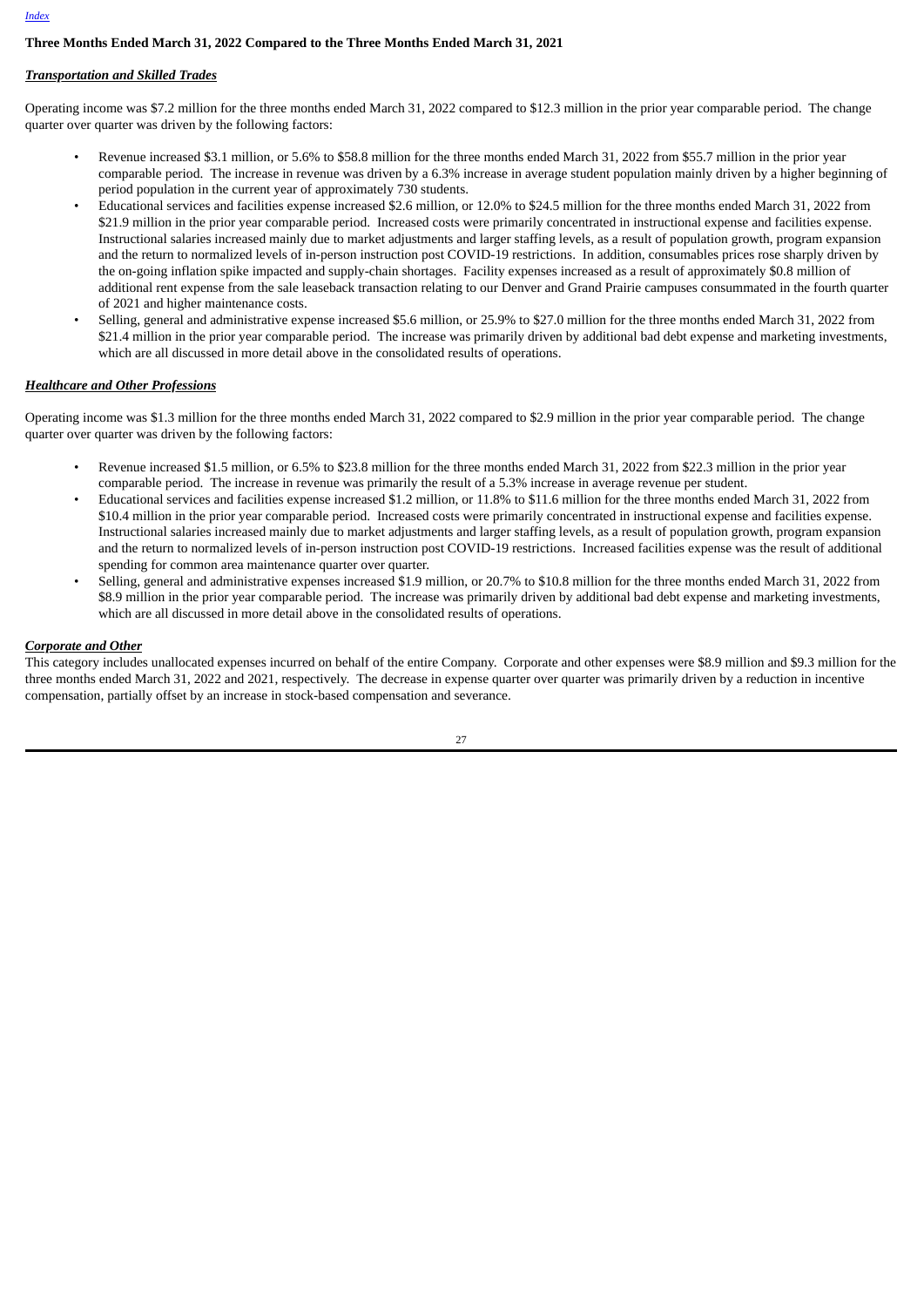# **LIQUIDITY AND CAPITAL RESOURCES**

Our primary capital requirements are for maintenance and expansion of our facilities and the development of new programs. Our principal sources of liquidity have been cash provided by operating activities and borrowings under our Credit Facility. The following chart summarizes the principal elements of our cash flow for each of the three months ended March 31, 2022 and 2021, respectively:

|                                       | <b>Three Months Ended</b><br>March 31, |      |         |  |
|---------------------------------------|----------------------------------------|------|---------|--|
|                                       | 2022                                   | 2021 |         |  |
| Net cash used in operating activities | $(14,367)$ \$                          |      | (8,299) |  |
| Net cash used in investing activities | (1,045)                                |      | (1,219) |  |
| Net cash used in financing activities | (2,296)                                |      | (1,766) |  |

As of March 31, 2022, the Company had cash and cash equivalents of \$65.6 million compared to \$83.3 million at December 31, 2021. The decrease in cash position from year end was the result of several factors including the seasonality of our business and a decrease in accrued expenses driven by the payment of incentive compensation.

Our primary source of cash is tuition collected from our students. The majority of students enrolled at our schools rely on funds received under various government-sponsored student financial aid programs to pay a substantial portion of their tuition and other education-related expenses. The most significant source of student financing is Title IV Programs, which represented approximately 75% of our cash receipts relating to revenues in 2021. Pursuant to applicable regulations, students must apply for a new loan for each academic period. Federal regulations dictate the timing of disbursements of funds under Title IV Programs and loan funds are generally provided by lenders in two disbursements for each academic year. The first disbursement is usually received approximately 31 days after the start of a student's academic year and the second disbursement is typically received at the beginning of the sixteenth week of the academic year. Certain types of grants and other funding are not subject to a 31-day delay. In certain instances, if a student withdraws from a program prior to a specified date, any paid but unearned tuition or prorated Title IV Program financial aid is refunded according to federal, state and accrediting agency standards.

As a result of the significant amount of Title IV Program funds received by our students, we are highly dependent on these funds to operate our business. Any reduction in the level of Title IV Program funds that our students are eligible to receive or any restriction on our eligibility to receive Title IV Program funds would have a significant impact on our operations and our financial condition. For more information, see Part I, Item 1A. "Risk Factors - Risks Related to Our Industry" of our Form 10-K.

# *Operating Activities*

Net cash used in operating activities was \$14.4 million and \$8.3 million for each of the three months ended March 31, 2022 and 2021, respectively. For the three months ended March 31, 2022, changes in our operating assets and liabilities resulted in cash outflows of \$14.6 million, primarily attributable to a \$13.4 million increase in accounts receivable driven by the timing of collections.

#### *Investing Activities*

Net cash used in investing activities was \$1.0 million for the three months ended March 31, 2022 compared to \$1.2 million in the prior year comparable period.

One of our primary uses of cash in investing activities was capital expenditures associated with investments in training technology, classroom furniture, and new program buildouts.

We currently lease a majority of our campuses. We own our former campus located in Suffield, Connecticut and our campus in Nashville, Tennessee, which currently is subject to a sale leaseback agreement (described elsewhere in this Form 10Q) for the sale of property which is expected to be consummated in the third quarter of 2022.

Capital expenditures were 2% of revenues in 2021 and are expected to approximate 3% of revenues in 2022. We expect to fund future capital expenditures with cash generated from operating activities and cash on hand.

#### *Financing Activities*

Net cash used in financing activities was \$2.3 million for the three months ended March 31, 2022 compared to \$1.8 million in the prior year comparable period. The increase of \$0.5 million was primarily driven by a \$1.0 million increase in net share settlements for taxes related to equity-based compensation, partially offset by a \$0.5 million reduction in payment on borrowings driven by the retirement of our term loan using proceeds from the sale leaseback transaction of our Denver and Grand Prairie campuses consummated during the fourth quarter of the prior year.

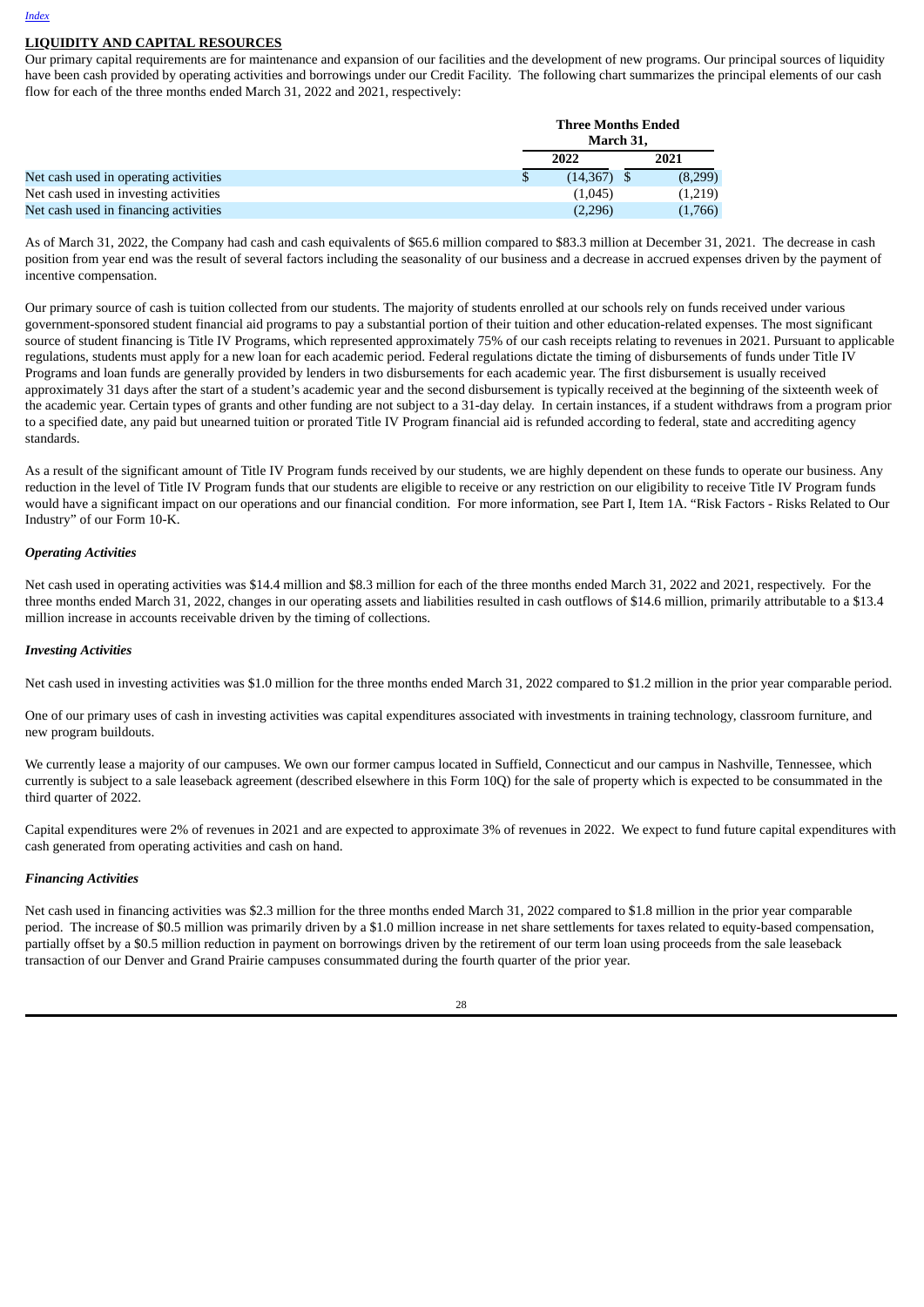# *Credit Facility*

On November 14, 2019, the Company entered into a senior secured credit agreement (the "Credit Agreement") with its lender, Sterling National Bank (the "Lender"), providing for borrowing in the aggregate principal amount of up to \$60 million (the "Credit Facility"). Initially, the Credit Facility was comprised of four facilities: (1) a \$20 million senior secured term loan maturing on December 1, 2024 (the "Term Loan"), with monthly interest and principal payments based on 120-month amortization with the outstanding balance due on the maturity date; (2) a \$10 million senior secured delayed draw term loan maturing on December 1, 2024 (the "Delayed Draw Term Loan"), with monthly interest payments for the first 18 months and thereafter monthly payments of interest and principal based on 120-month amortization and all balances due on the maturity date; (3) a \$15 million senior secured committed revolving line of credit providing a sublimit of up to \$10 million for standby letters of credit maturing on November 13, 2022 (the "Revolving Loan"), with monthly payments of interest only; and (4) a \$15 million senior secured non-restoring line of credit maturing on January 31, 2021 (the "Line of Credit Loan").

At the closing of the Credit Facility, the Company entered into a swap transaction with the Lender for 100% of the principal balance of the Term Loan maturing on the same date as the Term Loan. Under the terms of the Credit Facility accrued interest on each loan is payable monthly in arrears with the Term Loan and the Delayed Draw Term Loan bearing interest at a floating interest rate based on the then one month London Interbank Offered Rate ("LIBOR") plus 3.50% and subject to a LIBOR interest rate floor of 0.25% if there is no swap agreement. Revolving Loans bear interest at a floating interest rate based on the then LIBOR plus an indicative spread determined by the Company's leverage as defined in the Credit Agreement or, if the borrowing of a Revolving Loan is to be repaid within 30 days of such borrowing, the Revolving Loan will accrue interest at the Lender's prime rate plus 0.50% with a floor of 4.0%. Line of Credit Loans bear interest at a floating interest rate based on the Lender's prime rate of interest. Letters of credit issued under the Revolving Loan reduce, on a dollar-fordollar basis, the availability of borrowings under the Revolving Loan. Letters of credit are charged an annual fee equal to (i) an applicable margin determined by the leverage ratio of the Company less (ii) 0.25%, paid quarterly in arrears, in addition to the Lender's customary fees for issuance, amendment and other standard fees. Borrowings under the Line of Credit Loan are secured by cash collateral. The Lender receives an unused facility fee of 0.50% per annum payable quarterly in arrears on the unused portions of the Revolving Loan and the Line of Credit Loan.

In addition to the foregoing, the Credit Agreement contains customary representations, warranties and affirmative and negative covenants (including financial covenants that (i) restrict capital expenditures, (ii) restrict leverage, (iii) require maintaining minimum tangible net worth, (iv) require maintaining a minimum fixed charge coverage ratio and (v) require the maintenance of a minimum of \$5 million in quarterly average aggregate balances on deposit with the Lender, which, if not maintained, will result in the assessment of a quarterly fee of \$12,500), as well as events of default customary for facilities of this type. The Credit Agreement also limited the payment of cash dividends during the first twenty-four months of the agreement to \$1.7 million but an amendment to the Credit Agreement entered into on November 10, 2020 raised the cash dividend limit to \$2.3 million in such twenty-four-month period to increase the amount of permitted cash dividends that the Company is permitted to pay on its Series A Preferred Stock.

As further discussed below, the Credit Facility was secured by a first priority lien in favor of the Lender on substantially all of the personal property owned by the Company, as well as a pledge of the stock and other equity in the Company's subsidiaries and mortgages on parcels of real property owned by the Company in Colorado, Tennessee and Texas, at which three of the Company's schools are located, as well as a former campus owned by the Company located in Connecticut.

On September 23, 2021, in connection with entering into the agreements relating to the sale leaseback transaction for the Company's Denver, Grand Prairie and Nashville campuses (collectively, the "Property Transactions"), the Company and certain of its subsidiaries entered into a Consent and Waiver Letter Agreement (the "Consent Agreement") to the Company's Credit Agreement with its lender. The Consent Agreement provides the Lender's consent to the Property Transactions and waives certain covenants in the Credit Agreement, subject to certain specified conditions. In addition, in connection with the consummation of the Property Transactions, the Lender released its mortgages and other liens on the subject properties upon the Company's payment in full of the outstanding principal and accrued interest of the Term Loan and any swap obligations arising from any swap transaction. Upon the consummation of the sale leaseback transaction relating to the Denver and Grand Prairie campuses on October 29, 2021 the Company paid the Lender approximately \$16.7 million in repayment of the Term Loan and the swap termination fee. No further borrowings may be made under the Term Loan or the Delayed Draw Term Loan.

As of March 31, 2022, and December 31, 2021, the Company had zero debt outstanding under the Credit Facility for both periods and was in compliance with all debt covenants. As of March 31, 2022, and December 31, 2021, letters of credit in the aggregate outstanding principal amount of \$4.0 million and \$4.0 million, respectively, were outstanding under the Credit Facility.

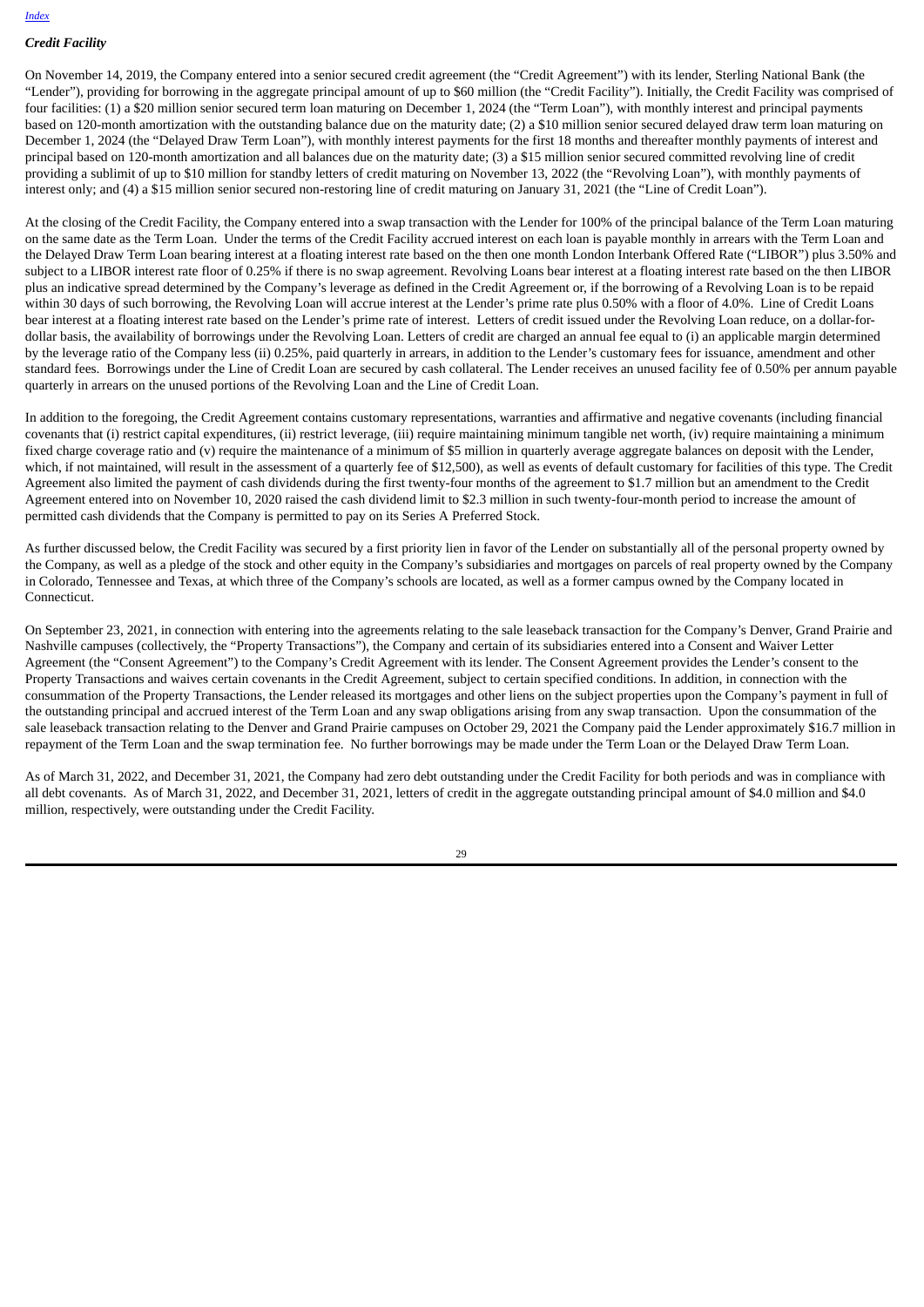#### **Contractual Obligations**

*Current portion of Long-Term Debt, Long-Term Debt and Lease Commitments.* As of March 31, 2022, we have no debt outstanding. We lease offices, educational facilities and various items of equipment for varying periods through the year 2041 at basic annual rentals (excluding taxes, insurance, and other expenses under certain leases).

As of March 31, 2022, we had outstanding loan principal commitments to our active students of \$30.1 million. These are institutional loans and no cash is advanced to students. The full loan amount is not guaranteed unless the student completes the program. The institutional loans are considered commitments because the students are packaged to fund their education using these funds and they are not reported on our financial statements.

#### **Regulatory Updates**

#### *Gainful Employment.*

The DOE commenced a negotiated rulemaking process in January 2022 that concluded in March 2022 in which it proposed to establish new gainful employment requirements that would be applicable to all of our educational programs. The DOE previously issued gainful employment regulations in October 2014 that subsequently were rescinded effective July 1, 2020, although the DOE provided institutions with the opportunity to implement the new regulations early. See Part I, Item I of our Form 10-K at "Regulatory Environment – Gainful Employment."

The DOE is expected to publish proposed gainful employment regulations for public comment and to publish final regulations later this year that would take effect on July 1, 2023, but we cannot predict the precise timing, effective date or content of the gainful employment regulations that are expected to emerge from this process. Further, we also cannot predict the extent to which our programs may be adversely impacted by the tests that might be established by the gainful employment regulations.

The implementation of new gainful employment regulations could, among other things (i) require us to eliminate or modify certain educational programs, (ii) result in the loss of our students' access to Title IV Program funds for the affected programs, and (iii) have a significant impact on the rate at which students enroll in our programs and on our business and results of operations. If our programs are adversely impacted or we must eliminate or modify certain programs or our students lose access to Title IV Program funds there could be a material adverse effect on our business and results of operations.

*The "90/10 Rule."* Under the Higher Education Act, a proprietary institution that derives more than 90% of its total revenue from Title IV Programs (its "90/10 Rule percentage") for two consecutive fiscal years becomes immediately ineligible to participate in Title IV Programs and may not reapply for eligibility until the end of at least two fiscal years. See Part I, Item I of our Form 10-K at "Business – Regulatory Environment – 90/10." An institution with revenues exceeding 90% for a single fiscal year will be placed on provisional certification and may be subject to other enforcement measures, including a potential requirement to submit a letter of credit. See Part I, Item I of our Form 10-K at "Business - Regulatory Environment – Financial Responsibility Standards." If an institution violated the 90/10 Rule and became ineligible to participate in Title IV Programs but continued to disburse Title IV Program funds, the DOE would require the institution to repay all Title IV Program funds received by the institution after the effective date of the loss of eligibility.

In March 2021, the American Rescue Plan Act of 2021 ("ARPA") was signed into law. Among other provisions, the ARPA includes a provision that amends the 90/10 rule by treating other "Federal funds that are disbursed or delivered to or on behalf of a student to be used to attend such institution" in the same way as Title IV Program funds are currently treated in the 90/10 rule calculation. This means that our institutions will be required to limit the combined amount of Title IV Program funds and applicable "Federal funds" revenue in a fiscal year to no more than 90% as calculated under the rule. Consequently, the ARPA change to the 90/10 rule is expected to increase the 90/10 rule calculations at our institutions. The ARPA does not identify the specific Federal funding programs that will be covered by this provision, but it is expected to include funding from federal student aid programs such as the veterans' benefits programs, which include the Post-9/11 GI Bill and Veterans Readiness and Employment services from which we derived approximately 7% of our revenues on a cash basis in 2021.

The ARPA states that the amendments to the 90/10 rule apply to institutional fiscal years beginning on or after January 1, 2023 and are subject to the HEA's negotiated rulemaking process. Accordingly, the ARPA change to the 90/10 rule is not expected to apply to our 90/10 rule calculations until 2024 relating to our fiscal year ended 2023. Beginning in January 2022, the DOE convened negotiated rulemaking committee meetings on a variety of topics including the 90/10 rule. The committee reached consensus on proposed 90/10 rule regulations during meetings in March 2022. The DOE is expected to publish the consensus version of the proposed regulations with potential technical edits in the next few weeks or months.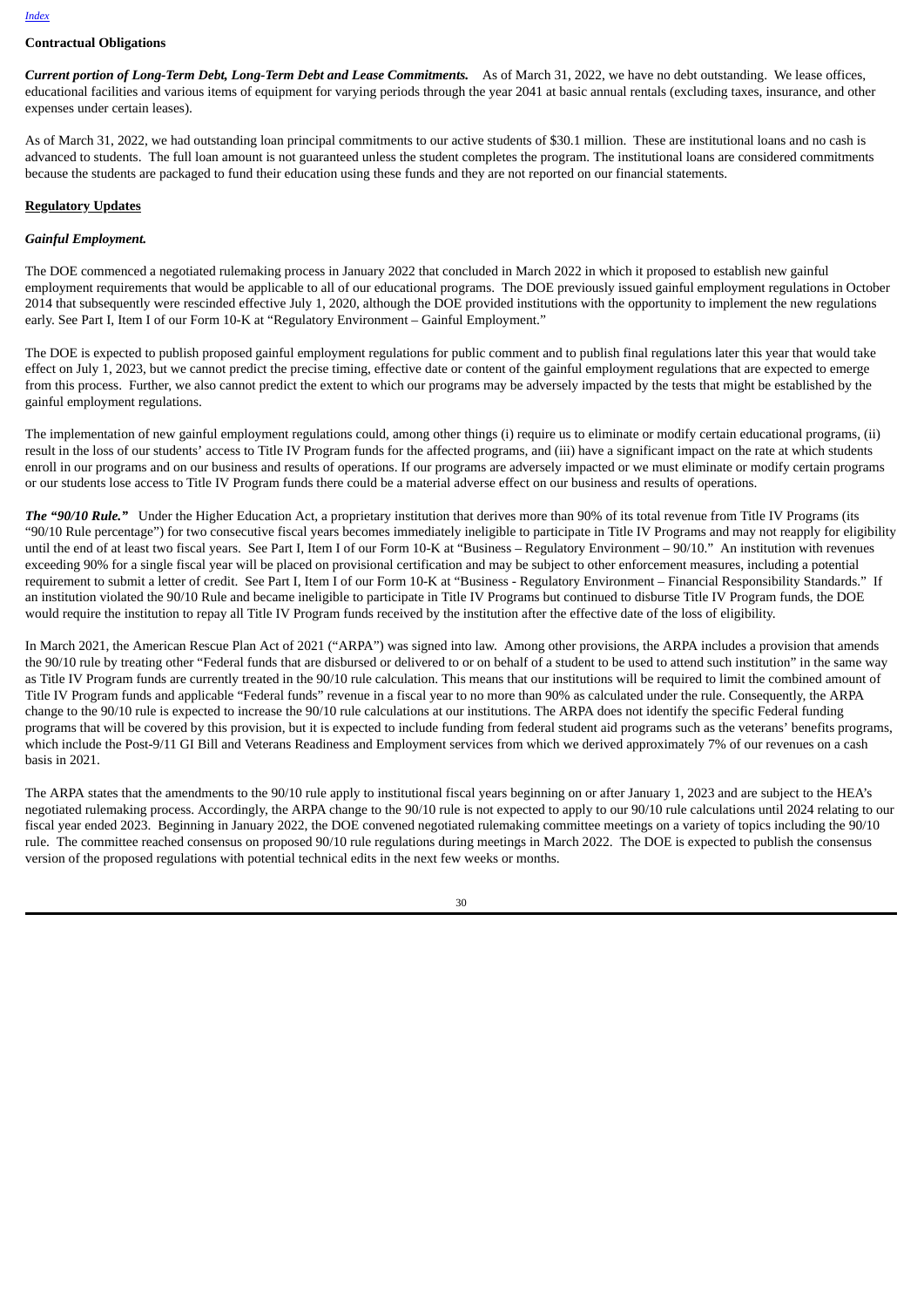The consensus version of the 90/10 rule regulations contains several new and amended provisions on a variety of topics including among other, confirming that the rules apply to fiscal years ending on or after January 1, 2023; noting that the DOE plans to identify the types of Federal funds to be included in the 90/10 rule in a notice in the Federal Register (which we anticipate will include a wide range of Federal student aid programs such as the veterans' benefits programs): requiring institutions to disburse funds that students are eligible to receive for a fiscal year before the end of the fiscal year rather than delaying disbursements until a subsequent fiscal year; updating requirements for counting revenues generated from certain educational activities associated with institutional programs, from certain non-Title IV eligible educational programs, and from institutional aid programs such as institutional loans, scholarships, and income share agreements; updating technical rules for the 90/10 rule calculation; and including rules for sanctions for noncompliance with the 90/10 rule.

The proposed regulations typically are subject to a notice and comment period before the DOE publishes final regulations after consideration of public comment. We cannot predict the ultimate timing and content of the final regulations, but the future regulations on 90/10 rule could have a material adverse effect on us and other schools like ours.

#### *Substantial Misrepresentation.*

The DOE's regulations prohibit an institution that participates in Title IV Programs from engaging in substantial misrepresentation of the nature of its educational programs, financial charges, graduate employability or its relationship with the DOE. The DOE has initiated a negotiated rulemaking process that may result in, among other things, an expansion of the categories of conduct deemed to be a misrepresentation and that also may result in new prohibitions on certain types of recruiting tactics and conduct that the DOE deems to be aggressive or deceptive. See Part I, Item I of our Form 10-K at "Regulatory Environment – Substantial Misrepresentation."

In March 2022, the DOE published guidance about the enforcement of the requirements regarding substantial misrepresentations. The DOE indicated that it is monitoring complaints and borrower defense to repayment applications from veterans, servicemembers, and their family members who report that personnel and representatives of postsecondary schools suggested during the enrollment process that their military education benefits would cover all of the costs of their program but were told subsequently they would have to take out student loans to finish the program. The DOE stated that it would ensure that institutions engaging in misrepresentations are held accountable if they cause a student to incur extra costs unwittingly or without a full understanding of the implications of borrowing. The DOE also indicated that such students could be entitled to discharge of their student loans and that it would share information and complaints about military-connected students with the Departments of Defense and Veterans Affairs for potential agency action. In the event of any DOE determination that an institution may have engaged in substantial misrepresentation could result in the imposition of sanctions or other restrictions upon the institution including, but not limited to fines, limitations, suspension or termination of eligibility to participate in Title IV Programs and discharge of students' loans. See Part I, Item I of our Form 10-K at "Business - Regulatory Environment – Borrower Defense To Repayment Regulations."

#### *Federal Trade Commission.*

On October 6, 2021, the Federal Trade Commission issued an announcement regarding its plan to target false claims by for-profit colleges on topics such as promises about graduates' employment and earnings prospects and other outcomes and its intentions to impose "significant financial penalties" on violators and to monitor the market carefully with federal and state partners. The FTC indicated in the announcement that it had put 70 for-profit higher education institutions on notice that the agency would be "cracking down" on any such false promises. All of our institutions were among the 70 institutions who received this notice. Although the FTC stated that a school's presence on the list of 70 institutions does not reflect any assessment as to whether they have allegedly engaged in deceptive or unfair conduct, the FTC's announcement and its issuance of notices to schools could lead to further scrutiny, investigations and potential enforcement actions by the FTC and other regulators against for-profit schools, including our schools. See Part I, Item I of our Form10-K at "Regulatory Environment – Scrutiny of the For-Profit Education Sector."

In March 2022, the FTC published an Advanced Notice of Proposed Rulemaking in the Federal Register announcing its consideration of potential rulemaking on the subject of false, misleading, and unsubstantiated earnings claims by various entities including for-profit colleges. The FTC stated that, if finalized, a rule in this area would allow the FTC to recover redress for impacted consumers and to seek steep penalties against entities including for-profit colleges. The FTC is accepting public comments on the potential rulemaking until May 10, 2022 and stated that the next step would be to issue a notice of proposed rulemaking if it determines to proceed with proposing regulations on this topic. We cannot predict whether and to what extent the FTC will establish new regulations, nor can we predict the timing or potential impact of these regulations.

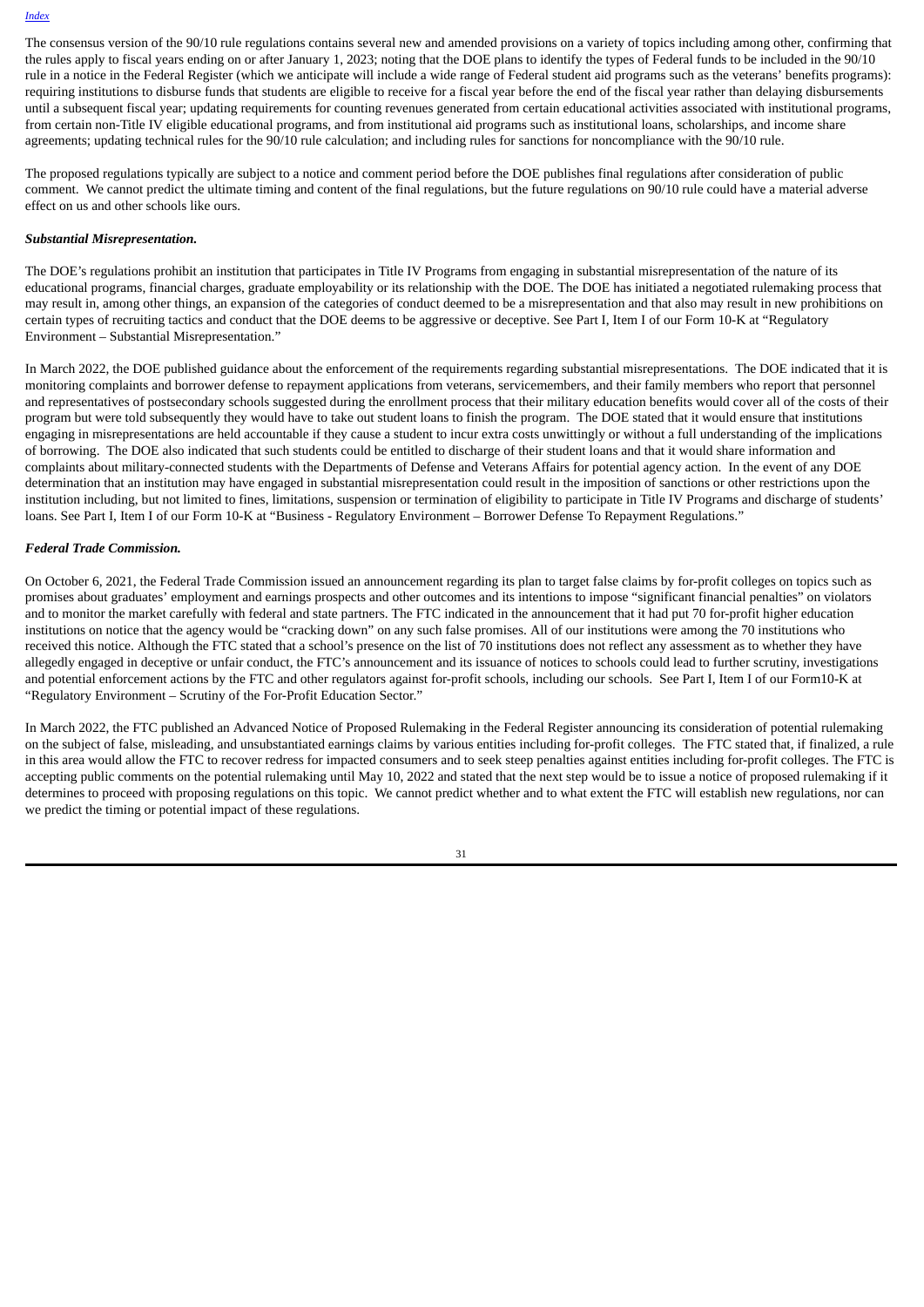# *Other Financial Assistance Programs*

We are required to comply with applicable federal and state laws related to certain consumer and educational loans and credit extensions. See Part I, Item I of our Form 10-K at "Regulatory Environment – Other Financial Assistance Programs." In March 2022, the DOE published guidance reminding institutions of higher education of their legal obligations when recommending, promoting or endorsing private education loans including disclosure, consumer protection, and reporting requirements. The issuance of the guidance may lead to increased enforcement activity with respect to requirements related to private education loans. To the extent that these requirements apply to our institutions, our failure to comply with these requirements could result in enforcement actions that could have a material adverse impact on our operations.

#### **Seasonality**

Our revenue and operating results normally fluctuate as a result of seasonal variations in our business, principally due to changes in total student population. Student population varies as a result of new student enrollments, graduations and student attrition. Historically, our schools have had lower student populations in our first and second quarters and we have experienced larger class starts in the third quarter and higher student attrition in the first half of the year. Our second half growth is largely dependent on a successful high school recruiting season. We recruit high school students several months ahead of their scheduled start dates and, thus, while we have visibility on the number of students who have expressed interest in attending our schools, we cannot predict with certainty the actual number of new student enrollments in any given year and the related impact on revenue. Our expenses, however, typically do not vary significantly over the course of the year with changes in our student population and revenue.

#### <span id="page-33-0"></span>**Item 3. QUANTITATIVE AND QUALITATIVE DISCLOSURES ABOUT MARKET RISK**

We are a smaller reporting company as defined by Rule 12b-2 of the Exchange Act and are not required to provide the information otherwise required by this item.

#### <span id="page-33-1"></span>**Item 4. CONTROLS AND PROCEDURES**

(a) *Evaluation of disclosure controls and procedures.* Our Chief Executive Officer and Chief Financial Officer, after evaluating the effectiveness of our disclosure controls and procedures (as defined in Securities Exchange Act Rule 13a-15(e)) as of the end of the quarterly period covered by this report, have concluded that our disclosure controls and procedures are adequate and effective to reasonably ensure that material information required to be disclosed by us in the reports that we file or submit under the Exchange Act is recorded, processed, summarized and reported within the time periods specified by the SEC's rules and forms and that such information is accumulated and communicated to our management, including our Chief Executive Officer and Chief Financial Officer, as appropriate, to allow timely decisions regarding required disclosure.

(b) *Changes in Internal Control Over Financial Reporting.* There were no changes made during our most recently completed fiscal quarter in our internal control over financial reporting that have materially affected, or are reasonably likely to materially affect, our internal control over financial reporting.

#### <span id="page-33-2"></span>**PART II. OTHER INFORMATION**

#### <span id="page-33-3"></span>**Item 1. LEGAL PROCEEDINGS**

In the ordinary conduct of our business, we are subject to periodic lawsuits, investigations and claims, including, but not limited to, claims involving students or graduates and routine employment matters. Although we cannot predict with certainty the ultimate resolution of lawsuits, investigations and claims asserted against us, we do not believe that any currently pending legal proceeding to which we are a party will have a material adverse effect on our business, financial condition, results of operations or cash flows.

In December 2021, we received a letter from the Consumer Financial Protection Bureau ("CFPB") stating that the CFPB is assessing whether we are subject to CFPB's supervisory authority based on our activities related to certain extensions of credit to our students and requesting certain information. The letter states that the CFPB has the authority to supervise certain entities in the private education loan market and certain other consumer financial products and services. We have provided the requested information to the CFPB and are waiting for the CFPB to respond.

#### <span id="page-33-4"></span>**Item 1A. RISK FACTORS**

The Company has no changes to the Risk Factors disclosed in our Form 10-K to report.

# <span id="page-33-5"></span>**Item 2. UNREGISTERED SALES OF EQUITY SECURITIES AND USE OF PROCEEDS**

None.

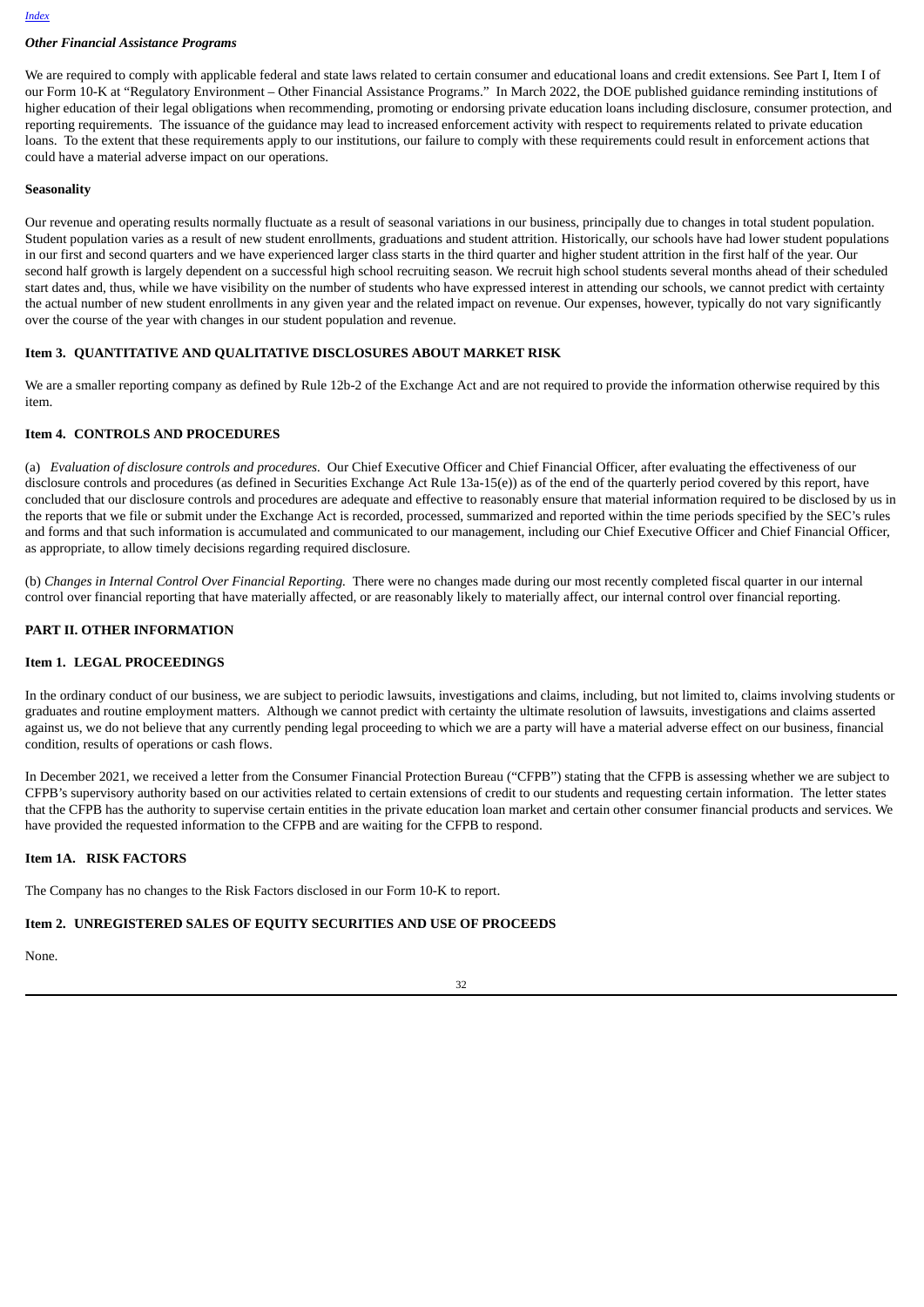# <span id="page-34-0"></span>**Item 3. DEFAULTS ON SENIOR SECURITIES**

None.

# <span id="page-34-1"></span>**Item 4. MINE SAFETY DISCLOSURES**

None.

### <span id="page-34-2"></span>**Item 5. OTHER INFORMATION**

None.

#### <span id="page-34-3"></span>**Item 6. EXHIBITS**

| Exhibit<br><b>Number</b> | <b>Description</b>                                                                                                                                                                                                                                                                                                                                                                                                                                                                                                                                                                                                                                              |
|--------------------------|-----------------------------------------------------------------------------------------------------------------------------------------------------------------------------------------------------------------------------------------------------------------------------------------------------------------------------------------------------------------------------------------------------------------------------------------------------------------------------------------------------------------------------------------------------------------------------------------------------------------------------------------------------------------|
| 3.1                      | Amended and Restated Certificate of Incorporation of the Company (incorporated by reference to the Company's Registration Statement on<br>Form S-1/A (Registration No. 333-123644) filed June 7, 2005.                                                                                                                                                                                                                                                                                                                                                                                                                                                          |
| 3.2                      | Certificate of Amendment, dated November 14, 2019, to the Amended and Restated Certificate of Incorporation of the Company (incorporated<br>by reference to Exhibit 3.2 of the Company's Registration Statement on Form S-3 filed October 6, 2020).                                                                                                                                                                                                                                                                                                                                                                                                             |
| 3.3                      | Bylaws of the Company as amended on March 8, 2019 (incorporated by reference to Exhibit 3.1 of the Company's Form 8-K filed April 30,<br>$2020$ ).                                                                                                                                                                                                                                                                                                                                                                                                                                                                                                              |
| $31.1*$                  | Certification of Chief Executive Officer pursuant to Section 302 of the Sarbanes-Oxley Act of 2002.                                                                                                                                                                                                                                                                                                                                                                                                                                                                                                                                                             |
| $31.2*$                  | Certification of Chief Financial Officer pursuant to Section 302 of the Sarbanes-Oxley Act of 2002.                                                                                                                                                                                                                                                                                                                                                                                                                                                                                                                                                             |
| $32**$                   | Certification of Chief Executive Officer and Chief Financial Officer pursuant to 18 U.S.C. 1350, as adopted pursuant to Section 906 of the<br>Sarbanes-Oxley Act of 2002.                                                                                                                                                                                                                                                                                                                                                                                                                                                                                       |
| $101*$                   | The following financial statements from Lincoln Educational Services Corporation's Quarterly Report on Form 10-Q for the quarter ended<br>September 30, 2021, formatted in Inline Extensible Business Reporting Language ("iXBRL"): (i) Condensed Consolidated Balance Sheets, (ii)<br>Condensed Consolidated Statements of Operations, (iii) Condensed Consolidated Statements of Comprehensive (Loss) Income, (iv) Condensed<br>Consolidated Statements of Changes in Stockholders' Equity, (v) Condensed Consolidated Statements of Cash Flows and (vi) the Notes to<br>Condensed Consolidated Financial Statements, tagged as blocks of text and in detail. |
| 104                      | Cover Page Interactive Data File (formatted as Inline XBRL and contained in Exhibit 101).                                                                                                                                                                                                                                                                                                                                                                                                                                                                                                                                                                       |
|                          |                                                                                                                                                                                                                                                                                                                                                                                                                                                                                                                                                                                                                                                                 |

**\*** Filed herewith.

**\*\*** Furnished herewith. This exhibit will not be deemed "filed" for purposes of Section 18 of the Securities Exchange Act of 1934, as amended, or otherwise subject to the liability of that section. Such exhibit shall not be deemed incorporated into any filing under the Securities Act of 1933, as amended, or the Securities Exchange Act of 1934, as amended.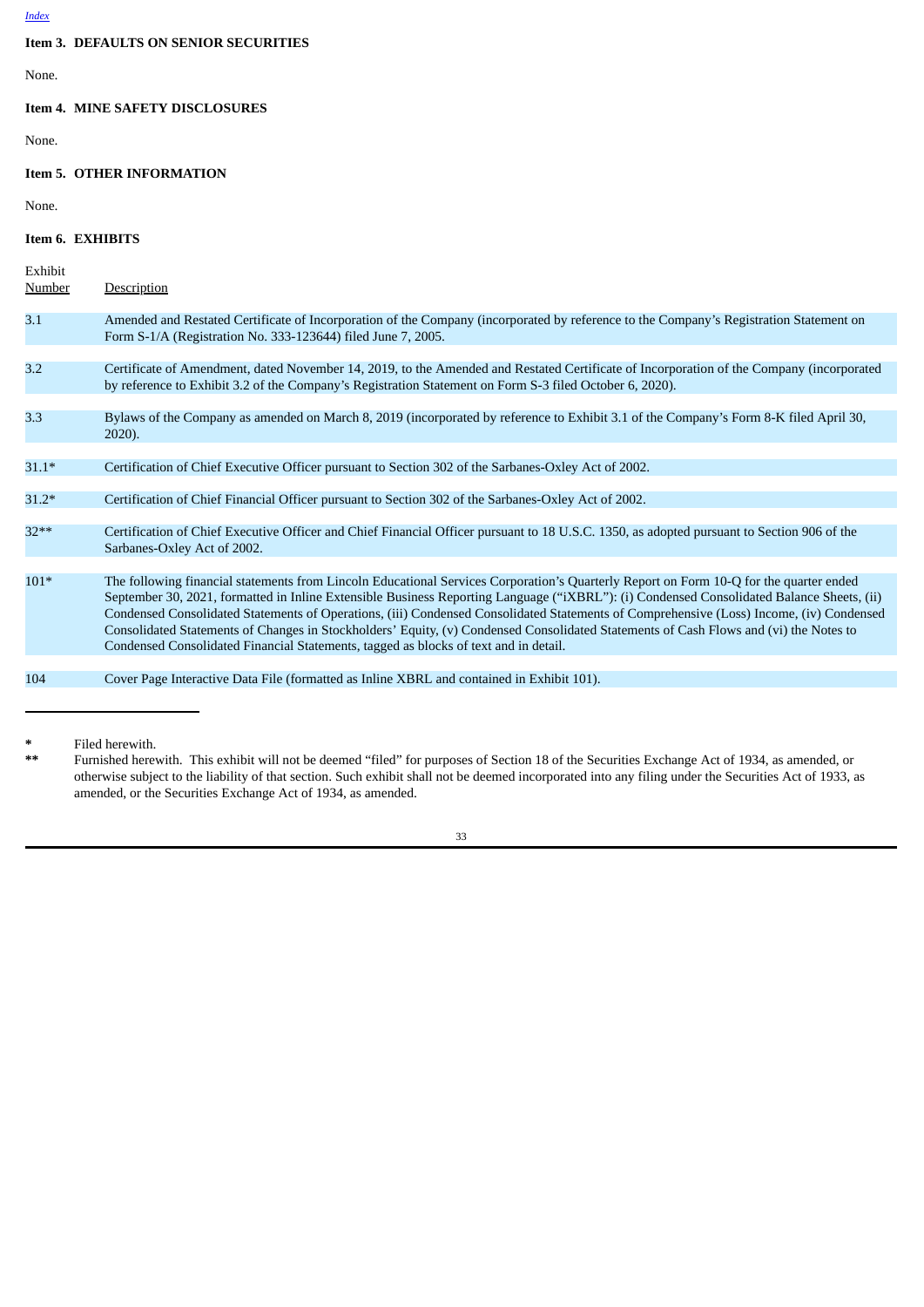# **SIGNATURES**

<span id="page-35-0"></span>Pursuant to the requirements of the Securities Exchange Act of 1934, the registrant has duly caused this report to be signed on its behalf by the undersigned hereunto duly authorized.

Date: May 9, 2022 By: /s/ Brian Meyers

# LINCOLN EDUCATIONAL SERVICES CORPORATION

Brian Meyers Executive Vice President, Chief Financial Officer and Treasurer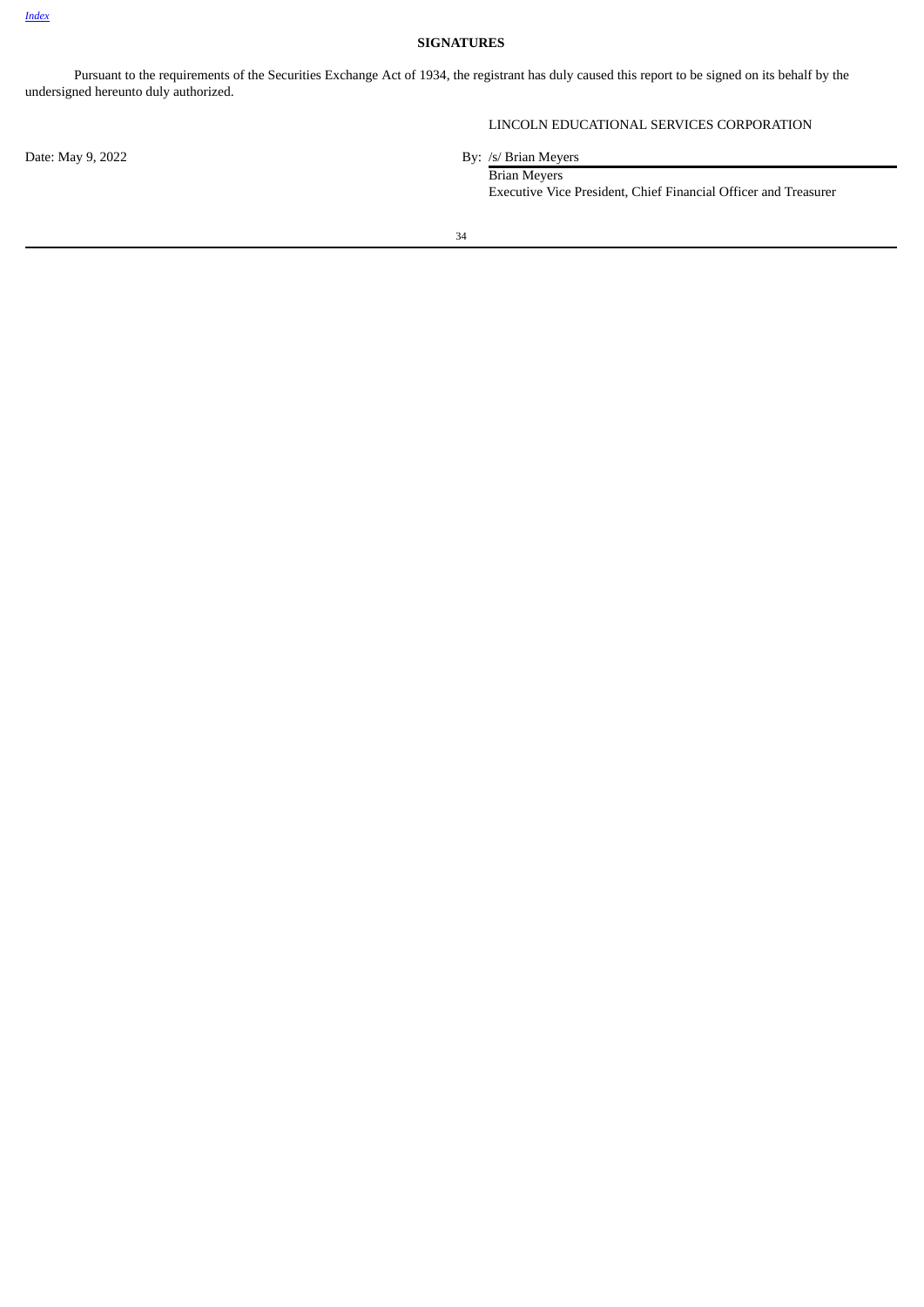Exhibit Index

|         | Filed herewith.                                                                                                                                                                                                                                                                                                                                                                                                                                                                                                                                                                                                                                                 |
|---------|-----------------------------------------------------------------------------------------------------------------------------------------------------------------------------------------------------------------------------------------------------------------------------------------------------------------------------------------------------------------------------------------------------------------------------------------------------------------------------------------------------------------------------------------------------------------------------------------------------------------------------------------------------------------|
|         |                                                                                                                                                                                                                                                                                                                                                                                                                                                                                                                                                                                                                                                                 |
| 104     | Cover Page Interactive Data File (formatted as Inline XBRL and contained in Exhibit 101)                                                                                                                                                                                                                                                                                                                                                                                                                                                                                                                                                                        |
| $101*$  | The following financial statements from Lincoln Educational Services Corporation's Quarterly Report on Form 10-Q for the quarter ended<br>September 30, 2021, formatted in Inline Extensible Business Reporting Language ("iXBRL"): (i) Condensed Consolidated Balance Sheets, (ii)<br>Condensed Consolidated Statements of Operations, (iii) Condensed Consolidated Statements of Comprehensive (Loss) Income, (iv) Condensed<br>Consolidated Statements of Changes in Stockholders' Equity, (v) Condensed Consolidated Statements of Cash Flows and (vi) the Notes to<br>Condensed Consolidated Financial Statements, tagged as blocks of text and in detail. |
|         | Sarbanes-Oxley Act of 2002.                                                                                                                                                                                                                                                                                                                                                                                                                                                                                                                                                                                                                                     |
| $32**$  | Certification of Chief Executive Officer and Chief Financial Officer pursuant to 18 U.S.C. 1350, as adopted pursuant to Section 906 of the                                                                                                                                                                                                                                                                                                                                                                                                                                                                                                                      |
| $31.2*$ | Certification of Chief Financial Officer pursuant to Section 302 of the Sarbanes-Oxley Act of 2002.                                                                                                                                                                                                                                                                                                                                                                                                                                                                                                                                                             |
| $31.1*$ | Certification of Chief Executive Officer pursuant to Section 302 of the Sarbanes-Oxley Act of 2002.                                                                                                                                                                                                                                                                                                                                                                                                                                                                                                                                                             |
| 3.3     | Bylaws of the Company, as amended on March 8, 2019 (incorporated by reference to Exhibit 3.1 of the Company's Form 8-K filed April 30<br>$2020$ ).                                                                                                                                                                                                                                                                                                                                                                                                                                                                                                              |
| 3.2     | Certificate of Amendment, dated November 14, 2019, to the Amended and Restated Certificate of Incorporation of the Company (incorporated<br>by reference to Exhibit 3.2 of the Company's Registration Statement on Form S-3 filed October 6, 2020).                                                                                                                                                                                                                                                                                                                                                                                                             |
|         |                                                                                                                                                                                                                                                                                                                                                                                                                                                                                                                                                                                                                                                                 |
| 3.1     | Amended and Restated Certificate of Incorporation of the Company (incorporated by reference to the Company's Registration Statement on<br>Form S-1/A (Registration No. 333-123644) filed June 7, 2005.                                                                                                                                                                                                                                                                                                                                                                                                                                                          |
|         |                                                                                                                                                                                                                                                                                                                                                                                                                                                                                                                                                                                                                                                                 |

**\*\*** Furnished herewith. This exhibit will not be deemed "filed" for purposes of Section 18 of the Securities Exchange Act of 1934, as amended, or otherwise subject to the liability of that section. Such exhibit shall not be deemed incorporated into any filing under the Securities Act of 1933, as amended, or the Securities Exchange Act of 1934, as amended.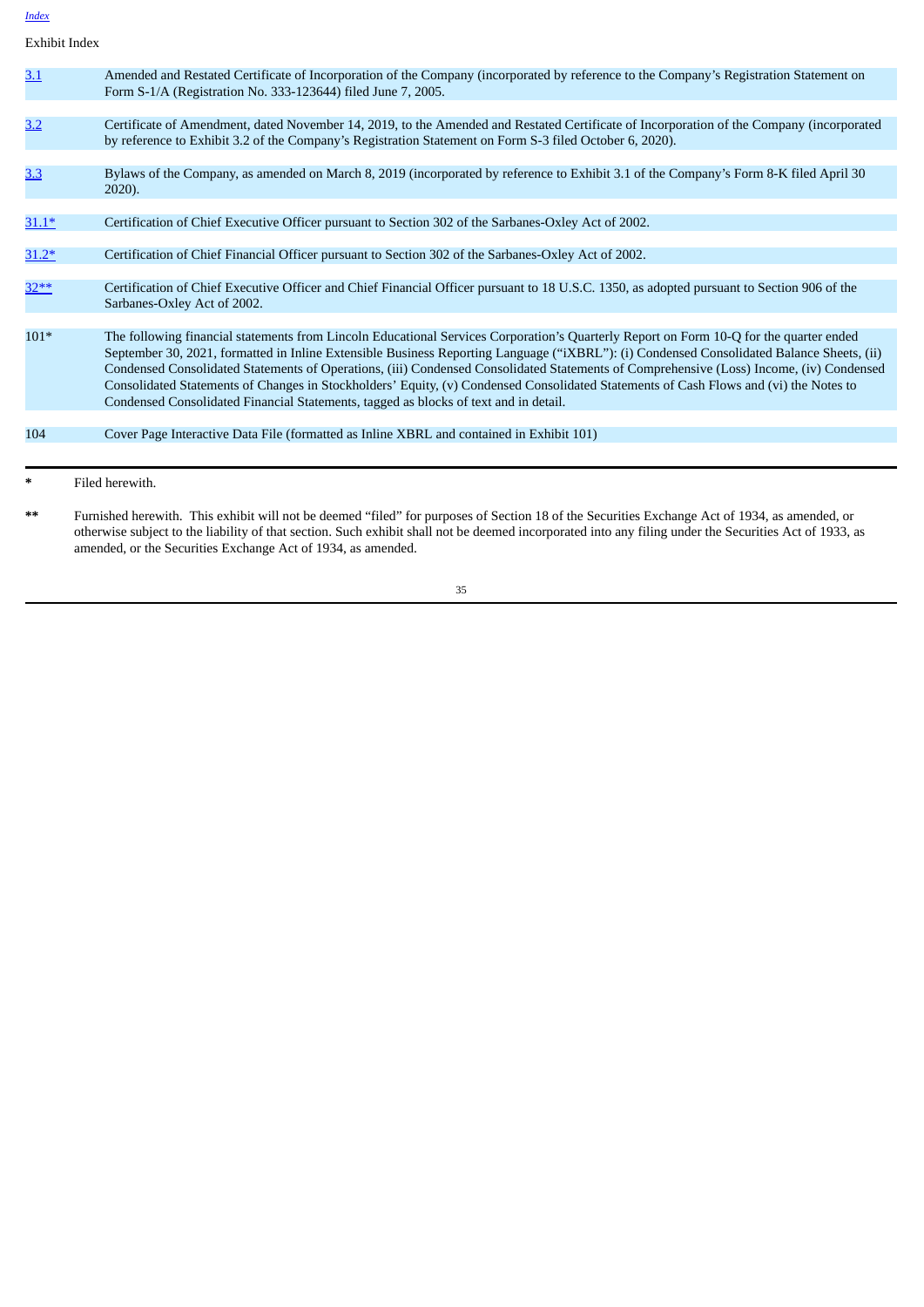# **CERTIFICATION**

# <span id="page-37-0"></span>I, Scott Shaw, certify that:

- 1. I have reviewed this quarterly report on Form 10-Q of Lincoln Educational Services Corporation;
- 2. Based on my knowledge, this report does not contain any untrue statement of a material fact or omit to state a material fact necessary to make the statements made, in light of the circumstances under which such statements were made, not misleading with respect to the period covered by this report;
- 3. Based on my knowledge, the financial statements, and other financial information included in this report, fairly present in all material respects the financial condition, results of operations and cash flows of the registrant as of, and for, the periods presented in this report;
- 4. The registrant's other certifying officer and I are responsible for establishing and maintaining disclosure controls and procedures (as defined in Exchange Act Rules 13a-15(e) and 15d-15(e)) and internal control over financial reporting (as defined in Exchange Act Rules 13a-15(f) and 15d-15(f)) for the registrant and have:

(a) Designed such disclosure controls and procedures, or caused such disclosure controls and procedures to be designed under our supervision, to ensure that material information relating to the registrant, including its consolidated subsidiaries, is made known to us by others within those entities, particularly during the period in which this report is being prepared;

(b) Designed such internal control over financial reporting, or caused such internal control over financial reporting to be designed under our supervision, to provide reasonable assurance regarding the reliability of financial reporting and the preparation of financial statements for external purposes in accordance with generally accepted accounting principles;

(c) Evaluated the effectiveness of the registrant's disclosure controls and procedures and presented in this report our conclusions about the effectiveness of the disclosure controls and procedures, as of the end of the period covered by this report based on such evaluation; and

(d) Disclosed in this report any change in the registrant's internal control over financial reporting that occurred during the registrant's most recent fiscal quarter (the registrant's fourth fiscal quarter in the case of an annual report) that has materially affected, or is reasonably likely to materially affect, the registrant's internal control over financial reporting;

5. The registrant's other certifying officer and I have disclosed, based on our most recent evaluation of internal control over financial reporting, to the registrant's auditors and the audit committee of the registrant's board of directors (or persons performing the equivalent functions):

(a) All significant deficiencies and material weaknesses in the design or operation of internal control over financial reporting which are reasonably likely to adversely affect the registrant's ability to record, process, summarize and report financial information; and

(b) Any fraud, whether or not material, that involves management or other employees who have a significant role in the registrant's internal control over financial reporting.

Date: May 9, 2022

/s/ Scott Shaw Scott Shaw Chief Executive Officer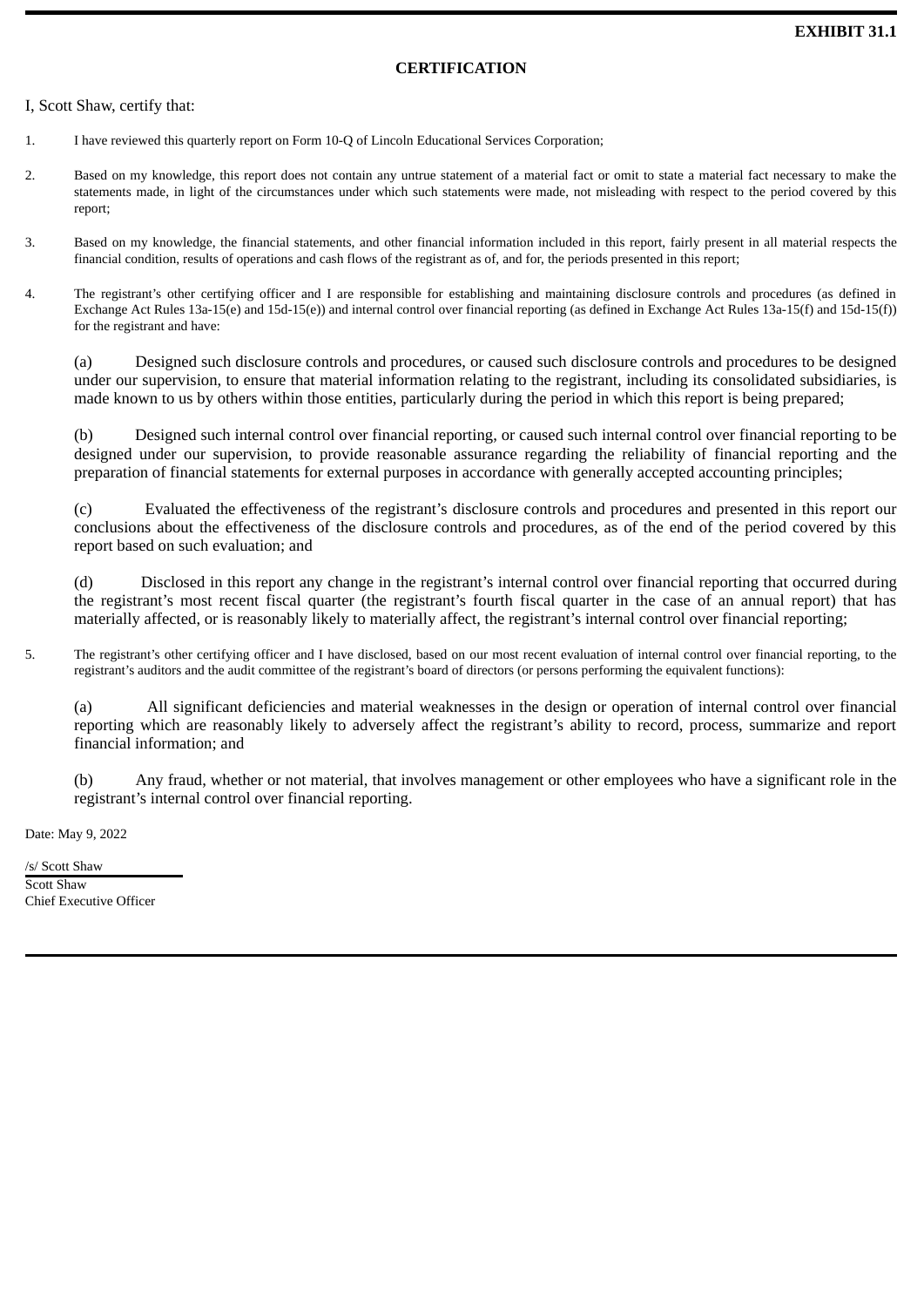# **CERTIFICATION**

# <span id="page-38-0"></span>I, Brian Meyers, certify that:

- 1. I have reviewed this quarterly report on Form 10-Q of Lincoln Educational Services Corporation;
- 2. Based on my knowledge, this report does not contain any untrue statement of a material fact or omit to state a material fact necessary to make the statements made, in light of the circumstances under which such statements were made, not misleading with respect to the period covered by this report;
- 3. Based on my knowledge, the financial statements, and other financial information included in this report, fairly present in all material respects the financial condition, results of operations and cash flows of the registrant as of, and for, the periods presented in this report;
- 4. The registrant's other certifying officer and I are responsible for establishing and maintaining disclosure controls and procedures (as defined in Exchange Act Rules 13a-15(e) and 15d-15(e)) and internal control over financial reporting (as defined in Exchange Act Rules 13a-15(f) and 15d-15(f)) for the registrant and have:

(a) Designed such disclosure controls and procedures, or caused such disclosure controls and procedures to be designed under our supervision, to ensure that material information relating to the registrant, including its consolidated subsidiaries, is made known to us by others within those entities, particularly during the period in which this report is being prepared;

(b) Designed such internal control over financial reporting, or caused such internal control over financial reporting to be designed under our supervision, to provide reasonable assurance regarding the reliability of financial reporting and the preparation of financial statements for external purposes in accordance with generally accepted accounting principles;

(c) Evaluated the effectiveness of the registrant's disclosure controls and procedures and presented in this report our conclusions about the effectiveness of the disclosure controls and procedures, as of the end of the period covered by this report based on such evaluation; and

(d) Disclosed in this report any change in the registrant's internal control over financial reporting that occurred during the registrant's most recent fiscal quarter (the registrant's fourth fiscal quarter in the case of an annual report) that has materially affected, or is reasonably likely to materially affect, the registrant's internal control over financial reporting;

5. The registrant's other certifying officer and I have disclosed, based on our most recent evaluation of internal control over financial reporting, to the registrant's auditors and the audit committee of the registrant's board of directors (or persons performing the equivalent functions):

(a) All significant deficiencies and material weaknesses in the design or operation of internal control over financial reporting which are reasonably likely to adversely affect the registrant's ability to record, process, summarize and report financial information; and

(b) Any fraud, whether or not material, that involves management or other employees who have a significant role in the registrant's internal control over financial reporting.

Date: May 9, 2022

/s/ Brian Meyers Brian Meyers Chief Financial Officer